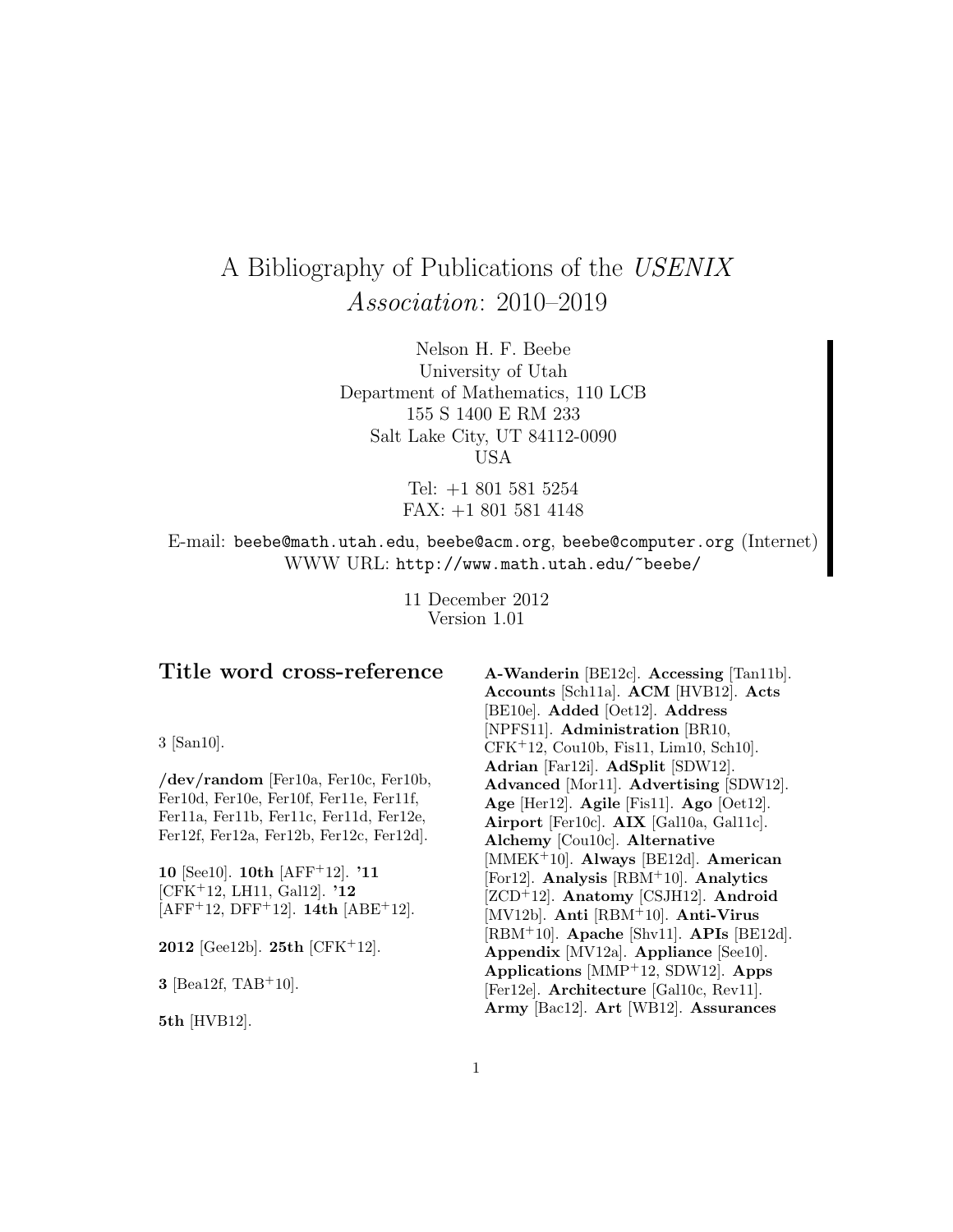[Cou10b]. **Attack** [Mud11]. **Attacks** [CSJH12]. **Automatically** [HFK<sup>+</sup>10]. **Automating** [AF11]. **Availability** [Cha12]. **Available** [Ken11].

**Back** [BWV11]. **Backup** [Far11a]. **Balancing** [RRKW12]. **Barrelfish** [Far10a]. **Base** [HFK<sup>+</sup>10]. **Based** [APVL12]. **Basics** [Lan11]. **Becoming** [Bea12a, Fis11]. **Beginning** [Sim10]. **Better** [BE11a, UKK<sup>+</sup>12]. **Beyond** [Lan11, WW10]. **Big** [CGZ<sup>+</sup>12, Dea11]. **BIND** [See10]. **Block** [Her12]. **Blocks** [WC12, WW10]. **Bloggers** [Dic10]. **Board** [Cou11, Eva10]. **Book** [wBC10, CS10, LCS<sup>+</sup>12, wSS12, ZCS10a, ZCS10b, ZFS10, ZFS11, ZSTF11, ZTM11, ZF11, ZDSG11, ZS11, ZLDC12, ZGSL12, ZL12, ZF12, Z<sup>+</sup>10]. **Books** [Dic11]. **Both** [MV12b, MV12a]. **Brain** [Jos10c, Jos11f]. **Brave** [EWS12]. **Breaking** [Jos10b]. **Brute** [Zwi10]. **Btrfs** [Bac12]. **Buffer** [BLPS11]. **Building** [Dar11, LB10, See10]. **Business** [BR10].

**Calling** [Dic10]. **Capabilities** [WALK10]. **Capsicum** [WALK10]. **Care** [Gal12]. **Case** [LB10, Mor11, ZTS10]. **Cassandra** [Far12h]. **CDMI** [Sli12]. **Center** [MH11]. **Centralized** [DH11]. **Ceph** [MMEK<sup>+</sup>10]. **Cfengine** [Bjø10]. **Challenges** [LH11]. **Championships** [Kol10]. **Changing** [Jos11c, Jos12a, Jos12b, Jos12c]. **China** [Kol10, WC12]. **chock** [BE12a]. **CIEL** [MH11]. **Client** [Ken12a]. **Client/ Network/Server** [Ken12a]. **Clones** [JWB12]. **Cloud** [Bur10, Dar11, Gal11a, Gal11b, HKZ<sup>+</sup>11, Jos11d, Sch10, Wan12]. **Clouds** [Far12i]. **Cluster** [LB10, MMP<sup>+</sup>12]. **Cockcroft** [Far12i]. **Code** [JWB12, Sch11b]. **Coincidence** [HO12, Hug12b]. **Collaboration** [Mud11]. **Collector** [Bea12a]. **Collide** [HO12, Hug12b]. **Command** [Tan11a, Tan11b]. **Command-Line** [Tan11a]. **Committee**

[Eva10]. **Commodity** [LB10]. **Common** [Fer10d]. **Compared** [Bjø10]. **Comparing** [Gal10a, Gal11c]. **Competition** [Dea11]. **Compliance** [Gee10]. **Components** [LB10]. **Computation** [BLPS11]. **Computer** [HVB12]. **Computers** [MV12b, MV12a]. **Computing** [HFK<sup>+</sup>10]. **ConfAid** [AF11]. **Conference** [AFF<sup>+</sup>12, Gee12b, CFK<sup>+</sup>12]. **Configuration** [AF11, Cou10a, Lue11]. **Consistent** [EWS12]. **Consumption** [Bjø10]. **Contenders** [San10]. **Contents** [Edi12a, Edi12b]. **Continued** [Hug12b]. **Contracts** [PK10]. **Create** [UKK<sup>+</sup>12]. **Criticality** [Gee12a]. **Crom** [Jos11e]. **Crossbow** [Gal10b]. **Crosstalk** [Jos12d].  $\text{CSV}$  [BE12c]. **Current** [TAB<sup>+</sup>10]. **Cybersecurity** [For12].

**D** [San10]. **Dad** [Ebe12]. **Dancer** [BE11c]. **Danger** [BE12f, Sch11b]. **Dark** [Fer11f, Fer12f, Har12]. **Data** [Bea12b, Cha12, CGZ<sup>+</sup>12, EWS12, Far12a, Hug12a, MH11, ZCD<sup>+</sup>12]. **Databases** [Tan11b]. **Date** [BE10f]. **Days** [BE12d]. **DBURLs** [Tan11b]. **Debatably** [Fer10b]. **Decentralized** [DH11]. **Deduplication** [Gal10d]. **Delivery** [Gee12b]. **Design** [Khu12]. **Desktop** [MV12b, MV12a]. **Desktops** [MWHW11]. **Detecting** [APVL12, HFK<sup>+</sup>10]. **dev** [Fer10a, Fer10c, Fer10b, Fer10d, Fer10e, Fer10f, Fer11e, Fer11f, Fer11a, Fer11b, Fer11c, Fer11d, Fer12e, Fer12f, Fer12a, Fer12b, Fer12c, Fer12d]. **Devices** [Kir10, vD10a]. **DevOps** [Deb11, LH11]. **DFS** [JBFL10]. **DGA** [APVL12]. **DGA-Based** [APVL12]. **Different** [Tan11b]. **Directors** [Cou11, Eva10]. **Directory** [NPFS11]. **Disaster** [Fer10b]. **Disasters** [HO12, Hug12b]. **Distributed** [Cha12, MMEK<sup>+</sup>10]. **Distribution** [RBM<sup>+</sup>10]. **Distributions** [JWB12]. **DNS** [See10, Vix11]. **Do** [BE11a, Fis11, Gut11, Jos10b]. **Does**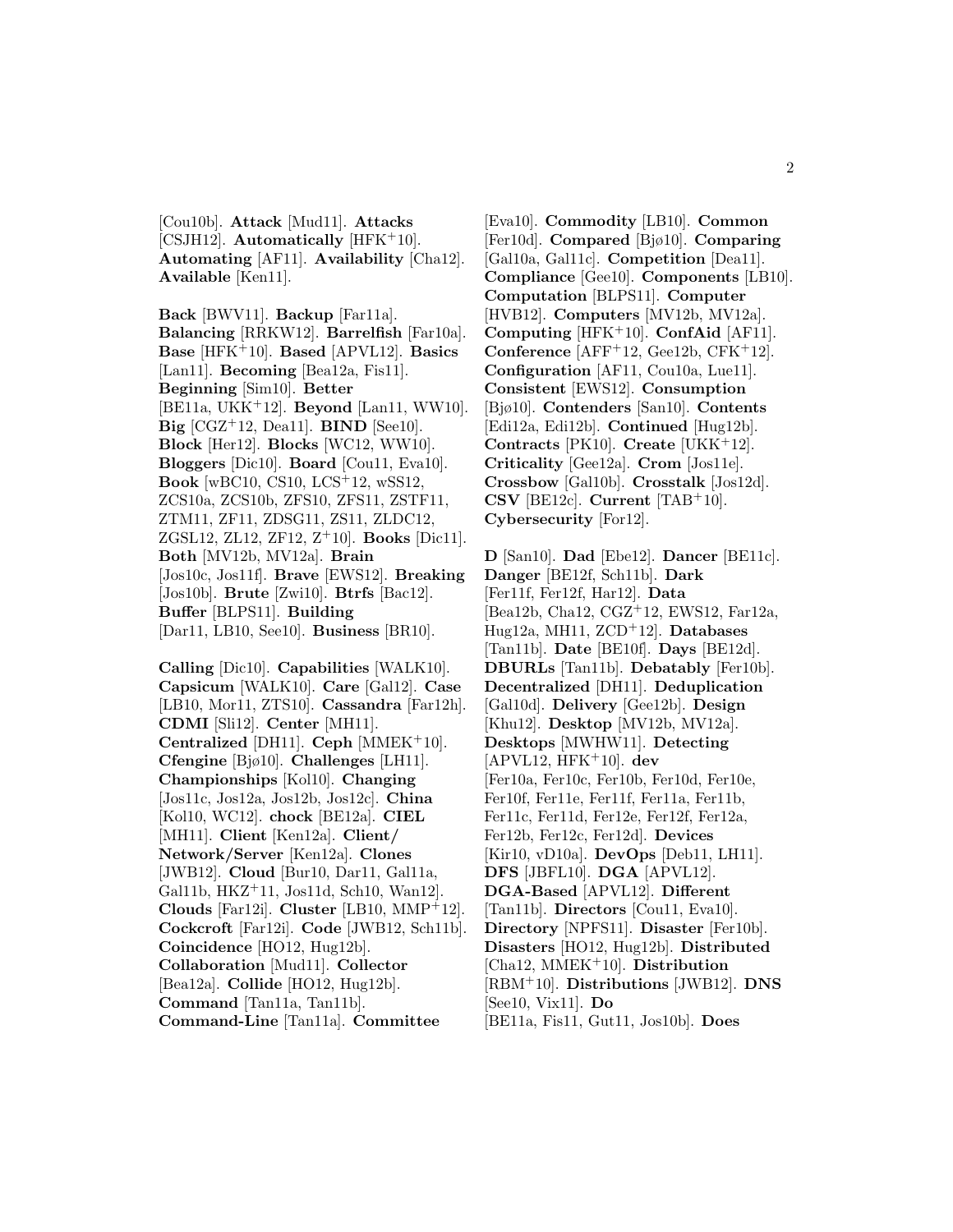[BE10d]. **Don't** [CSR10]. **Doug** [Far11a]. **Down** [BE12d, Ken12b]. **Draft** [Gee12b]. **Durability** [Cha12]. **Dynamics** [Far11a].

**Easier** [Fis11]. **Editor** [BE11b]. **Effect** [RBM<sup>+</sup>10]. **Election** [Cou11, Eva10]. **Email** [Kir10]. **Embedded** [vD10b]. **Enterprise** [Gal11a, Gal11b, Gal10a, Gal11c]. **Entire** [JWB12]. **Errors** [Het11]. **Exadata** [Gal10c]. **Exchange** [McK10]. **Exploit** [BLPS11]. **Express** [Gal11d]. **Extended** [Kol10]. **Extending** [Wan12]. **Extensions** [BWV11]. **Extreme** [KCT12].

**Fake** [RBM<sup>+</sup>10]. **Fall** [Har12]. **Family** [BE10a]. **Fanged** [HO12, Hug12b]. **Farmer** [Far12a]. **Fashioned** [WB12]. **FAST** [AFF<sup>+</sup>12, ZCD<sup>+</sup>12]. **Fault** [EWS12]. **Fault-tolerant** [EWS12]. **Features** [Gal11c]. **Fighting** [ZTS10]. **File** [AFF<sup>+</sup>12, Cha12, Dar11, JBFL10, MMEK<sup>+</sup>10, ZTS10]. **Files** [BE12b, CSR10, WW10]. **Finding** [Hug12a, JWB12]. **Fire** [Jos12f]. **Firefox** [MV12b]. **Firewall** [WC12]. **First** [BE10f]. **Fit** [Wan12]. **Five** [Fer10d]. **Flash** [JBFL10]. **Flexible** [HKZ<sup>+</sup>11]. **Force** [Zwi10]. **Forget** [BE10f]. **Free** [Gal10d]. **Functionality** [RRKW12]. **Future** [BWV11, Gee12a, Gee12b].

**Galvin** [Gal11a, Gal11b]. **Game** [Jos11c, Jos12a, Jos12b, Jos12c]. **Ganglia** [Jos10c, Jos11f]. **Gazing** [Jos11d]. **Gems** [Jos11a]. **Get** [BE10b, BE11c, BE12d]. **Getting** [Lue11]. **Gift** [Jos12f]. **Give** [BE11c]. **Glasnost** [Her12]. **Glass** [Lim10]. **GNU** [Tan11a, Tan11b]. **Go** [BE12c]. **Good** [BE11c, WB12]. **Got** [BE11d]. **Great** [WC12]. **Growth** [Shv10]. **Guesses** [Hug12a]. **Guide** [Fer10b].

**H** [BE11e]. **H-TTP** [BE11e]. **Hadoop**  $[Cha12, LB10, MMEK<sup>+</sup>10, Shv11, ZCD<sup>+</sup>12].$ **Hadoop/MapReduce** [LB10]. **Halting**

[SPBS11]. **Handful** [Jos11a]. **Hard** [Fis11, Het11, Jos10b, WC12]. **Hardware** [HFK<sup>+</sup>10]. **HBase** [Khu12]. **HDFS** [Shv10]. **Headless** [Sch11a]. **Heads** [Far12i]. **Help** [BE10b]. **Helpful** [Fer10b]. **Helping** [UKK<sup>+</sup>12]. **High** [ABE<sup>+</sup>12, EWS12, Kol10]. **Highly** [Ken11]. **Hither** [BE11f]. **Hosted** [McK10]. **Hosts** [Ken11]. **HPTS** [ABE<sup>+</sup>12]. **HTTPS** [Lan11]. **Hughes** [Far11a]. **Human** [HVB12]. **HyperDex** [EWS12]. **Hypervisors** [Rev11].

**Identifier** [Pis10]. **Ignorance** [Zwi10]. **Impacts** [Het11]. **Implementation** [Rev11]. **Implications** [CGZ<sup>+</sup>12]. **Import** [Bea12c]. **Improve** [For12]. **Improving** [PK10]. **Incast** [CGZ<sup>+</sup>12]. **Information** [Fer10d, Gee12b]. **Informed** [MMP<sup>+</sup>12]. **Insecurity** [SPBS11]. **Insights** [Rev11]. **Installation** [CFK<sup>+</sup>12]. **Installing** [LB10]. **Integrity** [Hug12a]. **Interaction** [HVB12]. **Interactive** [ZCD<sup>+</sup>12]. **International** [ABE<sup>+</sup>12, Dea11]. **Internet** [Ebe12, NPFS11, Pis10]. **Interview** [Far10a, Far11a, Far11b, Far12a, Far12i, Far12h]. **Introducing** [WALK10]. **Introduction** [EWS12, Khu12, Sli12]. **IPv6** [BWV11, Ebe12, Rya10]. **iVoyeur** [Jos10b, Jos10c, Jos10d, Jos10e, Jos10f, Jos10a, Jos11b, Jos11e, Jos11d, Jos11c, Jos11a, Jos11f, Jos12d, Jos12a, Jos12b, Jos12c, Jos12f, Jos12e].

**Jacob** [Far12a]. **Journey** [Sim10].

**Kernel** [KPAK12]. **Keys** [Gut11]. **kGuard** [KPAK12]. **Kindness** [BE10e]. **Knife** [Bac12]. **Know** [Rya10].

**Large** [CFK<sup>+</sup>12]. **Last** [KCT12]. **Last-Millennium** [KCT12]. **Latest** [Dic11]. Law  $[KS10]$ . **LEET**  $[DFF+12]$ . **Less** [BE12e, Fer10e]. **Let** [BE10b]. **Letting** [Fis11]. **Lewis** [KS10]. **Lies** [Hug12a].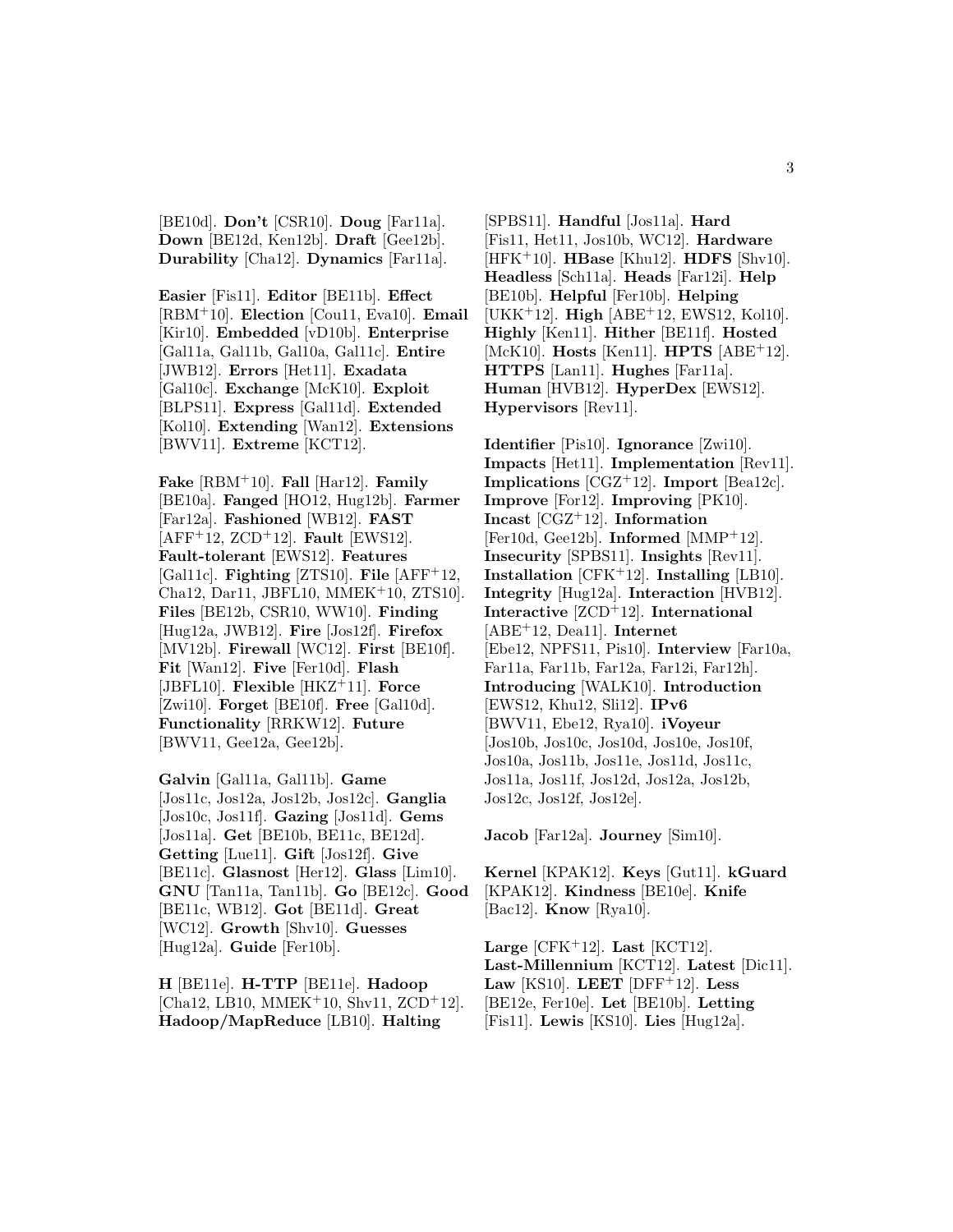**Lightweight** [KPAK12]. **Limits** [Shv10]. **Line** [Tan11a, Tan11b]. **LISA** [CFK<sup>+</sup>12, Kam10, LH11, Sim10]. **Live** [PK10]. **Logging** [DH11]. **Logs** [Dil10]. **Look** [BE11a, Ker10]. **Looking** [For12].

**Machines** [Fis11, Rev11, BLPS11]. **makacheesa** [BE12a]. **Making** [BE10c, Dil10, Fis11]. **Mala** [BE12a]. **Malicious** [HFK<sup>+</sup>10]. **Malware** [APVL12]. **Man** [BE10a]. **Management** [Cou10a, Fer10f, HVB12, Lue11, MWHW11]. **Managing** [Far12a]. **Many** [HO12, Hug12b]. **Many-Fanged** [HO12, Hug12b]. **Master** [Bea12a]. **Matter** [BE10d]. **Matters** [Gal10c]. **May** [Gee12b]. **Me** [BE10b, BE11e, BE12d]. **Mean** [BE12b]. **Means** [BE11e]. **Memoriam** [KS10]. **Mesos** [HKZ<sup>+</sup>11]. **Message** [Her12]. **Microsoft** [Her12]. **Migrating** [McK10]. **Milford** [Far12h]. **Millennium** [KCT12]. **Mind** [BE12b]. **Minder** [Bur10]. **MINIX** [TAB<sup>+</sup>10]. **Misconceptions** [Fer10d]. **Mobile** [Kir10, MV12b, MV12a, WB12]. **Model** [LRA10]. **Module** [Bea12e]. **Mojolicious** [BE11d]. **Molecular** [Far11a]. **Mosh** [WB12]. **Mountain** [Gee12b]. **Multikernel** [Far10a]. **Multipath** [BHR12]. **Multiprocessing** [Bea12e]. **Musings** [Far10b, Far10c, Far10d, Far10e, Far10f, Far10g, Far11c, Far11d, Far11e, Far11f, Far11g, Far11h, Far12b, Far12c, Far12d, Far12e, Far12f, Far12g]. **My** [BE11c, BE11d]. **Myths** [Fer10c].

**Nagios** [Jos12e]. **Name** [NPFS11]. **Namespace** [MWHW11]. **NAS** [Gal10e]. **Nathan** [Far12h]. **Need** [Rya10]. **Netflix** [Far12i]. **Network** [Fer10e, Mud11, SPBS11, She11]. **Networking** [Wan12]. **Never** [BE10f]. **NFSv4** [McD12]. **Nocebo** [RBM<sup>+</sup>10]. **Nominal** [Gee12b]. **Nominating** [Eva10]. **NoSQL** [Bur11]. **Notes** [HD12]. **Noticing** [Oet12]. **NSDI** [DFF<sup>+</sup>12].

**o** [Jos10d, Jos10e, Jos10f]. **Obesity** [ZTS10]. **Object** [BE10f]. **ObPwd** [MV12b]. **Old** [WB12]. **Old-Fashioned** [WB12]. **Open** [Gal10d]. **Other** [Fer10c, Vix11]. **Our** [You10a, You10b]. **Overcoming** [HFK<sup>+</sup>10]. **Overflows** [BLPS11]. **Overview** [BHR12].

**P2P** [PK10]. **Packets** [Jos10d, Jos10e, Jos10f]. **Pandas** [Bea12b]. **Parable** [Lim10]. **Parallel** [Tan11a]. **Parallelism** [KCT12]. **Parenthetically** [Fer11e]. **Part** [Gal11b, Jos10d, Jos10e, Jos10f, Jos12a, Jos12b, Jos12c]. **Party** [RRKW12]. **Passwords** [MV12b, MV12a, UKK<sup>+</sup>12]. **Patience** [HO12, Hug12b]. **Payment** [Far11b]. **Peculiarities** [vD10a]. **pee** [BE12a]. **MapReduce** [LB10]. **Network** [Ken12a]. **Server** [Ken12a]. **Performance** [ABE<sup>+</sup>12, EWS12, PK10]. **Perhaps** [BE10d]. **Perl** [BE10f, BE10b, BE10c, BE10e, BE10d, BE10a, BE11f, BE11e, BE11c, BE11d, BE11a, BE11b, BE12c, BE12f, BE12d, BE12e, BE12b, BE12a, Oet12]. **Persistent** [Mor11]. **Perspective** [Deb11]. **Pete** [Gal10b, Gal10d, Gal10c, Gal10f, Gal10e, Gal10a, Gal11c, Gal11d]. **Phenomenology** [Cou10a]. **Pie** [Ken12a]. **Pinpoint** [WC12]. **Planning** [Fer10b]. **Platform** [LRA10]. **Pockets** [Jos10d, Jos10e, Jos10f]. **Pockets-o-Packets** [Jos10d, Jos10e, Jos10f]. **Popping** [Pol12]. **Power** [Tan11a, Pol12]. **Practical** [BE10f, BE10b, BE10c, BE10e, BE10d, BE10a, BE11f, BE11e, BE11c, BE11d, BE11a, BE11b, BE12c, BE12f, BE12d, BE12e, BE12b, BE12a, WALK10]. **Primer** [Fer10f]. **Privacy** [BWV11, RRKW12]. **'Problem'** [Gal10e]. **Problems** [SPBS11]. **Processing** [Bea12b]. **Production** [She11]. **Products** [Gal10f]. **Profile** [BE11a]. **Programming** [BLPS11,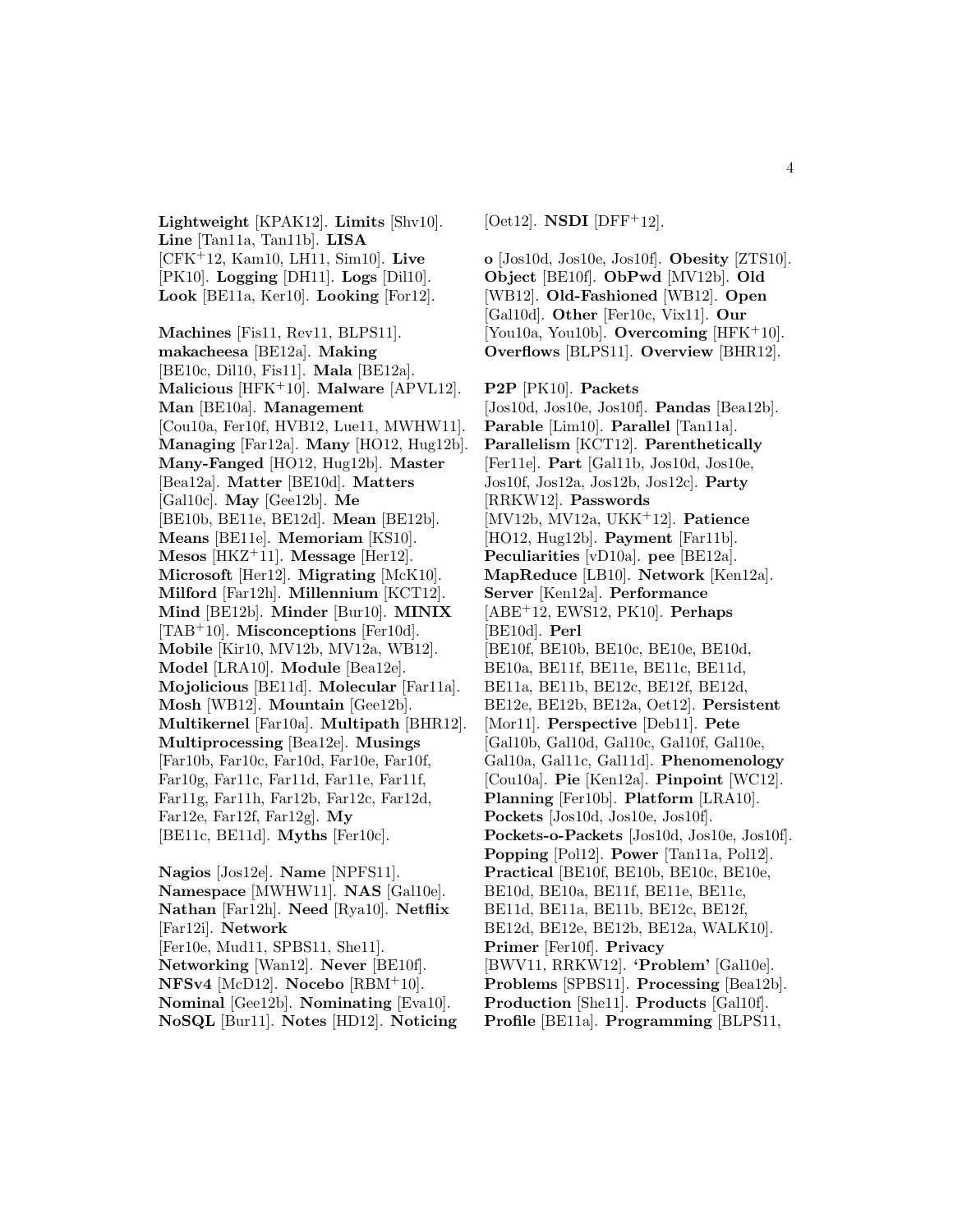Cou10c, Dea11, Gar12, Kol10, MH11]. **Project** [Fer10f]. **Protection** [KPAK12]. **Protocol** [Ebe12]. **Protocols** [Fer10e]. **Proven** [LH11]. **Proverb** [Fer11f]. **Provisioning** [MMP<sup>+</sup>12]. **Puppet** [Bjø10]. **Python** [Bea12f].

**Question** [Jos10a].

**'R'** [Bea12d]. **Radio** [vD10a]. **Rainy** [BE12d]. **Random** [BE10e, Fer10a, Fer10c, Fer10b, Fer10d, Fer10e, Fer10f, Fer11e, Fer11f, Fer11a, Fer11b, Fer11c, Fer11d, Fer12e, Fer12f, Fer12a, Fer12b, Fer12c, Fer12d]. **Really** [BE10d]. **ReDeBug** [JWB12]. **Redefining** [Cou10b]. **RedHat** [Gal10a, Gal11c]. **Regular** [BE10b]. **Rejectionists** [Gee12a]. **Removing** [HFK<sup>+</sup>10]. **Replacement** [Bea12d]. **Report** [Eva10, HVB12, TAB<sup>+</sup>10]. **Reports** [CFK<sup>+</sup>12]. **Research** [Far12a, TAB<sup>+</sup>10]. **Resource** [Bjø10, HKZ<sup>+</sup>11]. **RESTful** [NPFS11]. **Restricted** [Sch11a]. **Reviews** [wBC10, CS10, LCS<sup>+</sup>12, wSS12, ZCS10a, ZCS10b, ZFS10, ZFS11, ZSTF11, ZTM11, ZF11, ZDSG11, ZS11, ZLDC12, ZGSL12, ZL12, ZF12, Z<sup>+</sup>10]. **Revisiting** [BWV11]. **Rhetoric** [Fer12f]. **Rise** [APVL12, Har12]. **Risk** [Gee12a]. **Ritual** [Cou10c]. **Robinson** [BE12f]. **Robustness** [PK10]. **Rocky** [Gee12b]. **Roscoe** [Far10a].

**Safely** [She11]. **Saps** [Fer12e]. **Savage** [Far11b]. **Scalability** [Shv10, Shv11]. **Scalable** [EWS12, MMEK<sup>+</sup>10]. **Scale** [Jos10a]. **scc** [MMP<sup>+</sup>12]. **Schema** [Khu12]. **School** [Kol10]. **Secrets** [Bea12e]. **Secure** [Kir10, Vix11]. **Securing** [Pis10]. **Security** [Fer10c, Fer10d, Gee12a, Gee12b, LRA10]. **Seen** [Dic11]. **Sense** [Dil10]. **Separating** [SDW12]. **Server** [Her12]. **Service** [NPFS11]. **Services** [NPFS11]. **Serving** [Lan11]. **ShareMeNot** [RRKW12].

**Sharing** [HKZ<sup>+</sup>11, Mud11]. **Shell** [WB12, Mud11]. **Shells** [Sch11a]. **Short** [Dic11]. **Should** [Gal12]. **Side** [Ken11]. **Silicon** [Har12]. **SIP** [CSJH12]. **Size** [BE10d]. **Skywriting** [MH11]. **Small** [vD10b]. **Smartphone** [SDW12]. **Snaps** [Kol10]. **Social** [RRKW12]. **Solaris** [Gal10a, Gal11c, Gal11d, Gal12, See10]. **Sooooo** [KCT12]. **Source** [Gal10d]. **Spam** [Far11b]. **Spark** [ZCD<sup>+</sup>12]. **Speaking** [Fer11e]. **Specialized** [ZTS10]. **Spreadsheet** [BE12c]. **SQL** [Tan11b]. **SSH** [Gut11]. **SSR** [Pis10]. **Stables** [BE12b]. **Stack** [SPBS11]. **Started** [Lue11]. **State** [Gal11a, Gal11b, WB12]. **State-of-the-Art** [WB12]. **Status** [Gal10f, TAB<sup>+</sup>10]. **Stefan** [Far11b]. **Storage**  $[AFF+12, Bac12, Het11, JBFL10, MMP+12].$ **Stores** [EWS12]. **Strangers** [CSR10]. **Strategies** [Far11a]. **Streak** [Kol10]. **Streaming** [PK10]. **Stress** [HO12, Hug12b]. **Study** [LB10, Mor11]. **Stuff** [BE10c]. **Successful** [Fer10e]. **Summer** [Pol12]. **Sun** [Gal10b, Gal10d, Gal10c, Gal10f, Gal10e, Gal10a, Gal11c, Gal11d]. **Supplies** [Pol12]. **Support** [Oet12]. **Swiss** [Bac12]. **Symbian** [LRA10]. **Symposium** [HVB12]. **Sysadmin** [Deb11, Dic11, Fis11]. **System** [BR10, CFK<sup>+</sup>12, Cou10b, Dar11, Fis11, Het11, JBFL10, Lim10, MMEK<sup>+</sup>10, Sch10, ZTS10, Cha12]. **Systems** [ABE<sup>+</sup>12, Pis10, ZTS10, vD10b].

**Table** [Edi12a, Edi12b]. **Take** [CSR10]. **Takes** [Ken12b]. **Taking** [BE12e]. **Tale** [HO12, Hug12b]. **Taming** [CB10]. **Tasks** [Cou10b]. **Tasting** [Ken12a]. **TCP** [BHR12, CGZ<sup>+</sup>12]. **Teaching** [Sch10]. **Team** [Dea11]. **Technological** [Cou10c]. **Technologies** [AFF<sup>+</sup>12]. **Testability** [Het11]. **Testbed** [She11]. **Testing** [Ken11]. **Thanks** [You10a, You10b]. **Theme** [LH11]. **Theory** [BLPS11]. **Things** [Gal10b, Gal10d, Gal10c, Gal10f, Gal10e,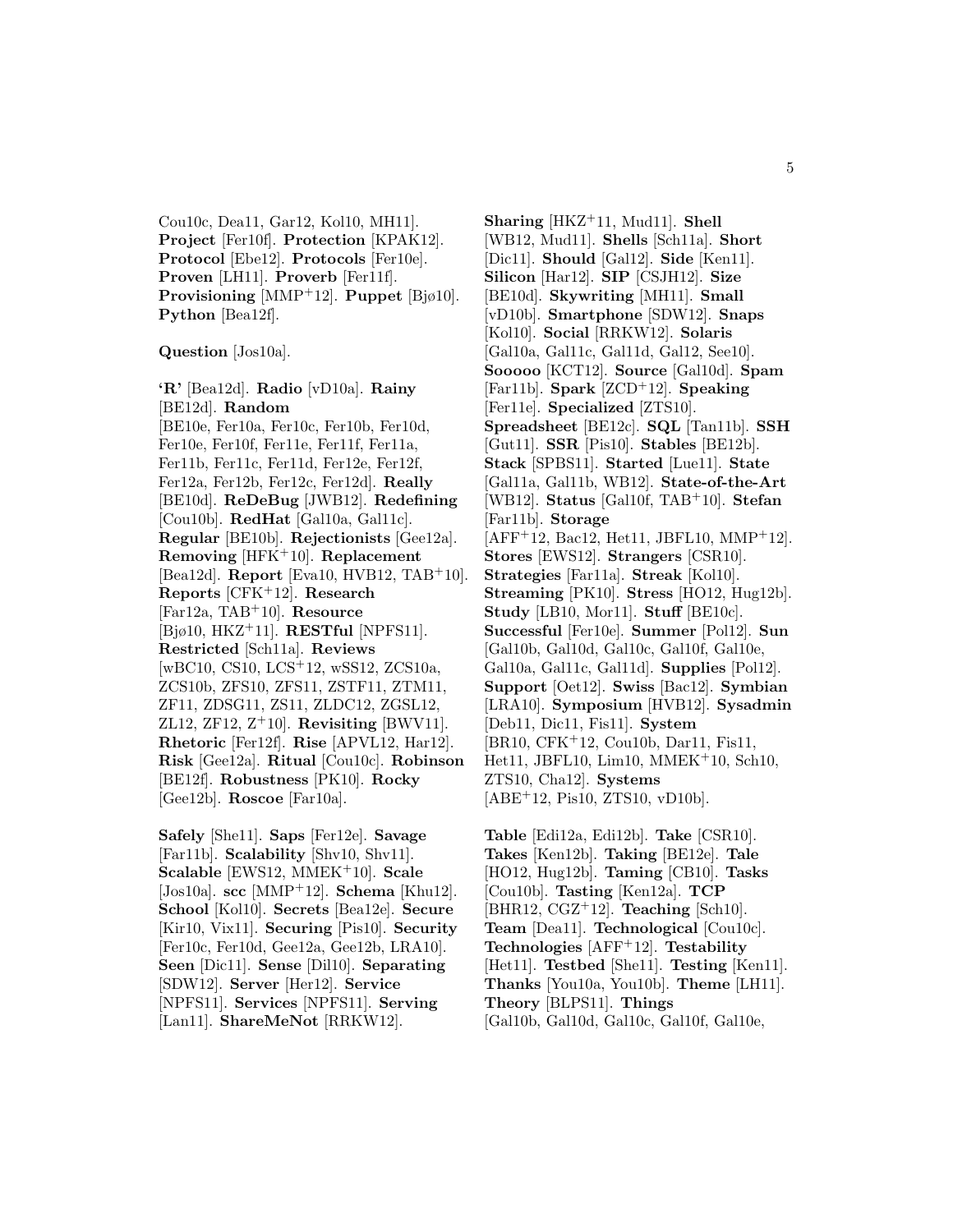#### *REFERENCES* 6

Gal10a, Gal11a, Gal11b, Gal11c, Gal11d]. **Third** [RRKW12]. **Third-Party** [RRKW12]. **Those** [BE12b]. **Threats** [Mor11]. **Three** [Bea12f]. **Time** [Bjø10]. **Timothy** [Far10a]. **Tiny** [BE11c]. **Together** [Jos11b]. **Tolerance** [Gee12a]. **tolerant** [EWS12]. **Tool** [Tan11a, Tan11b]. **Tools** [BE10f, BE10b, BE10c, BE10e, BE10d, BE10a, BE11f, BE11e, BE11c, BE11d, BE11a, BE11b, BE12c, BE12f, BE12d, BE12e, BE12b, BE12a]. **Topics** [Dic11]. **Tor** [WC12]. **Torrent** [CB10]. **Tracking** [APVL12]. **Trail** [Far11b]. **Transaction** [ABE<sup>+</sup>12]. **Transit** [Rya10]. **Transport** [Ken11]. **Traveled** [BE12e]. **Trends** [Het11]. **trom** [BE12a]. **Troubleshooting** [AF11]. **Truth** [Hug12a]. **TTP** [BE11e].

**Understanding** [CGZ<sup>+</sup>12, Mor11]. **Undocumented** [BE12d]. **Unicode** [Gar12, Oet12]. **UNIX** [WALK10]. **Unpatched** [JWB12]. **Unrandomized** [Sch11b]. **Untrusted** [HFK<sup>+</sup>10]. **Update** [Shv11]. **USA** [Dea11, Kol10]. **USENIX**  $[AFF+12, CFK+12, Coul1, Dic11, Eva10].$ **User** [Sch11a]. **Users** [Gut11, UKK<sup>+</sup>12]. **Uses** [Vix11]. **Using** [See10, She11, Tan11b].

**V2** [Gal10c]. **Value** [BR10, LH11]. **Verify** [Gut11]. **Virtual** [MWHW11, Rev11, See10]. **Virtualization** [Fer11f, Gal11c]. **Virtualized** [JBFL10]. **Virus** [RBM<sup>+</sup>10]. **VMware** [See10]. **VoIP** [Ker10]. **Volunteers** [You10a, You10b]. **Vulnerabilities** [Ker10]. **Vulnerable** [Gee10]. **VXLAN** [Wan12].

**Waitress** [Lim10]. **Wanderin** [BE12c]. **Warning** [BE12f]. **Water** [Lim10]. **Web** [NPFS11, RBM<sup>+</sup>10, San10]. **'Weird** [BLPS11]. **Whither** [Kam10]. **Widgets** [RRKW12]. **Will** [BE12f]. **Winning** [Kol10]. **Wins** [Dea11, Kol10]. **Within** [For12].

**Without** [Oet12]. **Woe** [HO12, Hug12b]. **Work** [Fis11]. **Working** [BE11d]. **Workloads** [CGZ<sup>+</sup>12]. **Workshop** [ABE<sup>+</sup>12]. **World** [DH11, EWS12, Hug12a, Kol10].

**x86** [Rev11]. **XI** [Jos12e]. **XPath** [BE12e].

**Years** [Bea12f, Oet12]. **Yon** [BE11f].

# **References**

# **Armbrust:2012:IWH**

[ABE<sup>+</sup>12] Michael Armbrust, Yingyi Bu, Aaron Elmore, Rik Farrow, Eugenia Gabrielova, Hatem Mahmoud, Andy Pavlo, Steve Revilak, and Pinar Tozun. 14th International Workshop on High Performance Transaction Systems (HPTS). ;login: the USE-NIX Association newsletter, 37 (1):??, February 2012. CODEN LOGNEM. ISSN 1044-6397. URL https://www.usenix. org/publications/login/february-2012/14th-international-workshophigh-performance-transactionsystems.

#### **Attariyan:2011:ACT**

[AF11] Mona Attariyan and Jason Flinn. Automating configuration troubleshooting with ConfAid. ;login: the USENIX Association newsletter, 36(1): ??, February 2011. CODEN LOGNEM. ISSN 1044-6397. URL https://www.usenix. org/publications/login/february-2011-volume-36-number-1/automatingconfiguration-troubleshootingconfaid.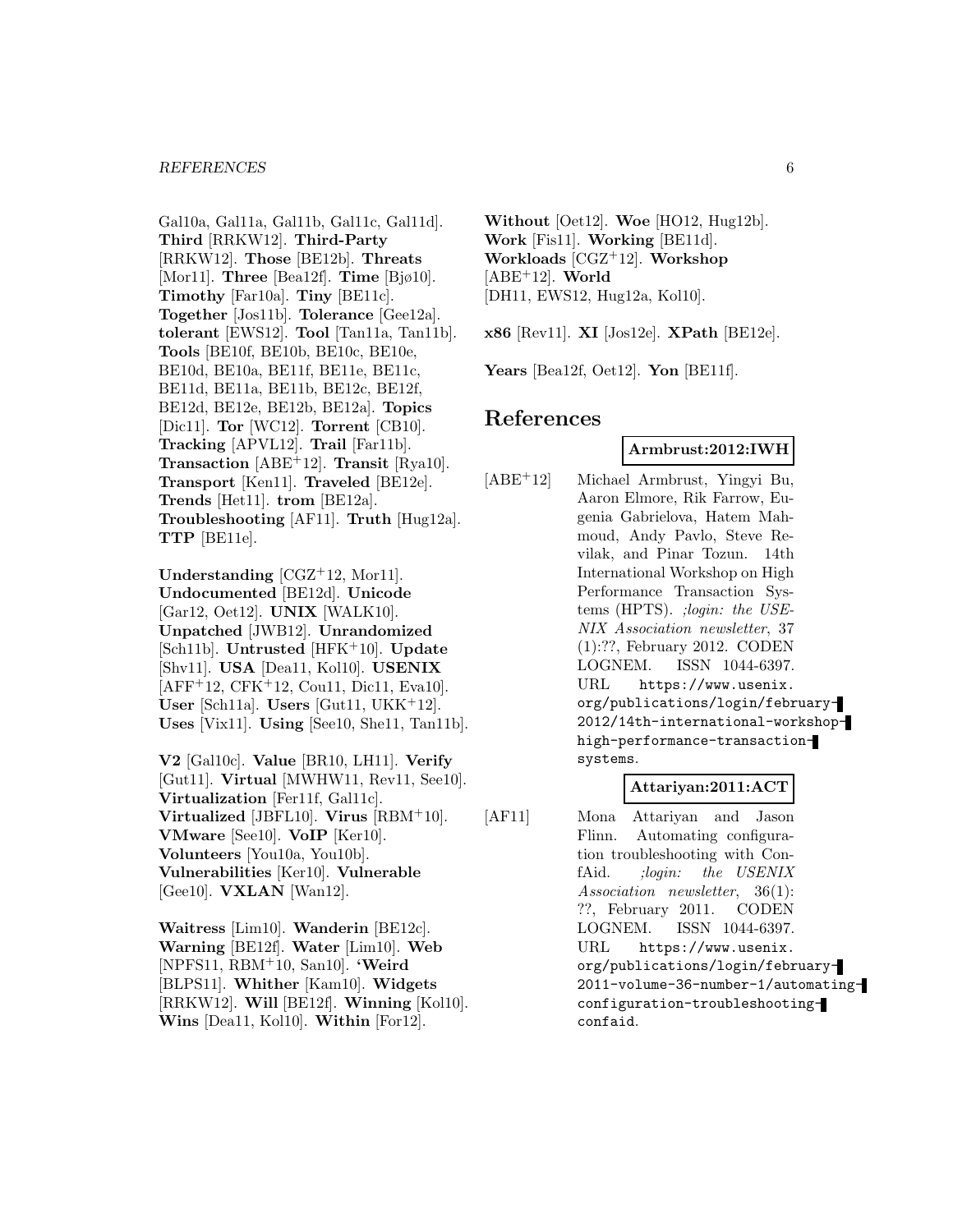#### **Arteaga:2012:UCF**

[AFF<sup>+</sup>12] Dulcardo Arteaga, Rik Farrow, Daniel Fryer, Doowon Kim, Michelle L. Mazurek, Dutch Meyer, Swapnil Patil, and Yiqi Xu. 10th USE-NIX Conference on File and Storage Technologies (FAST '12). ;login: the USENIX Association newsletter, 37(3): ??, June 2012. CODEN LOGNEM. ISSN 1044-6397. URL https://www.usenix. org/publications/login/june-2012-volume-37-number-3/10thusenix-conference-file-andstorage-technologies.

#### **Antonakakis:2012:DTR**

[APVL12] Manos Antonakakis, Roberto Perdisci, Nikolaos Vasiloglou, and Wenke Lee. Detecting and tracking the rise of DGA-based malware. ;login: the USENIX Association newsletter, 37(6): ??, December 2012. CODEN LOGNEM. ISSN 1044-6397. URL https://www.usenix.  $org/publications/login/decemb$  $B$  $F[0c]$ 2012-volume-37-number-6/detectingand-tracking-rise-dga-basedmalware.

# **Bacik:2012:BSA**

[Bac12] Josef Bacik. Btrfs: The Swiss Army knife of storage. ;login: the USENIX Association newsletter, 37(1):7– 15, February 2012. CODEN LOGNEM. ISSN 1044-6397. URL https://www.usenix. org/publications/login/february2012/btrfs-swiss-army-knifestorage.

#### **Blank-Edelman:2010:PPTf**

[BE10a] David N. Blank-Edelman. Practical Perl tools: Family man. ;login: the USENIX Association newsletter, 35(6):??, December 2010. CODEN LOGNEM. ISSN 1044-6397. URL https://www.usenix. org/publications/login/december-2010-volume-35-number-6/practicalperl-tools-family-man.

#### **Blank-Edelman:2010:PPTb**

[BE10b] David N. Blank-Edelman. Practical Perl tools: Let me help you get regular. ;login: the USE-NIX Association newsletter, 35 (2):??, April 2010. CODEN LOGNEM. ISSN 1044-6397. URL https://www.usenix. org/publications/login/april-2010-volume-35-number-2/practicalperl-tools-let-me-help-youget-regular.

# **Blank-Edelman:2010:PPTc**

David N. Blank-Edelman. Practical Perl tools: Making stuff up. ;login: the USENIX Association newsletter, 35(3): ??, June 2010. CODEN LOGNEM. ISSN 1044-6397. URL https://www.usenix. org/publications/login/june-2010-volume-35-number-3/practicalperl-tools-making-stuff.

#### **Blank-Edelman:2010:PPTe**

[BE10d] David N. Blank-Edelman. Practical Perl tools: Perhaps size re-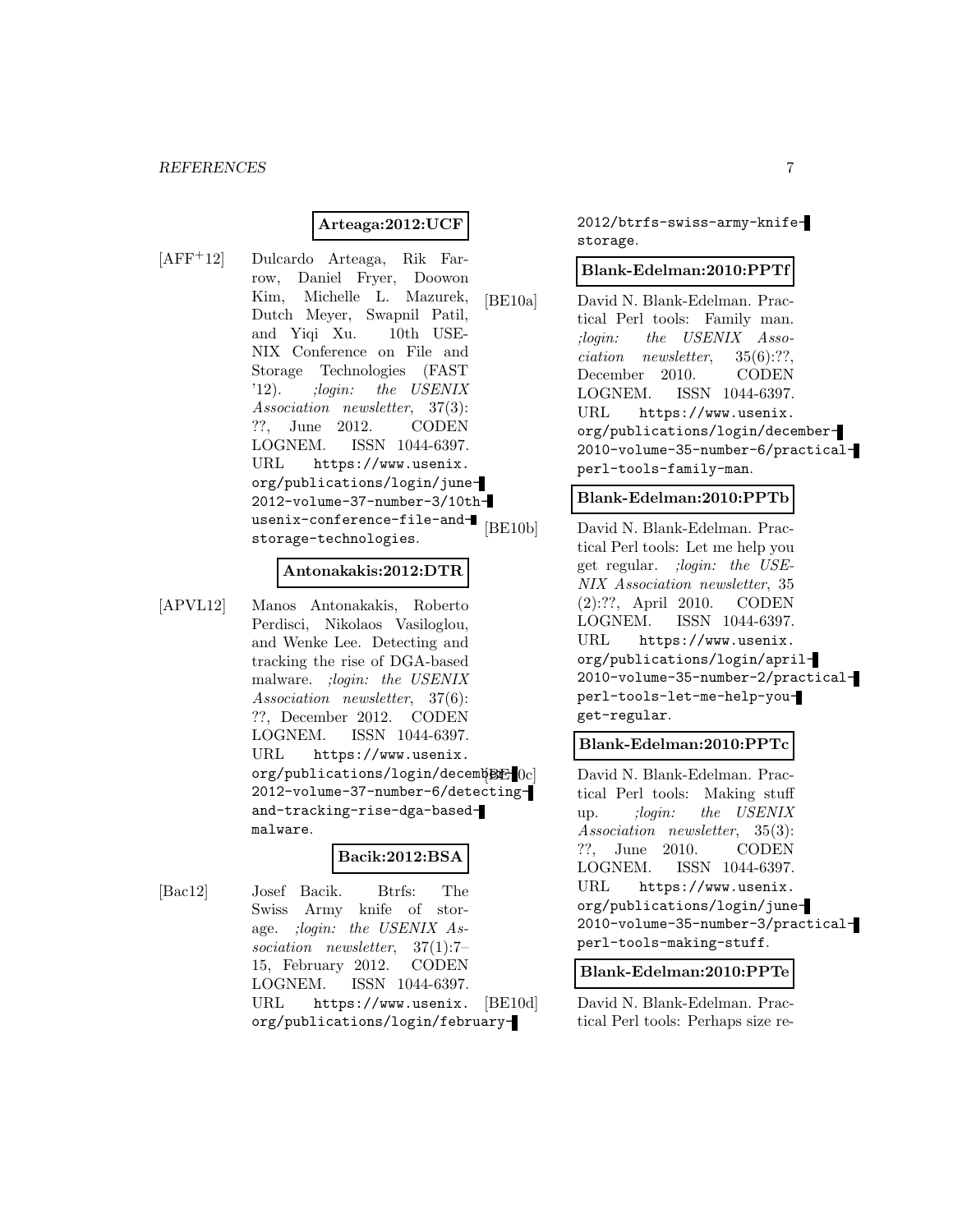#### *REFERENCES* 8

ally does matter. ;login: the USENIX Association newsletter, 35(5):??, October 2010. CO-DEN LOGNEM. ISSN 1044- 6397. URL https://www. usenix.org/publications/login/ october-2010-volume-35-number-5/practical-perl-tools-perhapssize-really-does.

#### **Blank-Edelman:2010:PPTd**

[BE10e] David N. Blank-Edelman. Practical Perl tools: Random acts of kindness. ;login: the USE-NIX Association newsletter, 35 (4):??, August 2010. CODEN LOGNEM. ISSN 1044-6397. URL https://www.usenix. org/publications/login/august-2010-volume-35-number-4/practical $perl-tools-random - acts - kindn@BFL1c$ 

#### **Blank-Edelman:2010:PPTa**

[BE10f] David N. Blank-Edelman. Practical Perl tools: You never forget your first date (object). ;*login:* the USENIX Association newsletter, 35(1): ??, February 2010. CODEN LOGNEM. ISSN 1044-6397. URL https://www.usenix. org/publications/login/february-2010-volume-35-number-1/practicalperl-tools-you-never-forgetyour-first.

**Blank-Edelman:2011:PPTe**

[BE11a] David N. Blank-Edelman. Practical Perl tools: Do I look better in profile? ;login: the USE-NIX Association newsletter, 36 (5):??, October 2011. CODEN LOGNEM. ISSN 1044-6397.

URL https://www.usenix. org/publications/login/october-2011-volume-36-number-5/practicalperl-tools-do-i-look-betterprofile.

#### **Blank-Edelman:2011:PPTf**

David N. Blank-Edelman. Practical Perl tools: From the Editor. ;login: the USENIX Association newsletter, 36(6): ??, December 2011. CODEN LOGNEM. ISSN 1044-6397. URL https://www.usenix. org/publications/login/december-2011-volume-36-number-6/practicalperl-tools-editor.

#### **Blank-Edelman:2011:PPTc**

David N. Blank-Edelman. Practical Perl tools: Give as good as you get, my tiny dancer. *;login: the USE-*NIX Association newsletter, 36 (3):??, June 2011. CODEN LOGNEM. ISSN 1044-6397. URL https://www.usenix. org/publications/login/june-2011-volume-36-number-3/practicalperl-tools-give-good-youget-my-tiny.

#### **Blank-Edelman:2011:PPTd**

[BE11d] David N. Blank-Edelman. Practical Perl tools: Got my mojolicious working. ;login: the USE-NIX Association newsletter, 36 (4):??, August 2011. CODEN LOGNEM. ISSN 1044-6397. URL https://www.usenix. org/publications/login/august-2011-volume-36-number-4/practical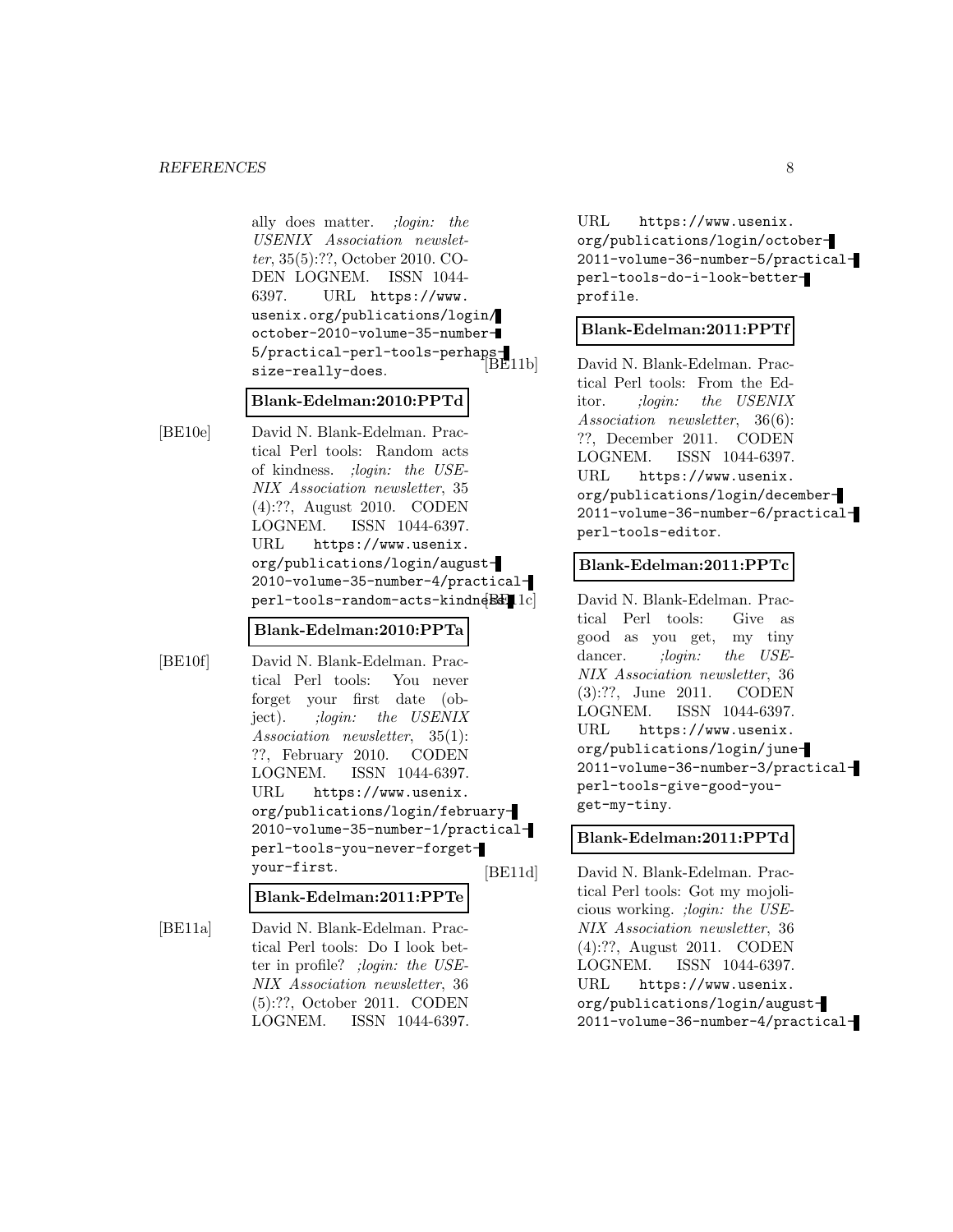perl-tools-got-my-mojoliciousworking.

#### **Blank-Edelman:2011:PPTb**

[BE11e] David N. Blank-Edelman. Practical Perl tools: H-T...TP — that's what it means to me. ;login: the USENIX Association newsletter, 36(2): ??, April 2011. CODEN LOGNEM. ISSN 1044-6397. URL https://www.usenix. org/publications/login/april-2011-volume-36-number-2/practicalperl-tools-h-t-tp%E2%80%94thatswhat-it-means-me.

#### **Blank-Edelman:2011:PPTa**

[BE11f] David N. Blank-Edelman. Practical Perl tools: Hither and yon. ;login: the USENIX Association newsletter, 36(1): ??, February 2011. CODEN LOGNEM. ISSN 1044-6397. URL https://www.usenix. org/publications/login/february-2011-volume-36-number-1/practicalperl-tools-hither-and-yon.

#### **Blank-Edelman:2012:PPTf**

[BE12a] David Blank-Edelman. Practical Perl tools: 'mala trom pee chock makacheesa'. ;login: the USENIX Association newsletter, 37(6):??, December 2012. CODEN LOGNEM. ISSN 1044-6397. URL https://www. usenix.org/publications/login/ december-2012-volume-37-number-6/practical-perl-tools-%E2% 80%9Cmala-trom-pee-chock.

#### **Blank-Edelman:2012:PPTe**

[BE12b] David Blank-Edelman. Practical Perl tools: Mind those stables, I mean files. ;*lo*gin: the USENIX Association newsletter, 37(5):??, October 2012. CODEN LOGNEM. ISSN 1044-6397. URL https://www. usenix.org/publications/login/ october-2012-volume-37-number-5/practical-perl-tools-mindthose-stables-i-mean.

**Blank-Edelman:2012:PPTa**

David N. Blank-Edelman. Practical Perl tools: CSV and the spreadsheet go A-wanderin'. ;login: the USENIX Association newsletter, 37(1):??, February 2012. CODEN LOGNEM. ISSN 1044-6397. URL https://www.usenix. org/publications/login/february-2012/practical-perl-toolscsv-and-spreadsheet-go-wanderin% E2%80%99.

# **Blank-Edelman:2012:PPTc**

[BE12d] David N. Blank-Edelman. Practical Perl tools: Rainy days and undocumented APIs always get me down. ;login: the USE-NIX Association newsletter, 37 (3):??, June 2012. CODEN LOGNEM. ISSN 1044-6397. URL https://www.usenix. org/publications/login/june-2012-volume-37-number-3/practicalperl-tools-rainy-days-andundocumented.

#### **Blank-Edelman:2012:PPTd**

[BE12e] David N. Blank-Edelman. Prac-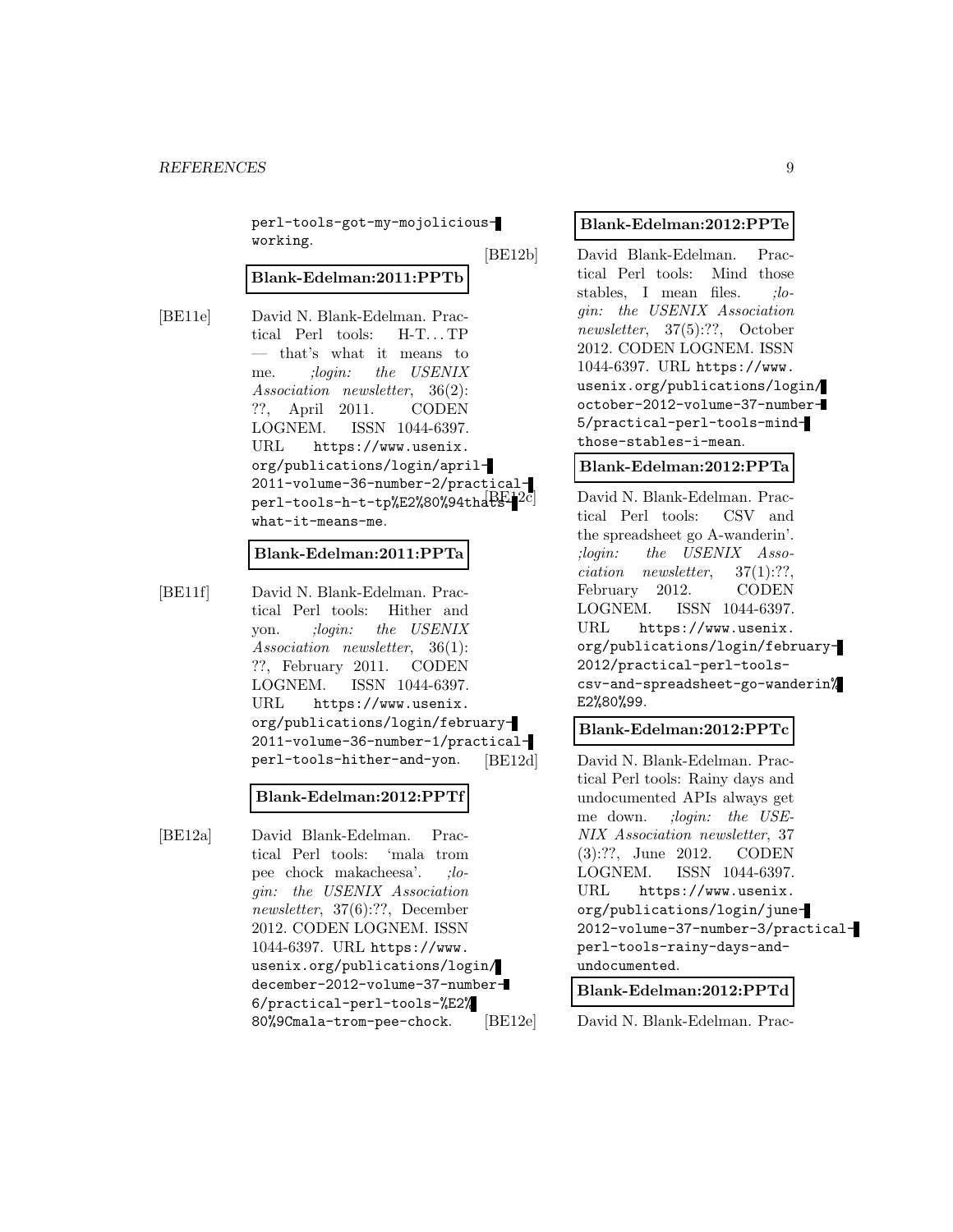tical Perl tools: Taking the XPath less traveled. ;login: the USENIX Association newsletter, 37(4):??, August 2012. CO-DEN LOGNEM. ISSN 1044- 6397. URL https://www. usenix.org/publications/login/ august-2012-volume-37-number-4/practical-perl-tools-takingxpath-less-traveled.

# **Blank-Edelman:2012:PPTb**

[BE12f] David N. Blank-Edelman. Practical Perl tools: Warning! warning! danger, Will Robinson! ;*login:* the USE-NIX Association newsletter, 37 (2):??, April 2012. CODEN LOGNEM. ISSN 1044-6397. URL https://www.usenix. org/publications/login/april-2012/practical-perl-toolswarning-warning-danger-willrobinson.

#### **Beazley:2012:BMC**

[Bea12a] David Beazley. Becoming a Master collector. ;login: the USE-NIX Association newsletter, 37 (3):??, June 2012. CODEN LOGNEM. ISSN 1044-6397. URL https://www.usenix. org/publications/login/june-2012-volume-37-number-3/becomingmaster-collector.

#### **Beazley:2012:DPP**

[Bea12b] David Beazley. Data processing with Pandas. ; login: the USE-NIX Association newsletter, 37 (6):??, December 2012. CODEN LOGNEM. ISSN 1044-6397. URL https://www.usenix. org/publications/login/december-

2012-volume-37-number-6/dataprocessing-pandas.

# **Beazley:2012:I**

[Bea12c] David Beazley. Import that! ;login: the USENIX Association newsletter, 37(4): ??, August 2012. CODEN LOGNEM. ISSN 1044-6397. URL https://www.usenix. org/publications/login/august-2012-volume-37-number-4/import.

#### **Beazley:2012:RR**

[Bea12d] David Beazley. 'R' is for replacement. ;login: the USE-NIX Association newsletter, 37 (2):??, April 2012. CODEN LOGNEM. ISSN 1044-6397. URL https://www.usenix. org/publications/login/april-2012/%E2%80%9Cr%E2%80%9Dreplacement.

# **Beazley:2012:SMM**

[Bea12e] David Beazley. Secrets of the multiprocessing module. ;login: the USENIX Association newsletter, 37(5):??, October 2012. CODEN LOGNEM. ISSN 1044-6397. URL https://www.usenix. org/publications/login/october-2012-volume-37-number-5/secretsmultiprocessing-module.

# **Beazley:2012:TYP**

[Bea12f] David Beazley. Three years of Python 3. ; login: the USE-NIX Association newsletter, 37 (1):??, February 2012. CODEN LOGNEM. ISSN 1044-6397.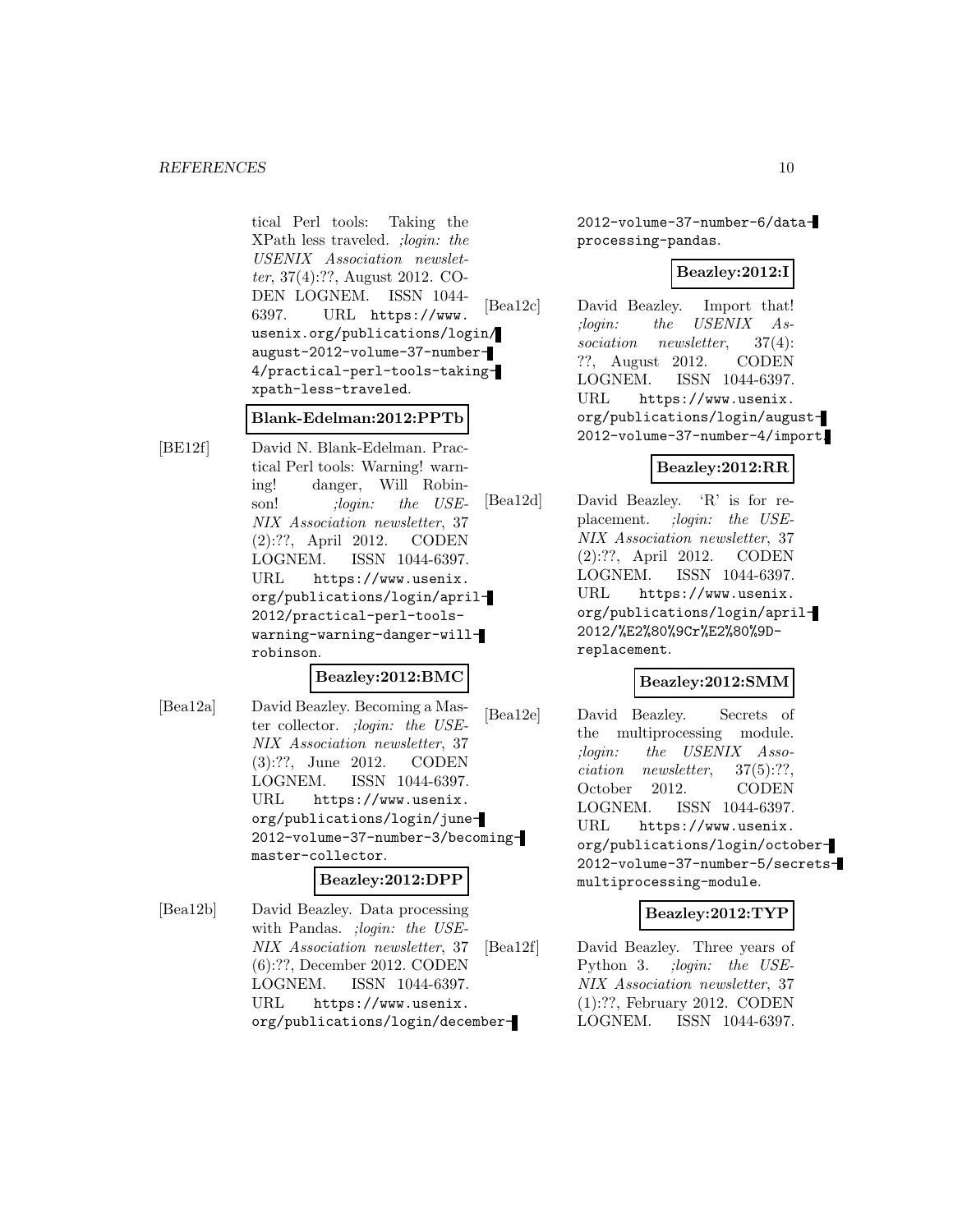URL https://www.usenix. org/publications/login/february-2012/three-years-python-3.

#### **Bonaventure:2012:OMT**

[BHR12] Olivier Bonaventure, Mark Handley, and Costin Raiciu. An overview of multipath TCP. ;login: the USENIX Association newsletter, 37(5): ??, October 2012. CODEN LOGNEM. ISSN 1044-6397. URL https://www.usenix. org/publications/login/october-2012-volume-37-number-5/overviewmultipath-tcp.

# **Bjorgeengen:2010:PCC**

[Bjø10] Jarle Bjørgeengen. Puppet and Cfengine compared: Time and resource consumption. *: login:* the USENIX Association newsletter, 35(1): ??, February 2010. CODEN LOGNEM. ISSN 1044-6397. URL https://www.usenix. org/publications/login/february-2010-volume-35-number-1/puppetand-cfengine-compared-time- [Bur11] and-resource.

#### **Bratus:2011:EPB**

[BLPS11] Sergey Bratus, Michael E. Locasto, Len Sassaman Meredith L. Patterson, and Anna Shubina. Exploit programming: From buffer overflows to 'Weird Machines' and theory of computation. ;login: the USENIX Association newsletter, 36(6):13– 21, December 2011. CODEN LOGNEM. ISSN 1044-6397. URL https://www.usenix.

org/publications/login/december-2011-volume-36-number-6/exploitprogramming-buffer-overflowsweird.

# **Burgess:2010:BVS**

[BR10] Mark Burgess and Carolyn Rowland. The business value of system administration. ;login: the USENIX Association newsletter, 35(2):??, April 2010. CO-DEN LOGNEM. ISSN 1044- 6397. URL https://www. usenix.org/publications/login/ april-2010-volume-35-number-2/business-value-system-administration.

# **Burgess:2010:CM**

[Bur10] Mark Burgess. 'the Cloud minders'. *;login: the USENIX* Association newsletter, 35(1): ??, February 2010. CODEN LOGNEM. ISSN 1044-6397. URL https://www.usenix. org/publications/login/february-2010-volume-35-number-1/cloudminders.

#### **Burd:2011:N**

Greg Burd. NoSQL. ;login: the USENIX Association newsletter, 36(5):??, October 2011. CODEN LOGNEM. ISSN 1044-6397. URL https://www. usenix.org/publications/login/ october-2011-volume-36-number-5/nosql.

# **Barrera:2011:BFR**

[BWV11] David Barrera, Glenn Wurster, and P. C. Van Oorschot. Back to the future: Revisiting IPv6 privacy extensions. *;login:* the USENIX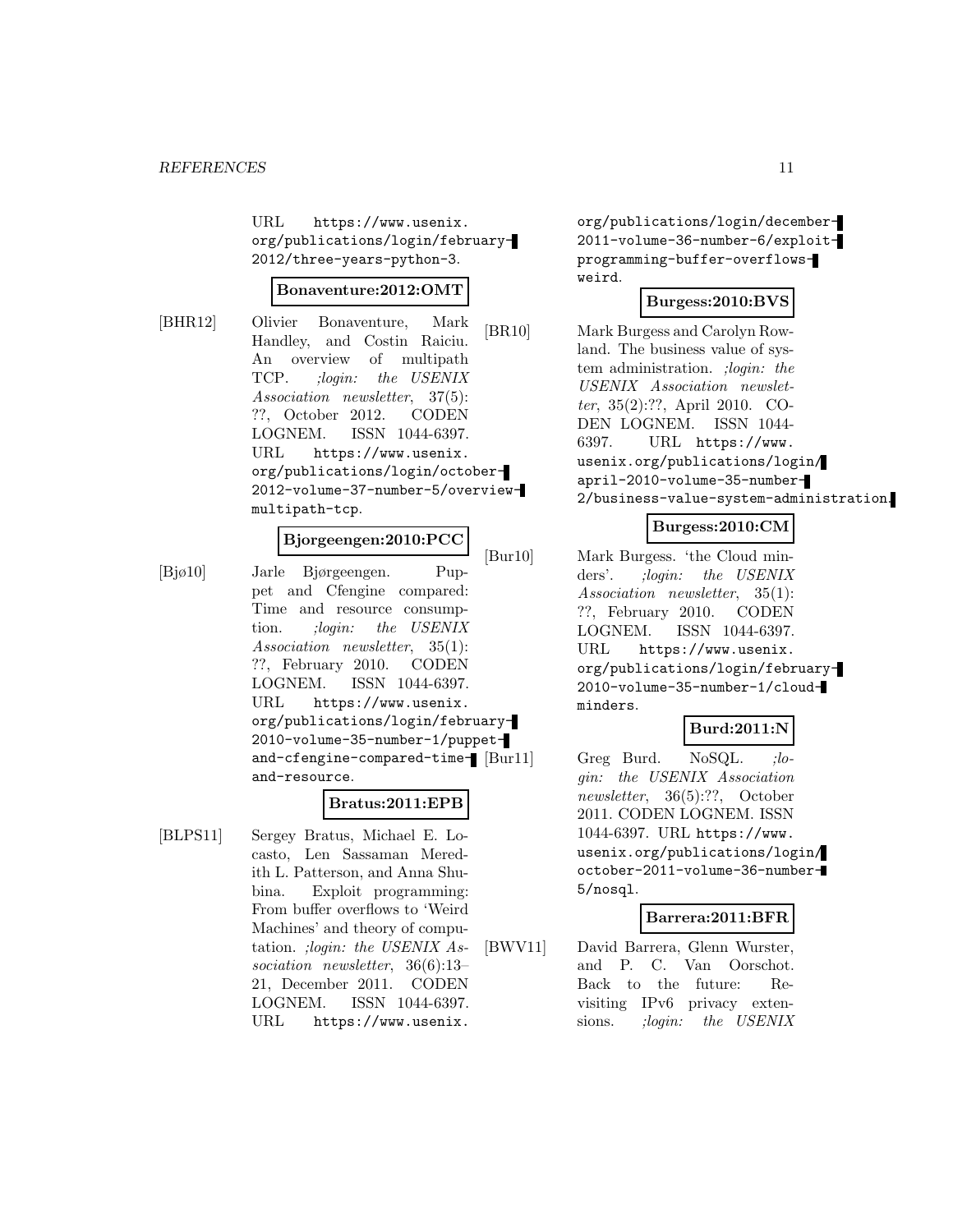Association newsletter, 36(1): ??, February 2011. CODEN LOGNEM. ISSN 1044-6397. URL https://www.usenix. org/publications/login/february-2011-volume-36-number-1/backfuture-revisiting-ipv6-privacyextensions.

# **Choffnes:2010:TT**

[CB10] David Choffnes and Fabián E. Bustamante. Taming the Torrent. ;login: the USENIX Association newsletter, 35(1): ??, February 2010. CODEN LOGNEM. ISSN 1044-6397. URL https://www.usenix. org/publications/login/february-2010-volume-35-number-1/tamingtorrent.

#### **Chow:2012:RUL**

[CFK<sup>+</sup>12] Ming Chow, Rik Farrow, David Klann, Erinn Looney-Triggs, Cory Lueninghoener, Scott Murphy, Timothy Nelson, Thang Nguyen, Carolyn Rowland, Josh Simon, Deborah Wazir, and Michael Wei. Reports from USENIX LISA '11: 25th Large Installation System Administration Conference. ; *login:* the USE-NIX Association newsletter, 37 (2):??, April 2012. CODEN LOGNEM. ISSN 1044-6397. URL https://www.usenix. org/publications/login/april-2012/reports-usenix-lisa-% E2%80%9911-25th-large-installationsystem-administration. **Chen:2012:UTI**

[CGZ<sup>+</sup>12] Yanpei Chen, Rean Griffith,

David Zats, Anthony D. Joseph, and Randy Katz. Understanding TCP incast and its implications for big data workloads. ;*login:* the USENIX Association newsletter, 37(3): ??, June 2012. CODEN LOGNEM. ISSN 1044-6397. URL https://www.usenix. org/publications/login/june-2012/understanding-tcp-incast.

# **Chansler:2012:DAD**

[Cha12] Robert J. Chansler. Data availability and durability with the Hadoop Distributed File System. *: login:* the USENIX Association newsletter, 37(1): ??, February 2012. CODEN LOGNEM. ISSN 1044-6397. URL https://www.usenix. org/publications/login/february-2012/data-availability-anddurability-hadoop-distributedfile-system.

# **Couch:2010:CMP**

[Cou10a] Alva Couch. Configuration management phenomenology. ;login: the USENIX Association newsletter, 35(1): ??, February 2010. CODEN LOGNEM. ISSN 1044-6397. URL https://www.usenix. org/publications/login/february-2010-volume-35-number-1/configurationmanagement-phenomenology.

# **Couch:2010:TAR**

[Cou10b] Alva L. Couch. From tasks to assurances: Redefining system administration. ;login: the USE-NIX Association newsletter, 35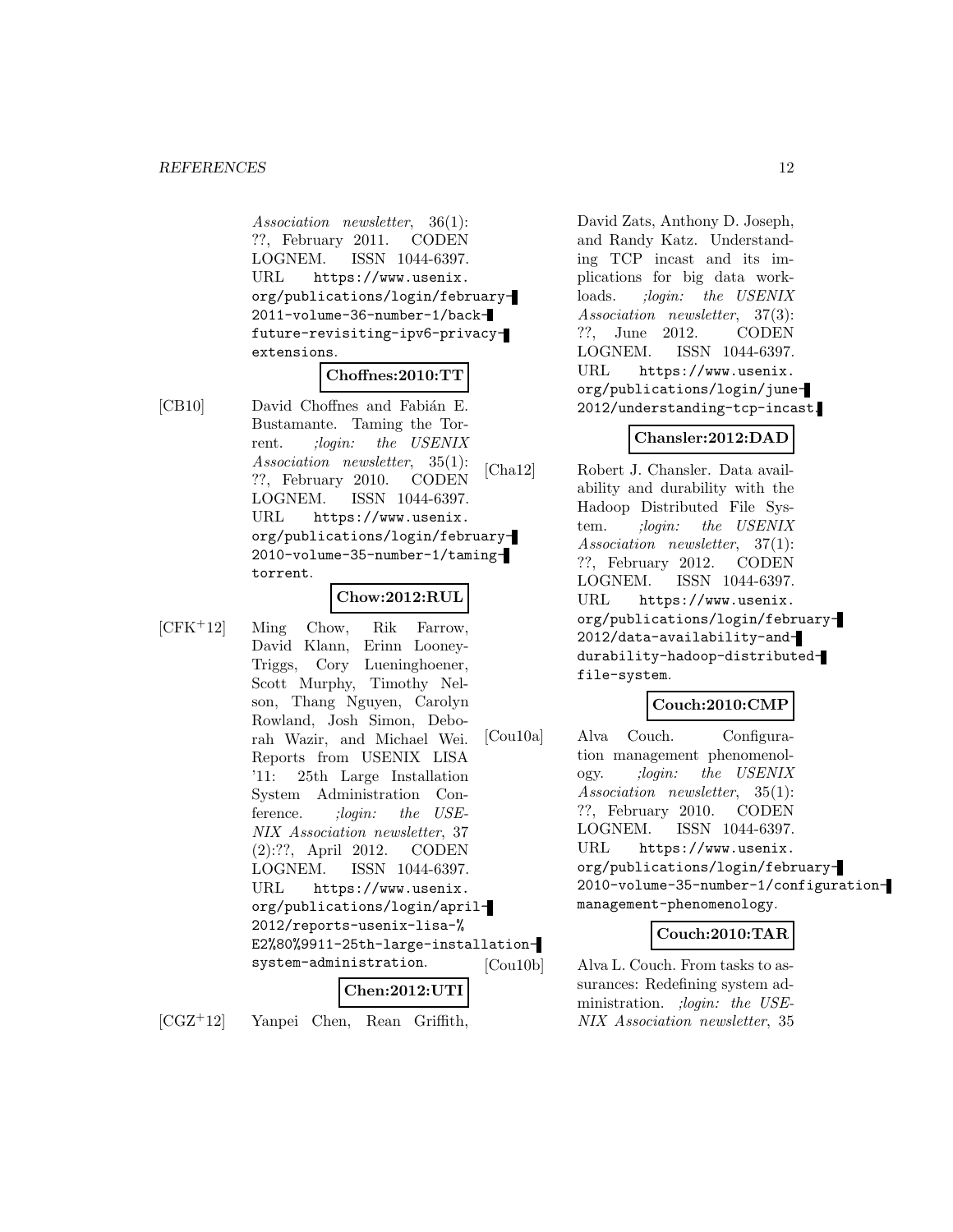(2):??, April 2010. CODEN LOGNEM. ISSN 1044-6397. URL https://www.usenix. org/publications/login/april-2010-volume-35-number-2/tasksassurances-redefining-systemadministration.

#### **Couch:2010:PTR**

[Cou10c] Alva L. Couch. Programming with technological ritual and alchemy. ;login: the USE-NIX Association newsletter, 35 (3):??, June 2010. CODEN LOGNEM. ISSN 1044-6397. URL https://www.usenix. org/publications/login/june-2010-volume-35-number-3/programmingtechnological-ritual-andalchemy.

# **Couch:2011:EUB**

[Cou11] Alva L. Couch. 2012 election for the USENIX board of directors. ;login: the USENIX Association newsletter, 36(6): ??, December 2011. CODEN LOGNEM. ISSN 1044-6397. URL https://www.usenix. org/publications/login/december-2011-volume-36-number-6/2012 election-usenix-board-directors.

# **Ching:2010:BRb**

[CS10] Brandon Ching and Sam Stover. Book reviews. ;login: the USE-NIX Association newsletter, 35 (3):??, June 2010. CODEN LOGNEM. ISSN 1044-6397. URL https://www.usenix. org/publications/login/june-2010-volume-35-number-3/bookreviews.

#### **Ceron:2012:ASA**

[CSJH12] João Marcelo Ceron, Klaus Steding-Jessen, and Cristine Hoepers. Anatomy of SIP attacks. ;login: the USENIX Association newsletter, 37(6): ??, December 2012. CODEN LOGNEM. ISSN 1044-6397. URL https://www.usenix. org/publications/login/december-2012-volume-37-number-6/anatomysip-attacks.

#### **Checkoway:2010:DTL**

[CSR10] Stephen Checkoway, Hovav Shacham, and Eric Rescorla. Don't take LAT<sub>EX</sub> files from strangers. ;login: the USENIX Association newsletter, 35(4): 17–22, August 2010. CODEN LOGNEM. ISSN 1044-6397. URL https://www.usenix. org/publications/login/august-2010-volume-35-number-4/donttake-latex-files-strangers.

# **Darcy:2011:BCF**

[Dar11] Jeff Darcy. Building a Cloud file system. ;login: the USE-NIX Association newsletter, 36 (3):??, June 2011. CODEN LOGNEM. ISSN 1044-6397. URL https://www.usenix. org/publications/login/june-2011-volume-36-number-3/buildingcloud-file-system.

#### **Dean:2011:UTW**

[Dea11] Brian Dean. USA team wins big at international programming competition. ;login: the USE-NIX Association newsletter, 36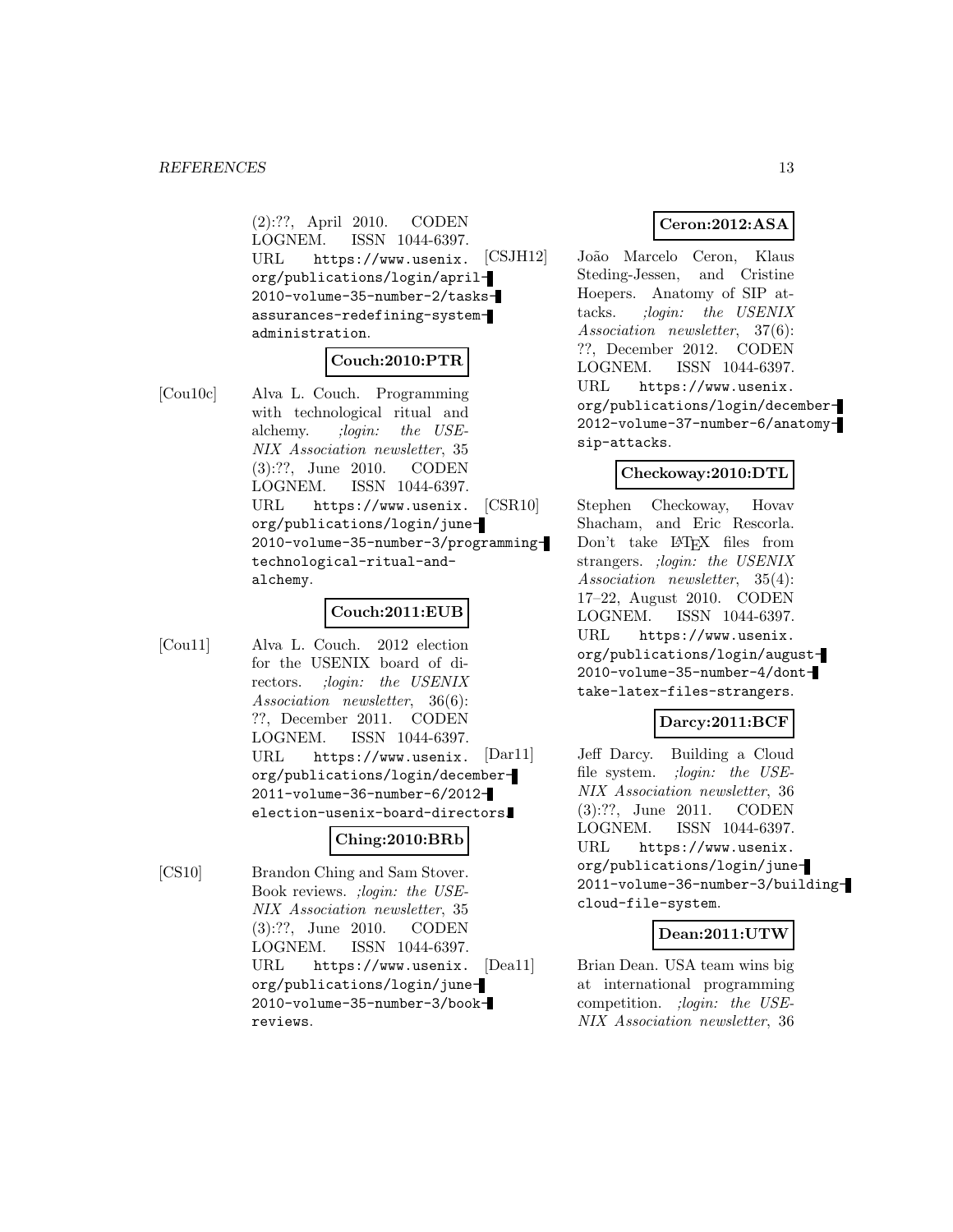(6):??, December 2011. CODEN LOGNEM. ISSN 1044-6397. URL https://www.usenix. org/publications/login/december-2011-volume-36-number-6/usateam-wins-big-internationalprogramming.

# **Debois:2011:DSP**

[Deb11] Patrick Debois. DevOps from a sysadmin perspective. ;login: the USENIX Association newsletter, 36(6):??, December 2011. CODEN LOGNEM. ISSN 1044-6397. URL https://www.usenix. org/publications/login/december-2011-volume-36-number-6/devopssysadmin-perspective.

# **Dixit:2012:NL**

[DFF<sup>+</sup>12] Advait Abhay Dixit, Rik Farrow, Andrew Ferguson, Katrina LaCurts, Marcelo Martins, Karthik Nagaraj, Kevin Ngo, Will Scott, Manuel Egele, and Engin Kirda. NSDI '12 and LEET '12. ;login: the USE-NIX Association newsletter, 37 (4):??, August 2012. CODEN LOGNEM. ISSN 1044-6397. URL https://www.usenix. org/publications/login/august-2012-volume-37-number-4/9thusenix-symposium-networked-<br/>  $\mid$  [Dil10] systems-design-and.

# **Donn:2011:CLD**

[DH11] James Donn and Tim Hartmann. Centralized logging in a decentralized world. ; login: the USENIX Association newsletter, 36(2):??, April 2011. CO-

DEN LOGNEM. ISSN 1044- 6397. URL https://www. usenix.org/publications/login/ april-2011-volume-36-number-2/centralized-logging-decentralizedworld.

#### **Dickison:2010:CAB**

[Dic10] Anne Dickison. Calling all bloggers. ;login: the USE-NIX Association newsletter, 35 (2):??, April 2010. CODEN LOGNEM. ISSN 1044-6397. URL https://www.usenix. org/publications/login/april-2010-volume-35-number-2/callingall-bloggers.

# **Dickison:2011:YSL**

[Dic11] Anne Dickison. Have you seen the latest USENIX short topics in sysadmin books? ;login: the USENIX Association newsletter, 36(1):??, February 2011. CODEN LOGNEM. ISSN 1044-6397. URL https://www.usenix. org/publications/login/february-2011-volume-36-number-1/haveyou-seen-latest-usenix-shorttopics.

# **Dilley:2010:MSL**

Ron Dilley. Making sense of logs. *;login:* the USENIX Association newsletter, 35(4): ??, August 2010. CODEN LOGNEM. ISSN 1044-6397. URL https://www.usenix. org/publications/login/august-2010-volume-35-number-4/makingsense-logs.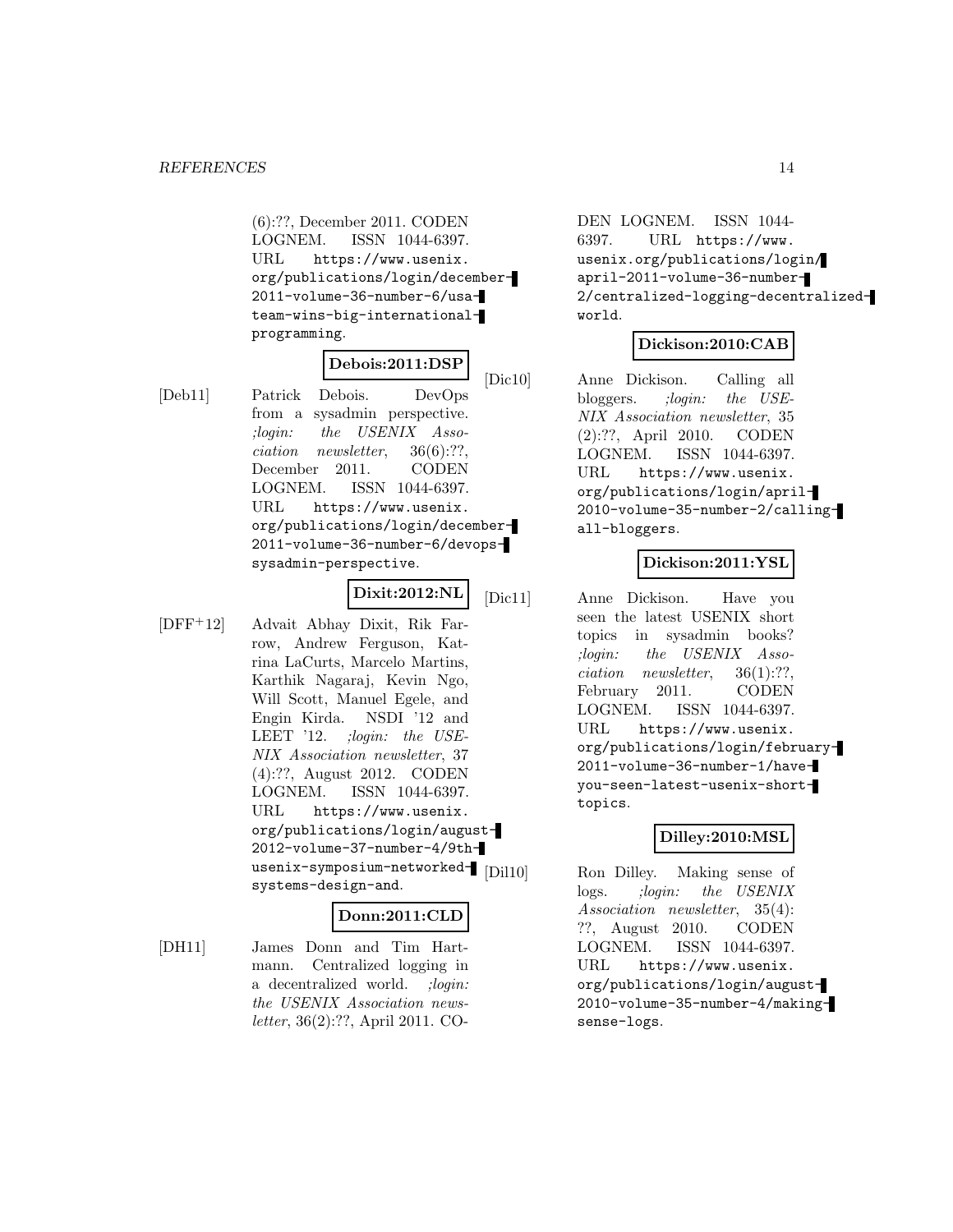#### **Ebersman:2012:IYD**

[Ebe12] Paul Ebersman. IPv6: It's not your Dad's Internet Protocol. ;login: the USENIX Association newsletter, 37(2): ??, April 2012. CODEN LOGNEM. ISSN 1044-6397. URL https://www.usenix. org/publications/login/april-2012/ipv6-it%E2%80%99s-notyour-dad%E2%80%99s-internetprotocol.

#### **Editor:2012:TCa**

[Edi12a] Editor. Table of contents. ;login: the USENIX Association newsletter, 37(4): ??, August 2012. CODEN LOGNEM. ISSN 1044-6397. URL https://www.usenix. org/publications/login/august-2012-volume-37-number-4/tablecontents.

# **Editor:2012:TCb**

[Edi12b] Editor. Table of contents. ;login: the USENIX Association newsletter, 37(5):??, October 2012. CODEN LOGNEM. ISSN 1044-6397. URL https://www.usenix. org/publications/login/october-2012-volume-37-number-5/tablecontents.

#### **Evard:2010:NCR**

[Eva10] Rémy Evard. Nominating Committee report, 2010 election for the USENIX Board of Directors. ;login: the USENIX Association newsletter, 35(1): ??, February 2010. CODEN LOGNEM. ISSN 1044-6397.

URL https://www.usenix. org/publications/login/february-2010-volume-35-number-1/nominatingcommittee-report-2010-electionusenix.

# **Escriva:2012:IHB**

[EWS12] Robert Escriva, Bernard Wong, and Emin Gün Sirer. An introduction to HyperDex and the brave new world of high performance, scalable, consistent, fault-tolerant data stores. *;login:* the USE-NIX Association newsletter, 37 (3):??, June 2012. CODEN LOGNEM. ISSN 1044-6397. URL https://www.usenix. org/publications/login/june-2012-volume-37-number-3/introductionhyperdex-and-brave-new-worldhigh.

# **Farrow:2010:BMI**

[Far10a] Rik Farrow. The Barrelfish multikernel: An interview with Timothy Roscoe. ;login: the USENIX Association newsletter, 35(2): ??, April 2010. CODEN LOGNEM. ISSN 1044-6397. URL https://www.usenix. org/publications/login/april-2010-volume-35-number-2/barrelfishmultikernel-interview-timothyroscoe.

# **Farrow:2010:Ma**

[Far10b] Rik Farrow. Musings. ;login: the USENIX Association newsletter, 35(1):??, February 2010. CODEN LOGNEM. ISSN 1044-6397. URL https://www. usenix.org/publications/login/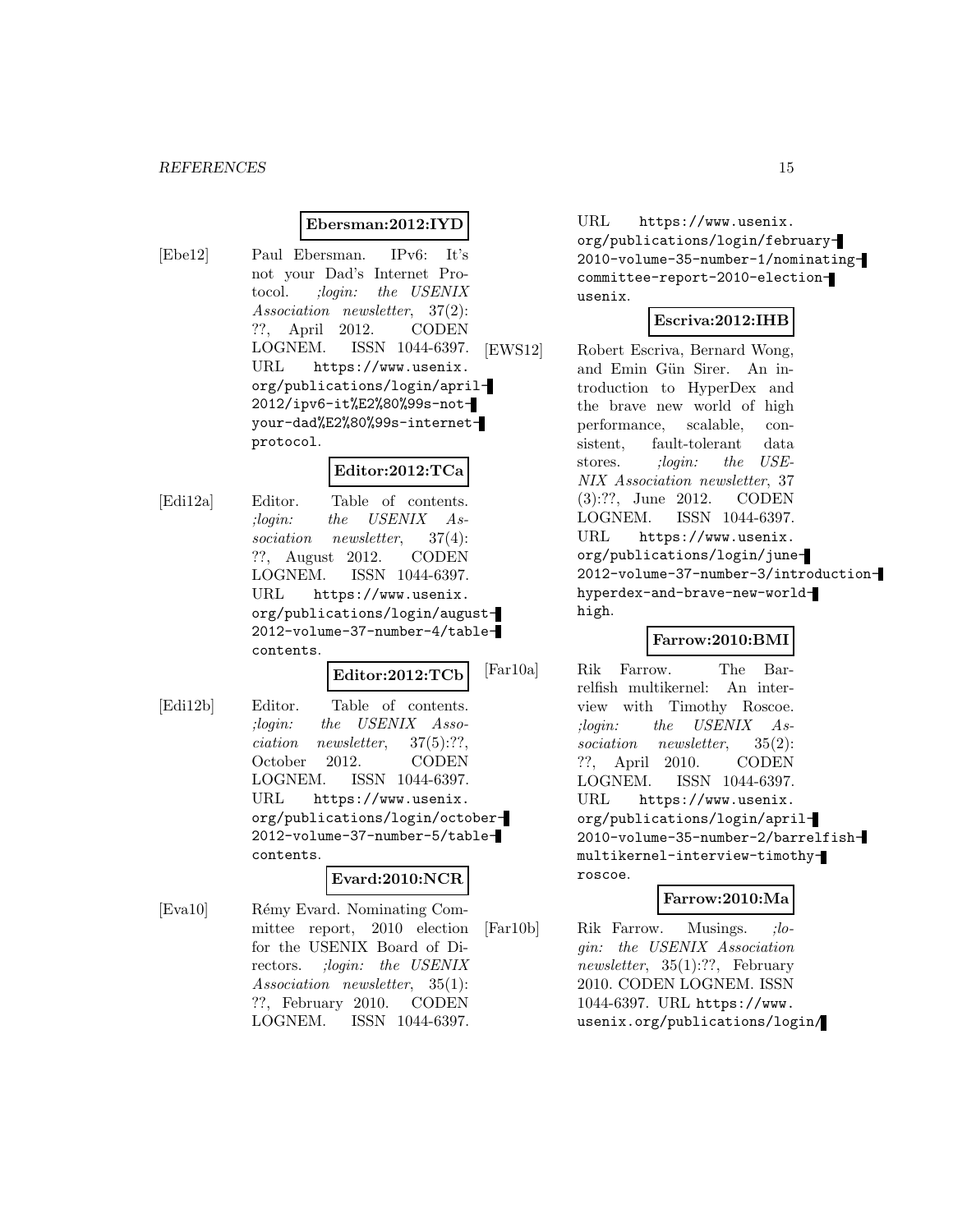february-2010-volume-35-number-1/musings.

**Farrow:2010:Mb**

[Far10c] Rik Farrow. Musings. ;login: the USENIX Association newsletter, 35(2):??, April 2010. CODEN LOGNEM. ISSN 1044-6397. URL https://www. usenix.org/publications/login/ april-2010-volume-35-number-2/musings.

**Farrow:2010:Mc**

[Far10d] Rik Farrow. Musings. ;login: the USENIX Association newsletter, 35(3):??, June 2010. CODEN LOGNEM. ISSN 1044-6397. URL https://www. usenix.org/publications/login/ june-2010-volume-35-number-3/musings.

# **Farrow:2010:Md**

[Far10e] Rik Farrow. Musings. ;login: the USENIX Association newsletter, 35(4):??, August 2010. CODEN LOGNEM. ISSN 1044-6397. URL https://www. usenix.org/publications/login/ august-2010-volume-35-number-4/musings.

# **Farrow:2010:Me**

[Far10f] Rik Farrow. Musings. ;login: the USENIX Association newsletter, 35(5):??, October 2010. CODEN LOGNEM. ISSN 1044-6397. URL https://www. usenix.org/publications/login/ october-2010-volume-35-number-5/musings.

# **Farrow:2010:Mf**

[Far10g] Rik Farrow. Musings. ;login: the USENIX Association newsletter, 35(6):??, December 2010. CODEN LOGNEM. ISSN 1044-6397. URL https://www. usenix.org/publications/login/ december-2010-volume-35-number-6/musings.

# **Farrow:2011:BSM**

[Far11a] Rik Farrow. Backup strategies for molecular dynamics: An interview with Doug Hughes. ;login: the USENIX Association newsletter, 36(2):25– 28, April 2011. CODEN LOGNEM. ISSN 1044-6397. URL https://www.usenix. org/publications/login/april-2011-volume-36-number-2/backupstrategies-molecular-dynamicsinterview-doug.

# **Farrow:2011:ISS**

[Far11b] Rik Farrow. Interview with Stefan Savage: On the spam payment trail. ;login: the USE-NIX Association newsletter, 36 (4):??, August 2011. CODEN LOGNEM. ISSN 1044-6397. URL https://www.usenix. org/publications/login/august-2011-volume-36-number-4/interviewstefan-savage-spam-paymenttrail.

# **Farrow:2011:Ma**

[Far11c] Rik Farrow. Musings. ;login: the USENIX Association newsletter, 36(1):??, February 2011. CODEN LOGNEM. ISSN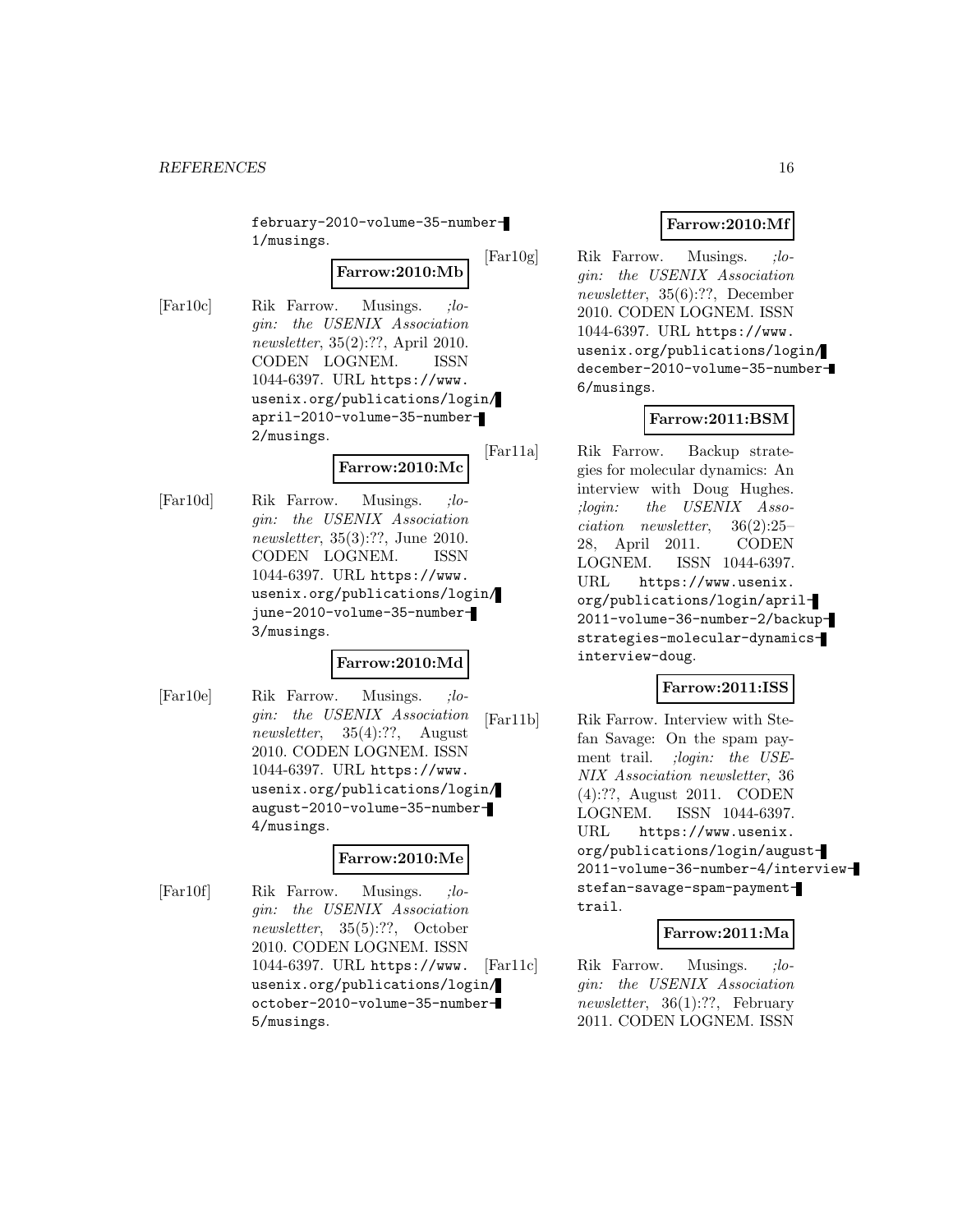1044-6397. URL https://www. usenix.org/publications/login/ february-2011-volume-36-number-1/musings.

**Farrow:2011:Mb**

[Far11d] Rik Farrow. Musings. ;login: the USENIX Association newsletter, 36(2):??, April 2011. CODEN LOGNEM. ISSN 1044-6397. URL https://www. usenix.org/publications/login/ april-2011-volume-36-number-2/musings.

**Farrow:2011:Mc**

[Far11e] Rik Farrow. Musings. ;login: the USENIX Association newsletter, 36(3):??, June 2011. CODEN LOGNEM. ISSN 1044-6397. URL https://www. usenix.org/publications/login/ june-2011-volume-36-number-3/musings.

# **Farrow:2011:Md**

[Far11f] Rik Farrow. Musings. ;login: the USENIX Association newsletter, 36(4):??, August 2011. CODEN LOGNEM. ISSN 1044-6397. URL https://www. usenix.org/publications/login/ august-2011-volume-36-number-4/musings.

#### **Farrow:2011:Me**

[Far11g] Rik Farrow. Musings. ;login: the USENIX Association newsletter, 36(5):??, October 2011. CODEN LOGNEM. ISSN 1044-6397. URL https://www. usenix.org/publications/login/

october-2011-volume-36-number-5/musings.

## **Farrow:2011:Mf**

[Far11h] Rik Farrow. Musings. ;login: the USENIX Association newsletter, 36(6):??, December 2011. CODEN LOGNEM. ISSN 1044-6397. URL https://www. usenix.org/publications/login/ december-2011-volume-36-number-6/musings.

# **Farrow:2012:JFM**

[Far12a] Rik Farrow. Jacob Farmer on managing research data: An interview. ;login: the USE-NIX Association newsletter, 37 (5):??, October 2012. CODEN LOGNEM. ISSN 1044-6397. URL https://www.usenix. org/publications/login/october-2012-volume-37-number-5/jacobfarmer-managing-researchdata-interview.

#### **Farrow:2012:Ma**

[Far12b] Rik Farrow. Musings. ;login: the USENIX Association newsletter, 37(1):??, February 2012. CODEN LOGNEM. ISSN 1044-6397. URL https://www. usenix.org/publications/login/ february-2012/musings.

#### **Farrow:2012:Mb**

[Far12c] Rik Farrow. Musings. ;login: the USENIX Association newsletter, 37(2):??, April 2012. CODEN LOGNEM. ISSN 1044-6397. URL https://www. usenix.org/publications/login/ april-2012/musings.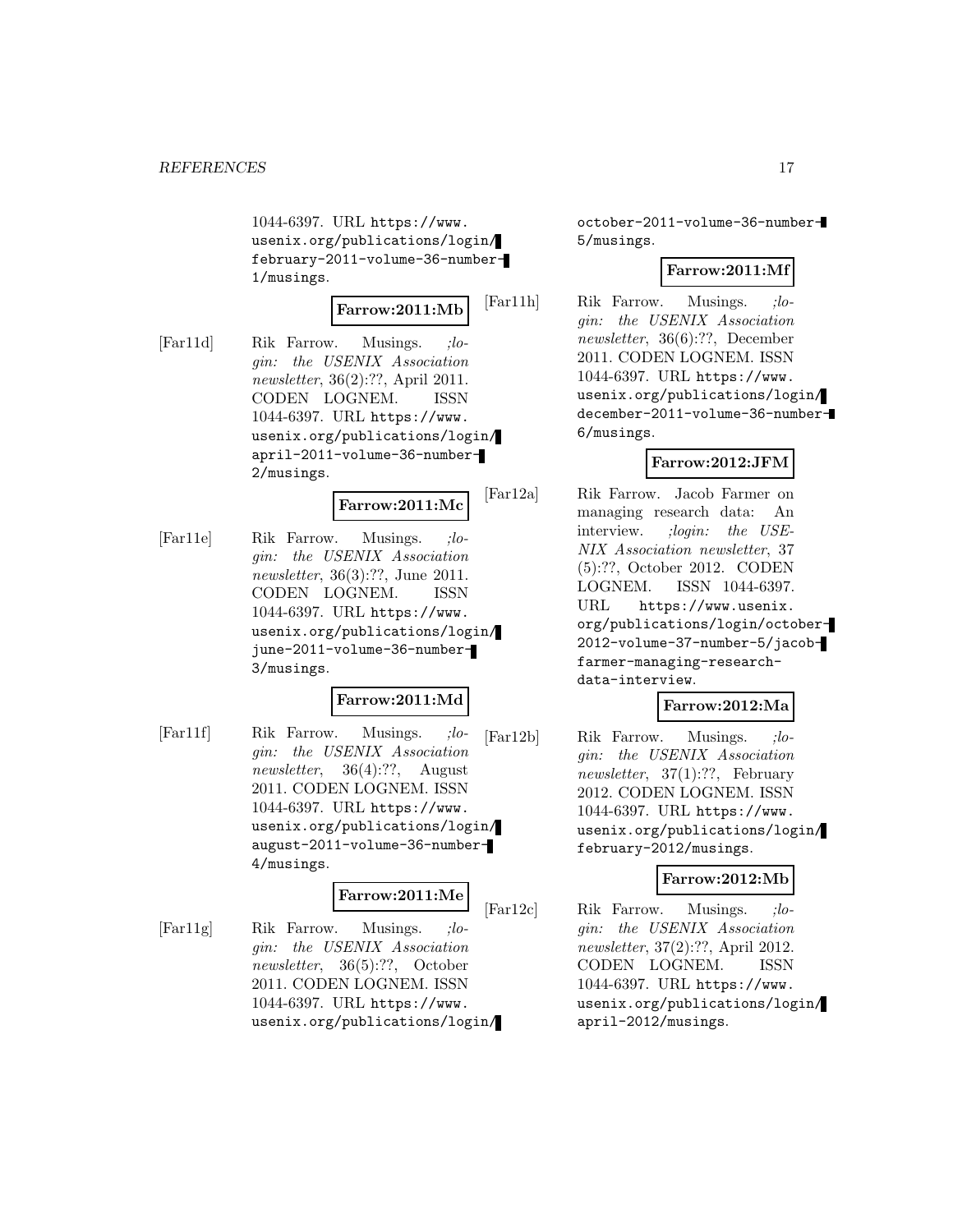#### **Farrow:2012:Mc**

[Far12d] Rik Farrow. Musings. ;login: the USENIX Association newsletter, 37(3):??, June 2012. CODEN LOGNEM. ISSN 1044-6397. URL https://www. usenix.org/publications/login/ june-2012-volume-37-number-3/musings.

**Farrow:2012:Md**

[Far12e] Rik Farrow. Musings. ;login: the USENIX Association newsletter, 37(4):??, August 2012. CODEN LOGNEM. ISSN 1044-6397. URL https://www. usenix.org/publications/login/ august-2012-volume-37-number-4/musings.

#### **Farrow:2012:Me**

[Far12f] Rik Farrow. Musings. ;login: the USENIX Association newsletter, 37(5):??, October 2012. CODEN LOGNEM. ISSN 1044-6397. URL https://www. usenix.org/publications/login/ october-2012-volume-37-number-5/musings.

#### **Farrow:2012:Mf**

[Far12g] Rik Farrow. Musings. ;login: the USENIX Association newsletter, 37(6):??, December 2012. CODEN LOGNEM. ISSN 1044-6397. URL https://www. usenix.org/publications/login/ december-2012-volume-37-number-6/musings.

#### **Farrow:2012:NMC**

[Far12h] Rik Farrow. Nathan Mil-

ford on Cassandra: An in-

terview. *;login: the USE-*NIX Association newsletter, 37 (3):??, June 2012. CODEN LOGNEM. ISSN 1044-6397. URL https://www.usenix. org/publications/login/june-2012-volume-37-number-3/nathanmilford-cassandra-interview.

# **Farrow:2012:NHC**

[Far12i] Rik Farrow. Netflix heads into the clouds: Interview with Adrian Cockcroft. ;login: the USENIX Association newsletter, 37(1):??, February 2012. CODEN LOGNEM. ISSN 1044-6397. URL https://www. usenix.org/publications/login/ february-2012/netflix-headsclouds-interview-adrian-cockcroft.

#### **Ferrell:2010:DR**

[Fer10a] Robert G. Ferrell. /dev/random. ;login: the USENIX Association newsletter, 35(6):??, December 2010. CODEN LOGNEM. ISSN 1044-6397. URL https://www.usenix. org/publications/login/december-2010-volume-35-number-6/devrandom.

#### **Ferrell:2010:DRD**

[Fer10b] Robert G. Ferrell. /dev/random: a debatably helpful guide to IT disaster planning. ;login: the USENIX Association newsletter, 35(4):??, August 2010. CODEN LOGNEM. ISSN 1044-6397. URL https://www. usenix.org/publications/login/ august-2010-volume-35-number-4/devrandom-debatably-helpfulguide-it-disaster.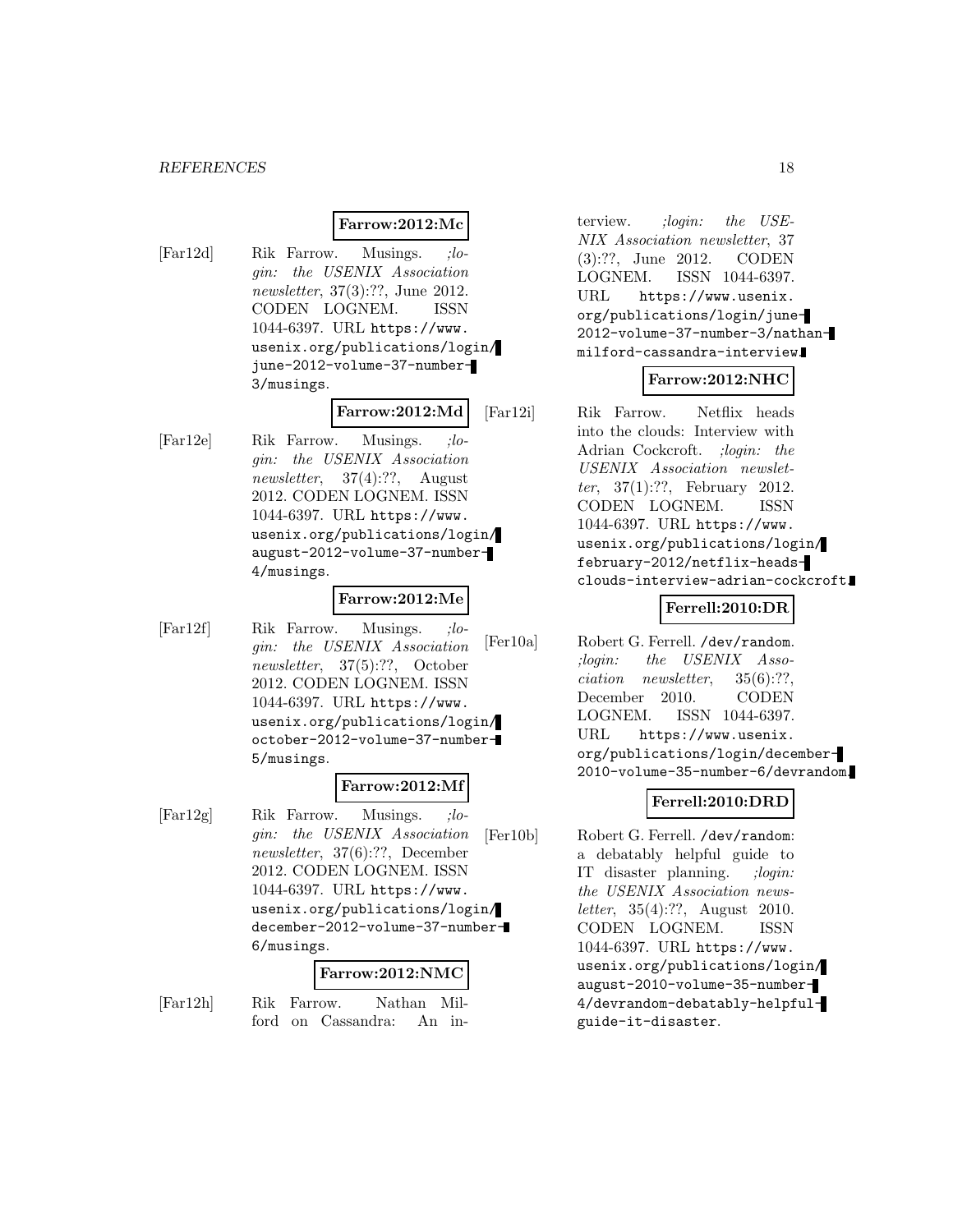# **Ferrell:2010:DRA**

[Fer10c] Robert G. Ferrell. /dev/random: Airport security and other myths. ;login: the USENIX Association newsletter, 35(5): ??, October 2010. CODEN LOGNEM. ISSN 1044-6397. URL https://www.usenix. org/publications/login/october-2010-volume-35-number-5/devrandomairport-security-and-othermyths.

#### **Ferrell:2010:DRF**

[Fer10d] Robert G. Ferrell. /dev/random: Five common misconceptions about information security. ;login: the USENIX Association newsletter, 35(3): ??, June 2010. CODEN LOGNEM. ISSN 1044-6397. URL https://www.usenix. org/publications/login/june-2010-volume-35-number-3/devrandomfive-common-misconceptionsabout.

#### **Ferrell:2010:DRL**

[Fer10e] Robert G. Ferrell. /dev/random: Less successful network protocols. ;login: the USE-NIX Association newsletter, 35 (2):??, April 2010. CODEN LOGNEM. ISSN 1044-6397. URL https://www.usenix. org/publications/login/april-2010-volume-35-number-2/devrandomless-successful-network-protocols.

# **Ferrell:2010:DRP**

[Fer10f] Robert G. Ferrell. /dev/random: Project management — a primer. ;login: the USENIX

Association newsletter, 35(1): ??, February 2010. CODEN LOGNEM. ISSN 1044-6397. URL https://www.usenix. org/publications/login/february-2010-volume-35-number-1/devrandomproject-management%E2%80% 94-primer.

# **Ferrell:2011:DRa**

Robert G. Ferrell. /dev/random. ;login: the USENIX Association newsletter, 36(1):??, February 2011. CODEN LOGNEM. ISSN 1044-6397. URL https://www.usenix. org/publications/login/february-2011-volume-36-number-1/devrandom.

#### **Ferrell:2011:DRb**

[Fer11b] Robert G. Ferrell. /dev/random. ;login: the USENIX Association newsletter, 36(3): ??, June 2011. CODEN LOGNEM. ISSN 1044-6397. URL https://www.usenix. org/publications/login/june-2011-volume-36-number-3/devrandom.

#### **Ferrell:2011:DRc**

[Fer11c] Robert G. Ferrell. /dev/random. ;login: the USENIX Association newsletter, 36(4): ??, August 2011. CODEN LOGNEM. ISSN 1044-6397. URL https://www.usenix. org/publications/login/august-2011-volume-36-number-4/devrandom.

#### **Ferrell:2011:DRd**

[Fer11d] Robert G. Ferrell. /dev/random. ;login: the USENIX Association newsletter, 36(6):??,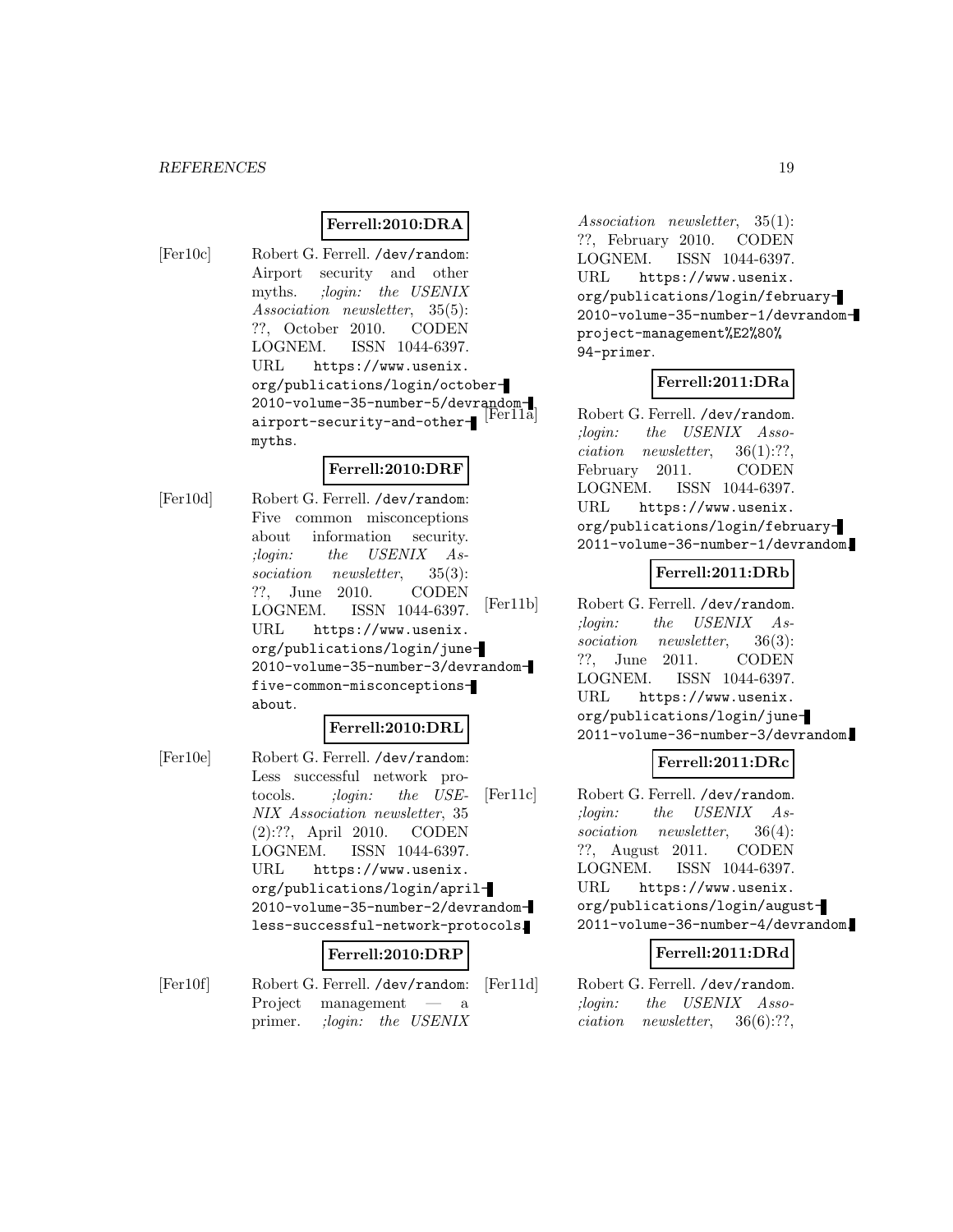December 2011. CODEN LOGNEM. ISSN 1044-6397. URL https://www.usenix. org/publications/login/december-2011-volume-36-number-6/devrandom.

# **Ferrell:2011:DRP**

[Fer11e] Robert G. Ferrell. /dev/random (parenthetically speaking). ;login: the USENIX Association newsletter, 36(2):??, April 2011. CODEN LOGNEM. ISSN 1044-6397. URL https://www. usenix.org/publications/login/ april-2011-volume-36-number-2/devrandom-parentheticallyspeaking.

# **Ferrell:2011:DRV**

[Fer11f] Robert G. Ferrell. /dev/random: Virtualization: a dark proverb. ;login: the USENIX Association newsletter, 36(5):??, October 2011. CODEN LOGNEM. ISSN 1044-6397. URL https://www.usenix. org/publications/login/october-2011-volume-36-number-5/devrandomvirtualization-dark-proverb.

# **Ferrell:2012:DRa**

[Fer12a] Robert G. Ferrell. /dev/random. ;login: the USENIX Association newsletter, 37(1):??, February 2012. CODEN LOGNEM. ISSN 1044-6397. URL https://www.usenix. org/publications/login/february-2012/devrandom.

# **Ferrell:2012:DRb**

[Fer12b] Robert G. Ferrell. /dev/random. ;login: the USENIX Association newsletter, 37(3):

??, June 2012. CODEN LOGNEM. ISSN 1044-6397. URL https://www.usenix. org/publications/login/june-2012-volume-37-number-3/devrandom.

# **Ferrell:2012:DRe**

[Fer12c] Robert G. Ferrell. /dev/random. ;login: the USENIX Association newsletter, 37(5):??, October 2012. CODEN LOGNEM. ISSN 1044-6397. URL https://www.usenix. org/publications/login/october-2012-volume-37-number-5/devrandom.

# **Ferrell:2012:DRf**

[Fer12d] Robert G. Ferrell. /dev/random. ;login: the USENIX Association newsletter, 37(6):??, December 2012. CODEN LOGNEM. ISSN 1044-6397. URL https://www.usenix. org/publications/login/december-2012-volume-37-number-6/devrandom.

# **Ferrell:2012:DRAa**

Robert G. Ferrell. /dev/random: Apps for saps. ;login: the USE-NIX Association newsletter, 37 (4):??, August 2012. CODEN LOGNEM. ISSN 1044-6397. URL https://www.usenix. org/publications/login/august-2012-volume-37-number-4/devrandomapps-saps.

# **Ferrell:2012:DRD**

[Fer12f] Robert G. Ferrell. /dev/random: Dark rhetoric. ; login: the USE-NIX Association newsletter, 37 (2):??, April 2012. CODEN LOGNEM. ISSN 1044-6397.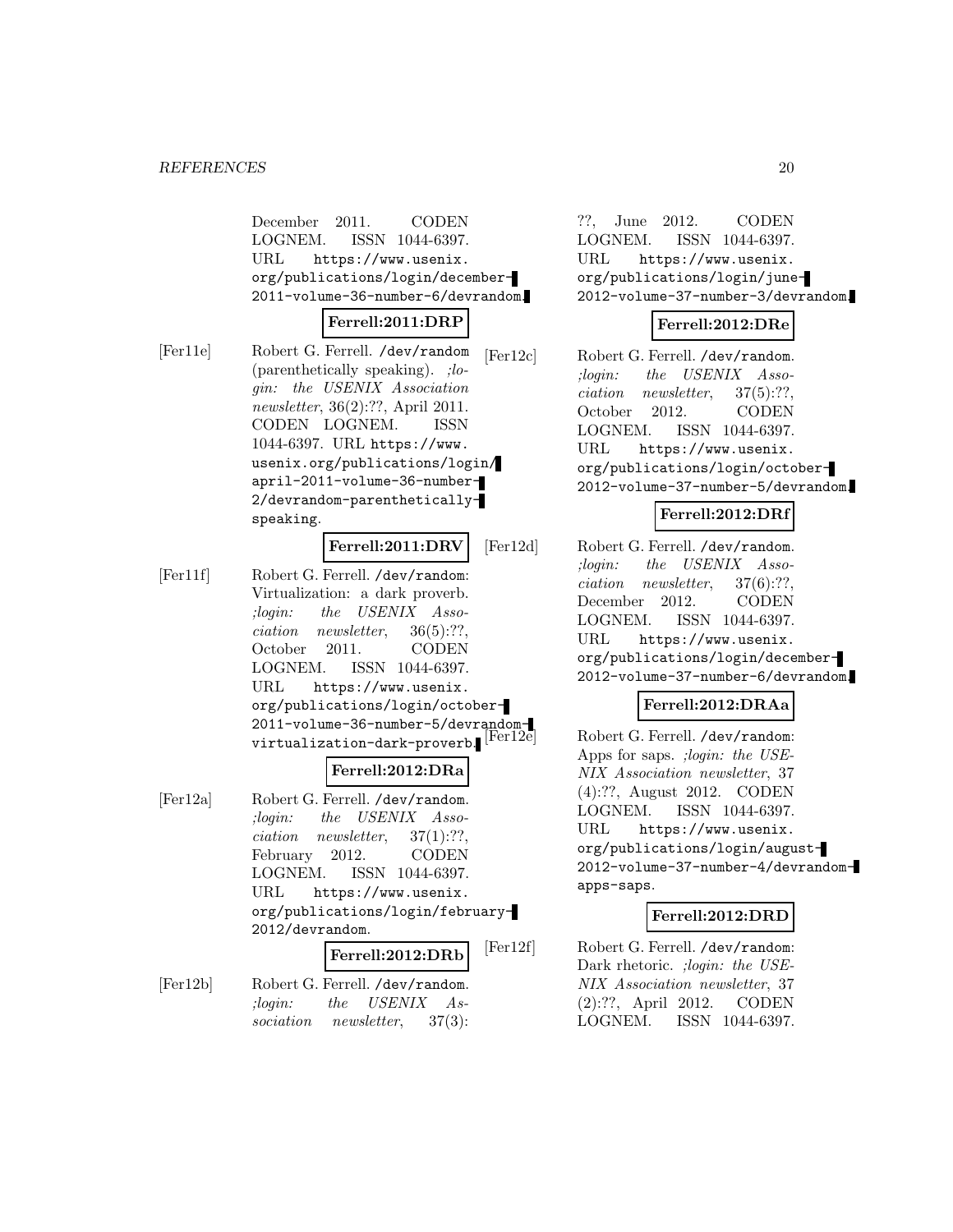URL https://www.usenix. org/publications/login/april-2012/devrandom-dark-rhetoric.

# **Fiske:2011:MSA**

[Fis11] Joshua Fiske. Making system administration easier by letting the machines do the hard work, or, becoming an agile sysadmin. ;login: the USE-NIX Association newsletter, 36 (1):??, February 2011. CODEN LOGNEM. ISSN 1044-6397. URL https://www.usenix.

org/publications/login/february-2011-volume-36-number-1/makingsystem-administration-easierletting.

#### **Forno:2012:LWI**

[For12] Richard F. Forno. Looking within to improve American cybersecurity. ;login: the USE-NIX Association newsletter, 37 (4):??, August 2012. CODEN LOGNEM. ISSN 1044-6397. URL https://www.usenix. org/publications/login/august-2012-volume-37-number-4/lookingwithin-improve-american-cybersecurity.

# **Galvin:2010:PATf**

[Gal10a] Peter Baer Galvin. Pete's all things Sun: Comparing Solaris to RedHat Enterprise and AIX. ;login: the USENIX Association newsletter, 35(6): ??, December 2010. CODEN LOGNEM. ISSN 1044-6397. URL https://www.usenix. org/publications/login/december-2010-volume-35-number-6/petesall-things-sun-comparingsolaris-redhat.

# **Galvin:2010:PATa**

[Gal10b] Peter Baer Galvin. Pete's all things Sun: Crossbow. ;login: the USENIX Association newsletter, 35(1):??, February 2010. CODEN LOGNEM. ISSN 1044-6397. URL https://www.usenix. org/publications/login/february-2010-volume-35-number-1/petesall-things-sun-crossbow.

# **Galvin:2010:PATc**

[Gal10c] Peter Baer Galvin. Pete's all things Sun: Exadata V2 architecture and why it matters. ;login: the USENIX Association newsletter, 35(3): ??, June 2010. CODEN LOGNEM. ISSN 1044-6397. URL https://www.usenix. org/publications/login/june-2010-volume-35-number-3/petesall-things-sun-exadata-v2 architecture-and-why.

# **Galvin:2010:PATb**

[Gal10d] Peter Baer Galvin. Pete's all things Sun: Open source and free deduplication. ;login: the USENIX Association newsletter, 35(2):??, April 2010. CO-DEN LOGNEM. ISSN 1044- 6397. URL https://www. usenix.org/publications/login/ april-2010-volume-35-number-2/petes-all-things-sun-opensource-and-free.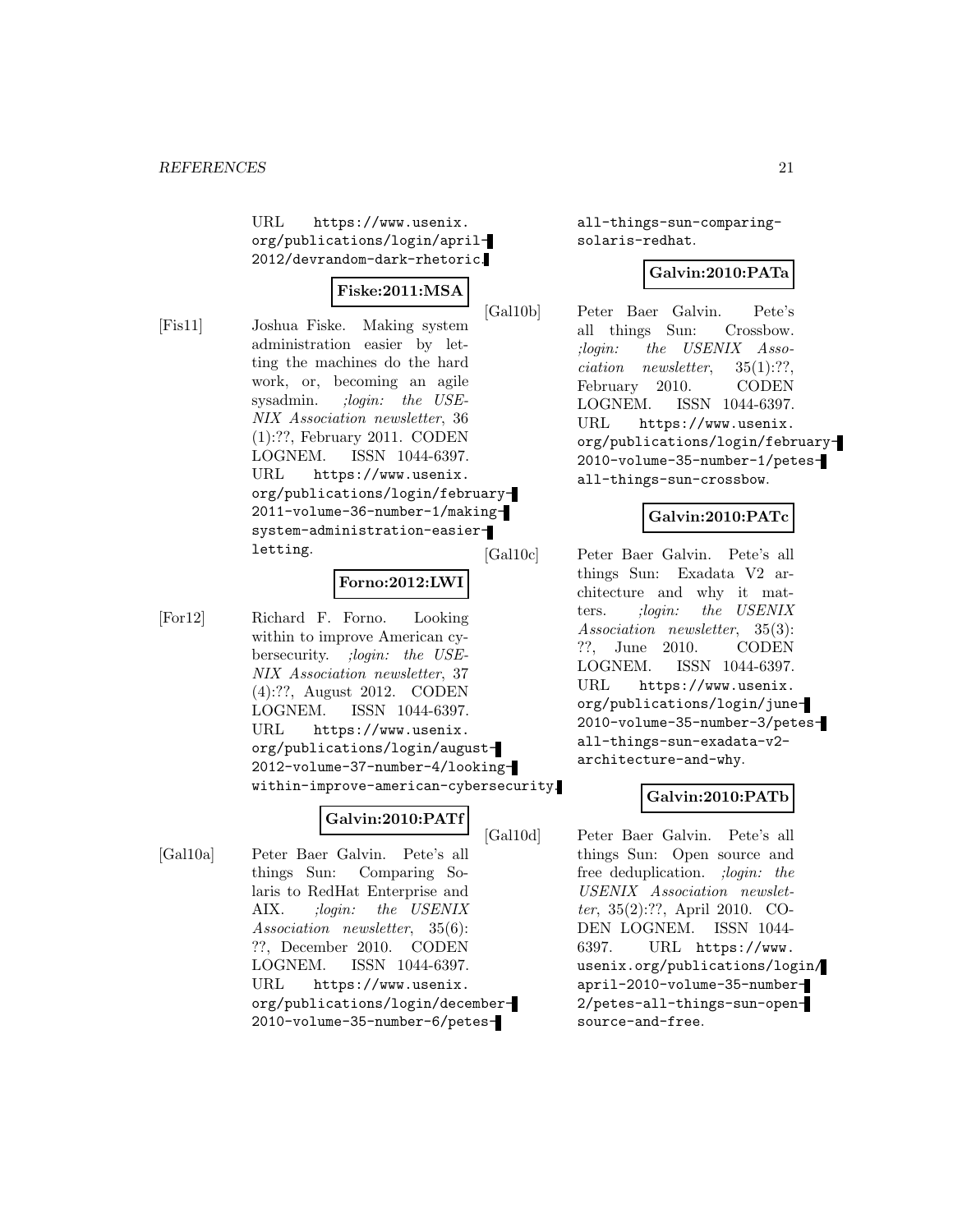## **Galvin:2010:PATe**

[Gal10e] Peter Baer Galvin. Pete's all things Sun: The 'Problem' with NAS. ;login: the USENIX Association newsletter, 35(5): ??, October 2010. CODEN LOGNEM. ISSN 1044-6397. URL https://www.usenix. org/publications/login/october-2010-volume-35-number-5/petesall-things-sun-problem-nas.

# **Galvin:2010:PATd**

[Gal10f] Peter Baer Galvin. Pete's all things Sun: The status of Sun products. ;login: the USE-NIX Association newsletter, 35 (4):??, August 2010. CODEN LOGNEM. ISSN 1044-6397. URL https://www.usenix. org/publications/login/august-2010-volume-35-number-4/petesall-things-sun-status-sunproducts.

# **Galvin:2011:GATa**

[Gal11a] Peter Baer Galvin. Galvin's all things enterprise: The state of the Cloud. ;login: the USE-NIX Association newsletter, 36 (4):??, August 2011. CODEN LOGNEM. ISSN 1044-6397. URL https://www.usenix. org/publications/login/august-2011-volume-36-number-4/galvinsall-things-enterprise-statecloud.

#### **Galvin:2011:GATb**

[Gal11b] Peter Baer Galvin. Galvin's all things enterprise: The state of the Cloud, part 2. ;login: the USENIX

Association newsletter, 36(5): ??, October 2011. CODEN LOGNEM. ISSN 1044-6397. URL https://www.usenix. org/publications/login/october-2011-volume-36-number-5/galvinsall-things-enterprise-statecloud-part-2.

# **Galvin:2011:PATa**

Peter Baer Galvin. Pete's all things Sun: Comparing Solaris to RedHat Enterprise and AIX — virtualization features. ;login: the USENIX Association newsletter, 36(1): ??, February 2011. CODEN LOGNEM. ISSN 1044-6397. URL https://www.usenix. org/publications/login/february-2011-volume-36-number-1/petesall-things-sun-comparingsolaris-redhat.

# **Galvin:2011:PATb**

[Gal11d] Peter Baer Galvin. Pete's all things Sun: Solaris 11 Express. ;login: the USE-NIX Association newsletter, 36 (2):??, April 2011. CODEN LOGNEM. ISSN 1044-6397. URL https://www.usenix. org/publications/login/april-2011-volume-36-number-2/petesall-things-sun-solaris-11 express.

# **Galvin:2012:SYC**

[Gal12] Peter Baer Galvin. Should you care about Solaris 11? ;login: the USENIX Association newsletter, 37(2): ??, April 2012. CODEN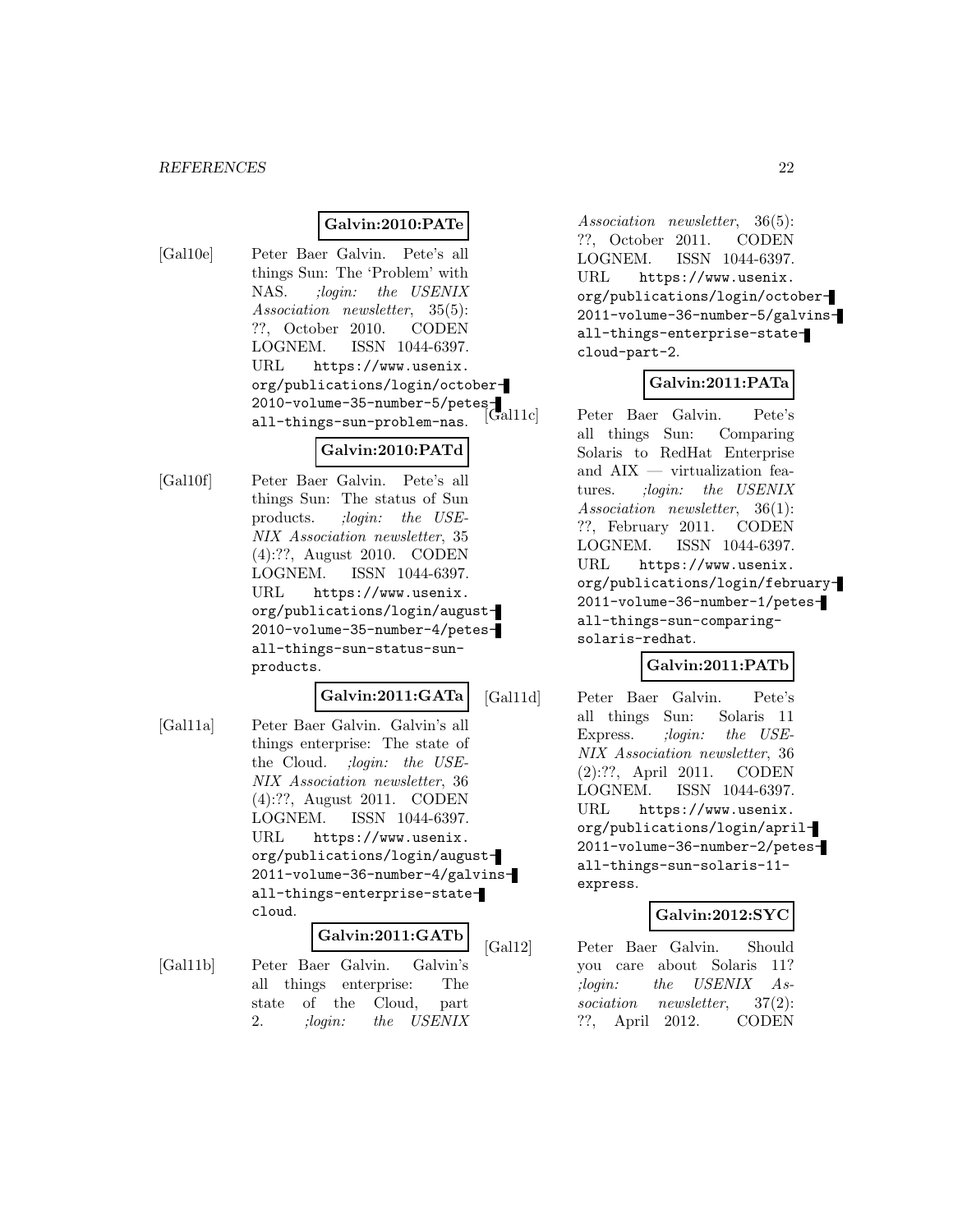LOGNEM. ISSN 1044-6397. URL https://www.usenix. org/publications/login/april-2012/should-you-care-aboutsolaris-11.

#### **Garfinkel:2012:PU**

[Gar12] Simson L. Garfinkel. Programming Unicode. ;login: the USE-NIX Association newsletter, 37 (2):25–37, April 2012. CODEN LOGNEM. ISSN 1044-6397. URL https://www.usenix. org/publications/login/april-2012/programming-unicode.

# **Geer:2010:VC**

[Gee10] Dan Geer, Jr. Vulnerable compliance. ;login: the USENIX Association newsletter, 35(6): ??, December 2010. CODEN LOGNEM. ISSN 1044-6397. URL https://www.usenix. org/publications/login/december-2010-volume-35-number-6/vulnerablecompliance.

# **Geer:2012:FSC**

[Gee12a] Daniel E. Geer, Jr. The future of security: Criticality, rejectionists, risk tolerance. *;login:* the USENIX Association newsletter, 37(4): ??, August 2012. CODEN LOGNEM. ISSN 1044-6397. URL https://www.usenix. org/publications/login/august- $2012$ -volume-37-number-4/futur $\Xi$ security-criticality-rejectionistsrisk.

#### **Geer:2012:FSN**

[Gee12b] Daniel E. Geer, Jr. The future of security nominal deliv-

ery draft, Rocky Mountain Information Security Conference, 18 May 2012. ;login: the USE-NIX Association newsletter, 37 (4):??, August 2012. CODEN LOGNEM. ISSN 1044-6397. URL https://www.usenix. org/publications/login/august-2012-volume-37-number-4/futuresecurity-nominal-deliverydraft-rocky.

#### **Gutmann:2011:DUV**

Peter Gutmann. Do users verify SSH keys? ;login: the USE-NIX Association newsletter, 36 (4):??, August 2011. CODEN LOGNEM. ISSN 1044-6397. URL https://www.usenix. org/publications/login/august-2011-volume-36-number-4/dousers-verify-ssh-keys.

#### **Hardavellas:2012:RFD**

[Har12] Nikos Hardavellas. The rise and fall of dark silicon. ;login: the USENIX Association newsletter, 37(2): ??, April 2012. CODEN LOGNEM. ISSN 1044-6397. URL https://www.usenix. org/publications/login/april-2012/rise-and-fall-dark-silicon.

#### **Henderson:2012:N**

Casey Henderson and Anne Dickison. Notes. *;login: the* USENIX Association newsletter, 37(4):??, August 2012. CO-DEN LOGNEM. ISSN 1044- 6397. URL https://www. usenix.org/publications/login/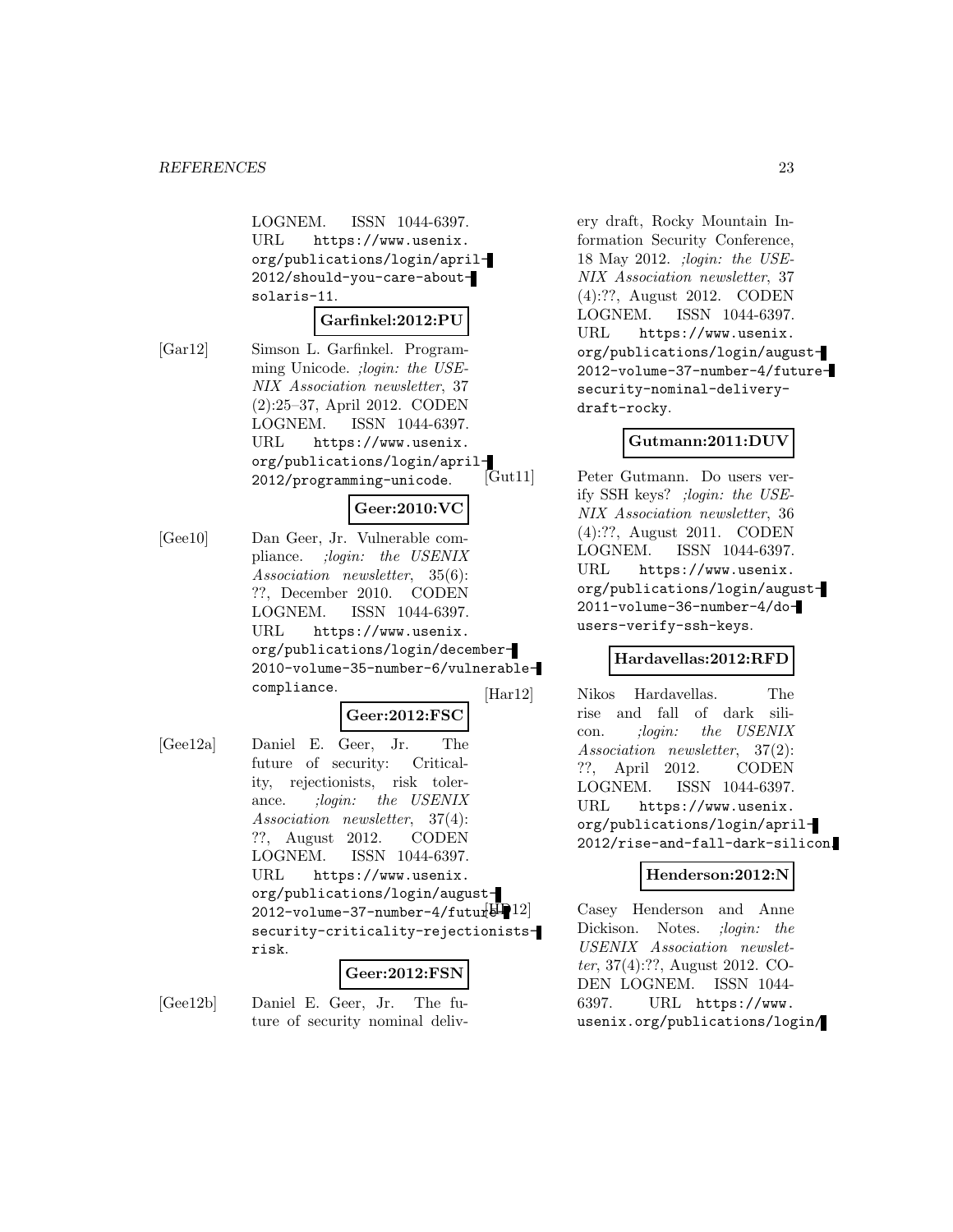august-2012-volume-37-number-4/notes.

# **Hertel:2012:SMB**

[Her12] Christopher R. Hertel. Server Message Block in the age of Microsoft glasnost. ;login: the USENIX Association newsletter, 37(1):??, February 2012. CODEN LOGNEM. ISSN 1044-6397. URL https://www. usenix.org/publications/login/ february-2012/server-messageblock-age-microsoft-glasnost.

# **Hetzler:2011:SIS**

[Het11] Steven R. Hetzler. System impacts of storage trends: Hard errors and testability. ;login: the USENIX Association newsletter, 36(3): ??, June 2011. CODEN LOGNEM. ISSN 1044-6397. URL https://www.usenix. org/publications/login/june-2011-volume-36-number-3/systemimpacts-storage-trends-harderrors-and.

# **Hicks:2010:OUC**

[HFK<sup>+</sup>10] Matthew Hicks, Murph Finnicum, Samuel T. King, Milo M. K. Martin, and Jonathan M. Smith. Overcoming an untrusted computing base: Detecting and removing malicious hardware automatically. ;login: the USENIX Association newsletter, 35(6): 31–41, December 2010. CODEN LOGNEM. ISSN 1044-6397. URL https://www.usenix. org/publications/login/december-2010-volume-35-number-6/overcominguntrusted-computing-basedetecting.

# **Hindman:2011:MFR**

[HKZ<sup>+</sup>11] Benjamin Hindman, Andy Konwinski, Matei Zaharia, Ali Ghodsi, Anthony D. Joseph, Randy H. Katz, Scott Shenker, and Ion Stoica. Mesos: Flexible resource sharing for the Cloud. ;login: the USENIX Association newsletter, 36(4): ??, August 2011. CODEN LOGNEM. ISSN 1044-6397. URL https://www.usenix. org/publications/login/august-2011-volume-36-number-4/mesosflexible-resource-sharingcloud.

# **Hughes:2012:WDCa**

[HO12] Doug Hughes and Nathan Olla. When disasters collide: a manyfanged tale of woe and coincidence and patience and stress. *;login:* the USE-NIX Association newsletter, 37 (3):??, June 2012. CODEN LOGNEM. ISSN 1044-6397. URL https://www.usenix. org/publications/login/june-2012-volume-37-number-3/whendisasters-collide-many-fangedtale-woe.

# **Hughes:2012:DIF**

[Hug12a] Doug Hughes. Data integrity: Finding truth in a world of guesses and lies. ;login: the USENIX Association newsletter, 37(2): ??, April 2012. CODEN LOGNEM. ISSN 1044-6397.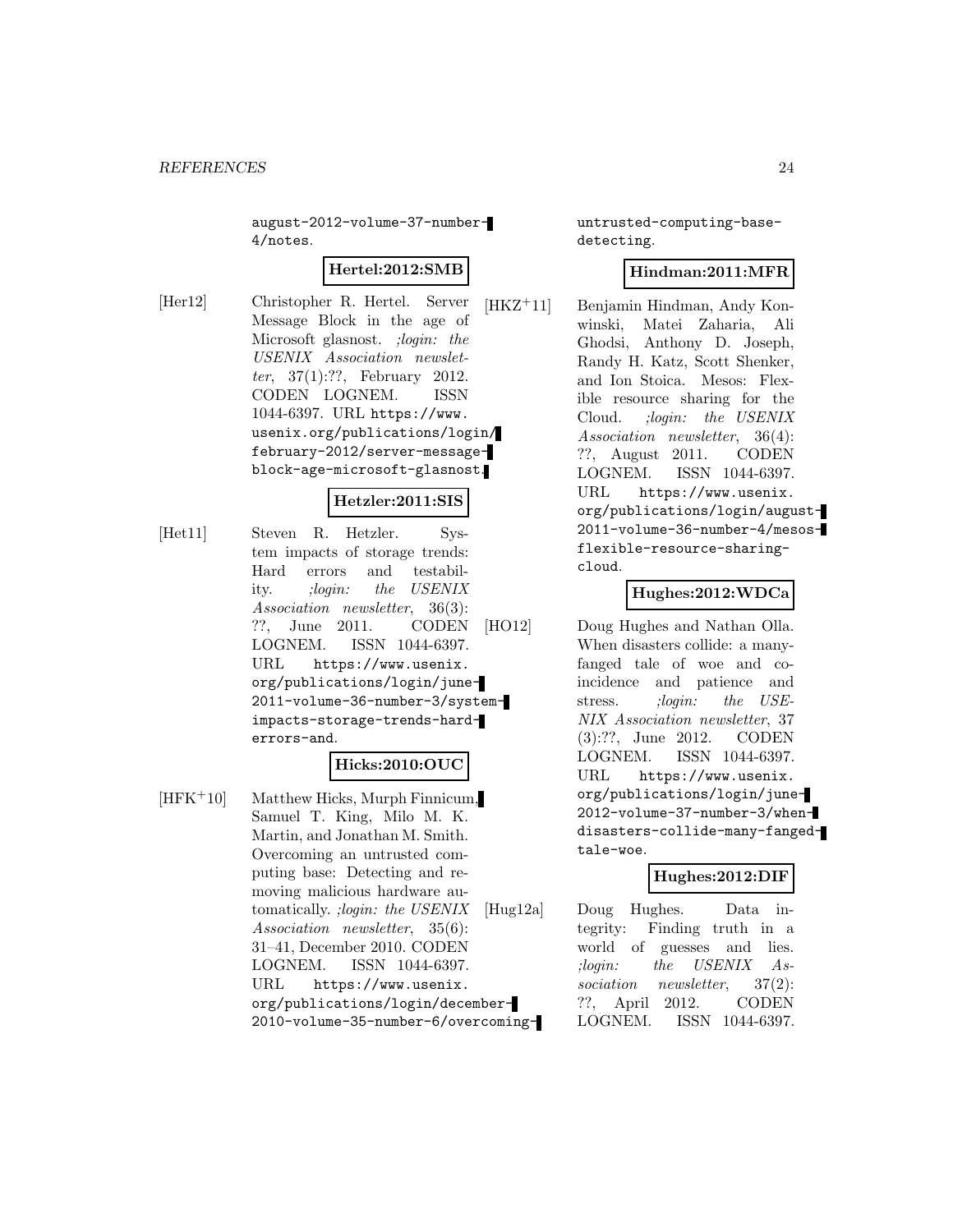URL https://www.usenix. org/publications/login/april-2012/data-integrity-findingtruth-world-guesses-and-lies.

# **Hughes:2012:WDCb**

[Hug12b] Doug Hughes. When disasters collide: a many-fanged tale of woe, coincidence, patience, and stress, continued. ;login: the USENIX Association newsletter, 37(4): ??, August 2012. CODEN LOGNEM. ISSN 1044-6397. URL https://www.usenix. org/publications/login/august-2012-volume-37-number-4/whendisasters-collide-many-fangedtale-woe.

#### **Hawkey:2012:RAS**

[HVB12] Kirstie Hawkey, Nicole Forsgren Velasquez, and Tamara Babaian. Report from the 5th ACM Symposium on Computer Human Interaction for Management of IT. ;login: the USE-NIX Association newsletter, 37 (2):??, April 2012. CODEN LOGNEM. ISSN 1044-6397. URL https://www.usenix. org/publications/login/april-2012/report-5th-acm-symposiumcomputer-human-interactionmanagement-it.

**Josephson:2010:DFS**

[JBFL10] William K. Josephson, Lars A. Bongo, David Flynn, and Kai Li. DFS: a file system for virtualized flash storage. ; *login:* the USENIX Association newsletter, 35(2):

??, April 2010. CODEN LOGNEM. ISSN 1044-6397. URL https://www.usenix. org/publications/login/april-2010-volume-35-number-2/dfsfile-system-virtualized-flashstorage.

#### **Josephsen:2010:IQS**

[Jos10a] Dave Josephsen. iVoyeur: a question of scale. *;login: the* USENIX Association newsletter, 35(2):??, April 2010. CO-DEN LOGNEM. ISSN 1044- 6397. URL https://www. usenix.org/publications/login/ april-2010-volume-35-number-2/ivoyeur-question-scale.

## **Josephsen:2010:IBH**

[Jos10b] Dave Josephsen. iVoyeur: Breaking up is hard to do. ;login: the USENIX Association newsletter, 35(1):??, February 2010. CODEN LOGNEM. ISSN 1044-6397. URL https://www.usenix. org/publications/login/february-2010-volume-35-number-1/ivoyeurbreaking-hard-do.

#### **Josephsen:2010:IGB**

[Jos10c] Dave Josephsen. iVoyeur: Ganglia on the brain. ;login: the USENIX Association newsletter, 35(6):??, December 2010. CODEN LOGNEM. ISSN 1044-6397. URL https://www. usenix.org/publications/login/ december-2010-volume-35-number-6/ivoyeur-ganglia-brain.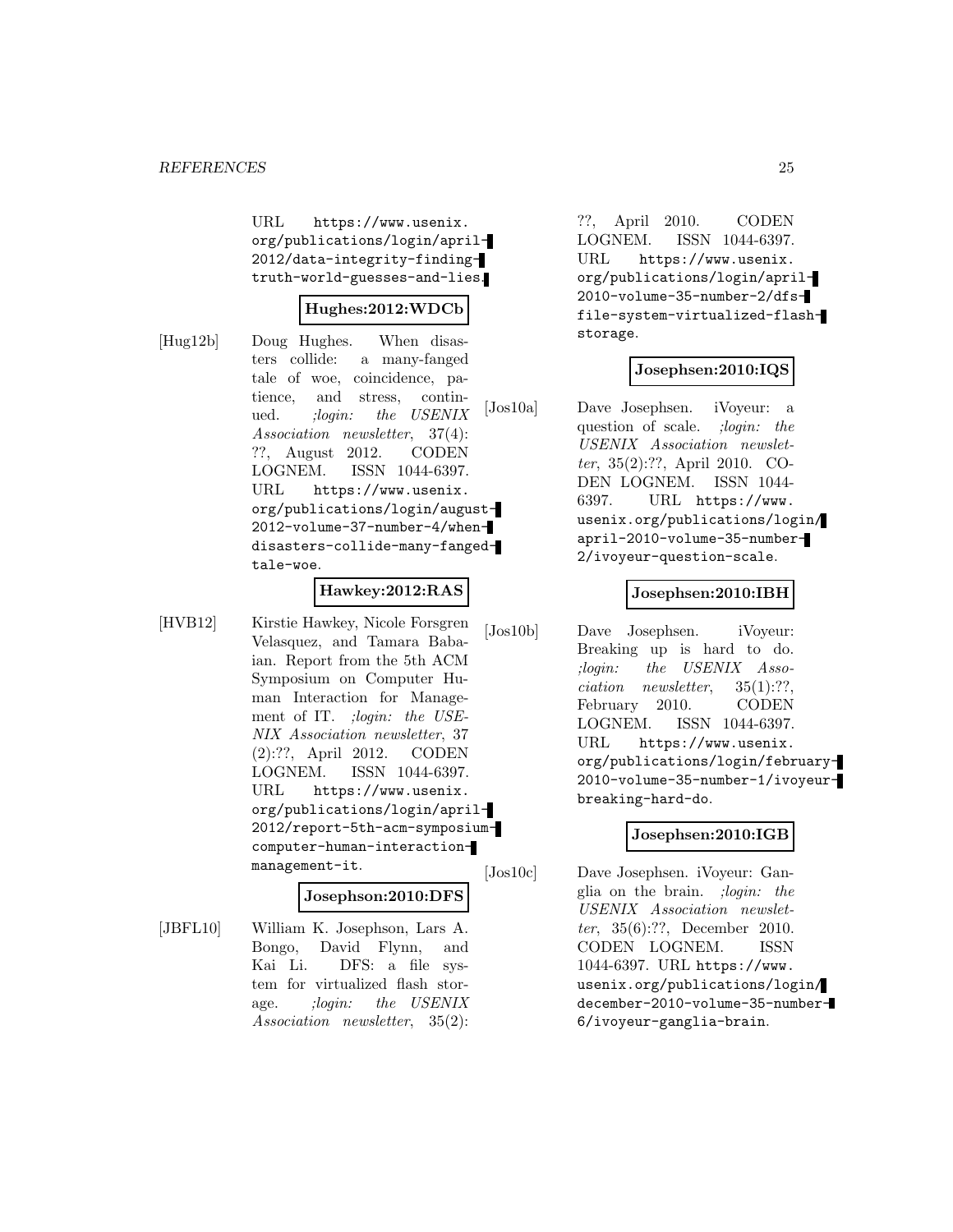#### **Josephsen:2010:IPPa**

[Jos10d] Dave Josephsen. iVoyeur: Pockets-o-packets, part 1. ;login: the USENIX Association newsletter, 35(3):??, June 2010. CODEN LOGNEM. ISSN 1044-6397. URL https://www. usenix.org/publications/login/ june-2010-volume-35-number-3/ivoyeur-pockets-o-packetspart-1.

#### **Josephsen:2010:IPPb**

[Jos10e] Dave Josephsen. iVoyeur: Pockets-o-packets, part 2. ;login: the USENIX Association newsletter, 35(4):??, August 2010. CODEN LOGNEM. ISSN 1044-6397. URL https://www. usenix.org/publications/login/ august-2010-volume-35-number-4/ivoyeur-pockets-o-packetspart-2.

#### **Josephsen:2010:IPPc**

[Jos10f] Dave Josephsen. iVoyeur: Pockets-o-packets, part 3. ; login: the USENIX Association newsletter, 35(5):??, October 2010. CODEN LOGNEM. ISSN 1044-6397. URL https://www. usenix.org/publications/login/ october-2010-volume-35-number-5/ivoyeur-pockets-o-packetspart-3.

#### **Josephsen:2011:IHG**

[Jos11a] Dave Josephsen. iVoyeur: a handful of gems. ; login: the USENIX Association newsletter, 36(3):??, June 2011. CO-DEN LOGNEM. ISSN 1044-

6397. URL https://www. usenix.org/publications/login/ june-2011-volume-36-number-3/ivoyeur-handful-gems.

# **Josephsen:2011:IAT**

[Jos11b] Dave Josephsen. iVoyeur: All together now. ;login: the USE-NIX Association newsletter, 36 (2):??, April 2011. CODEN LOGNEM. ISSN 1044-6397. URL https://www.usenix. org/publications/login/april-2011-volume-36-number-2/ivoyeurall-together-now.

#### **Josephsen:2011:ICGb**

[Jos11c] Dave Josephsen. iVoyeur: Changing the game. ;login: the USENIX Association newsletter, 36(6):??, December 2011. CODEN LOGNEM. ISSN 1044-6397. URL https://www. usenix.org/publications/login/ december-2011-volume-36-number-6/ivoyeur-changing-game.

#### **Josephsen:2011:ICGa**

[Jos11d] Dave Josephsen. iVoyeur: Cloud gazing. ;login: the USENIX Association newsletter, 36(5): ??, October 2011. CODEN LOGNEM. ISSN 1044-6397. URL https://www.usenix. org/publications/login/october-2011-volume-36-number-5/ivoyeurcloud-gazing.

#### **Josephsen:2011:IC**

[Jos11e] Dave Josephsen. iVoyeur: Crom. ;login: the USENIX Association newsletter, 36(4): ??, August 2011. CODEN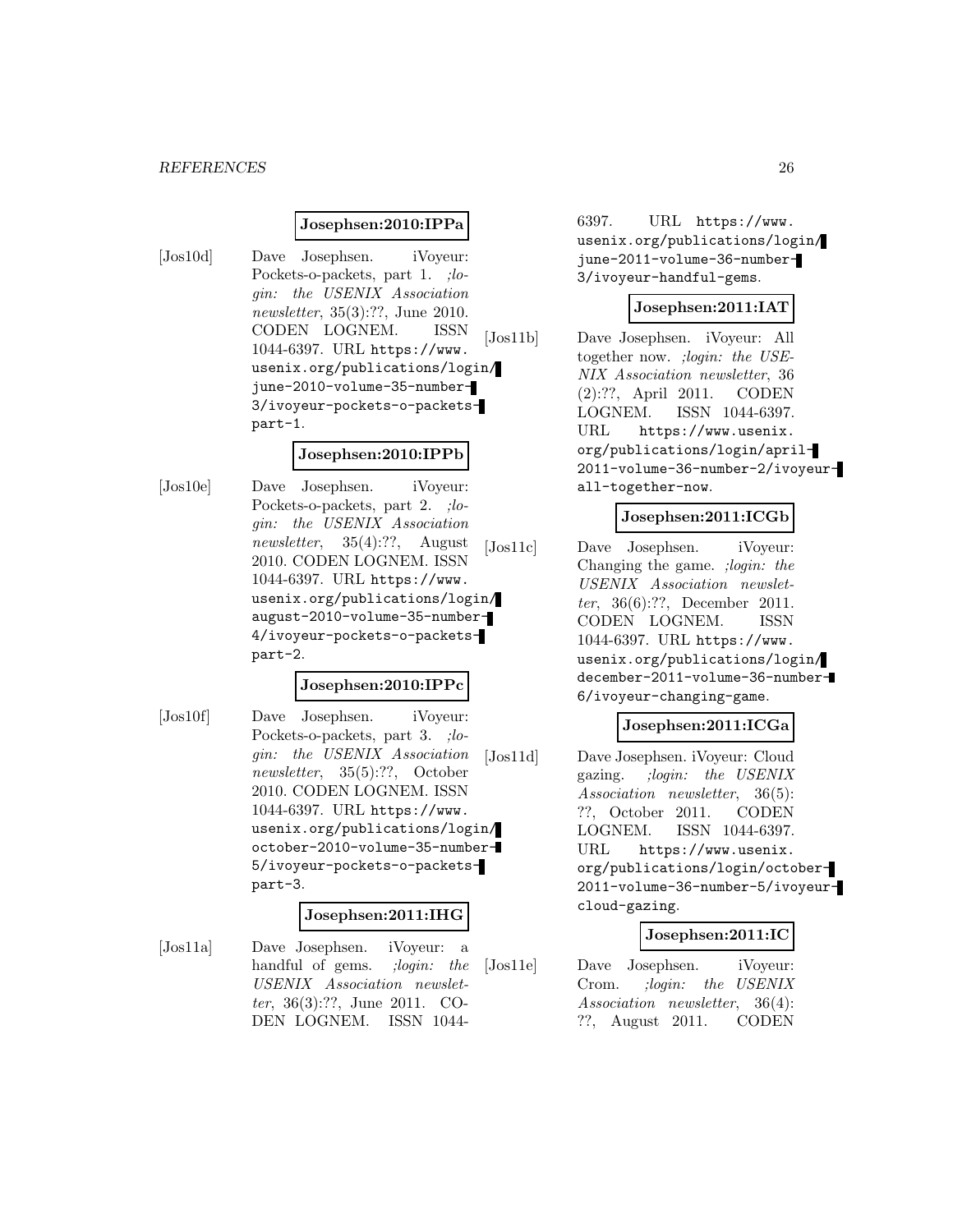LOGNEM. ISSN 1044-6397. URL https://www.usenix.  $org/publications/login/augustJs12c]$ 2011-volume-36-number-4/ivoyeurcrom.

#### **Josephsen:2011:IMG**

[Jos11f] Dave Josephsen. iVoyeur: More ganglia on the brain. ;login: the USENIX Association newsletter, 36(1):??, February 2011. CODEN LOGNEM. ISSN 1044-6397. URL https://www.usenix. org/publications/login/february-2011-volume-36-number-1/ivoyeurmore-ganglia-brain.

#### **Josephsen:2012:ICGa**

[Jos12a] Dave Josephsen. iVoyeur: Changing the game, part 2. ;login: the USENIX Association newsletter, 37(1):??, February 2012. CODEN LOGNEM. ISSN 1044-6397. URL https://www.usenix. org/publications/login/february-2012/ivoyeur-changing-gamepart-2.

#### **Josephsen:2012:ICGb**

[Jos12b] Dave Josephsen. iVoyeur: Changing the game, part 3. ;login: the USENIX Association newsletter, 37(2): ??, April 2012. CODEN LOGNEM. ISSN 1044-6397. URL https://www.usenix. org/publications/login/april-2012/ivoyeur-changing-gamepart-3.

#### **Josephsen:2012:ICGc**

Dave Josephsen. iVoyeur: Changing the game, part 4. ;login: the USENIX Association newsletter, 37(3): ??, June 2012. CODEN LOGNEM. ISSN 1044-6397. URL https://www.usenix. org/publications/login/june-2012-volume-37-number-3/ivoyeurchanging-game-part-4.

# **Josephsen:2012:IC**

Dave Josephsen. iVoyeur: Crosstalk. ;login: the USE-NIX Association newsletter, 37 (5):??, October 2012. CODEN LOGNEM. ISSN 1044-6397. URL https://www.usenix. org/publications/login/october-2012-volume-37-number-5/ivoyeurcrosstalk.

# **Josephsen:2012:INX**

[Jos12e] Dave Josephsen. iVoyeur: Nagios XI. ;login: the USENIX Association newsletter, 37(6): ??, December 2012. CODEN LOGNEM. ISSN 1044-6397. URL https://www.usenix. org/publications/login/december-2012-volume-37-number-6/ivoyeurnagios-xi.

#### **Josephsen:2012:IGF**

[Jos12f] Dave Josephsen. iVoyeur: The gift of fire. ;login: the USE-NIX Association newsletter, 37 (4):??, August 2012. CODEN LOGNEM. ISSN 1044-6397. URL https://www.usenix. org/publications/login/august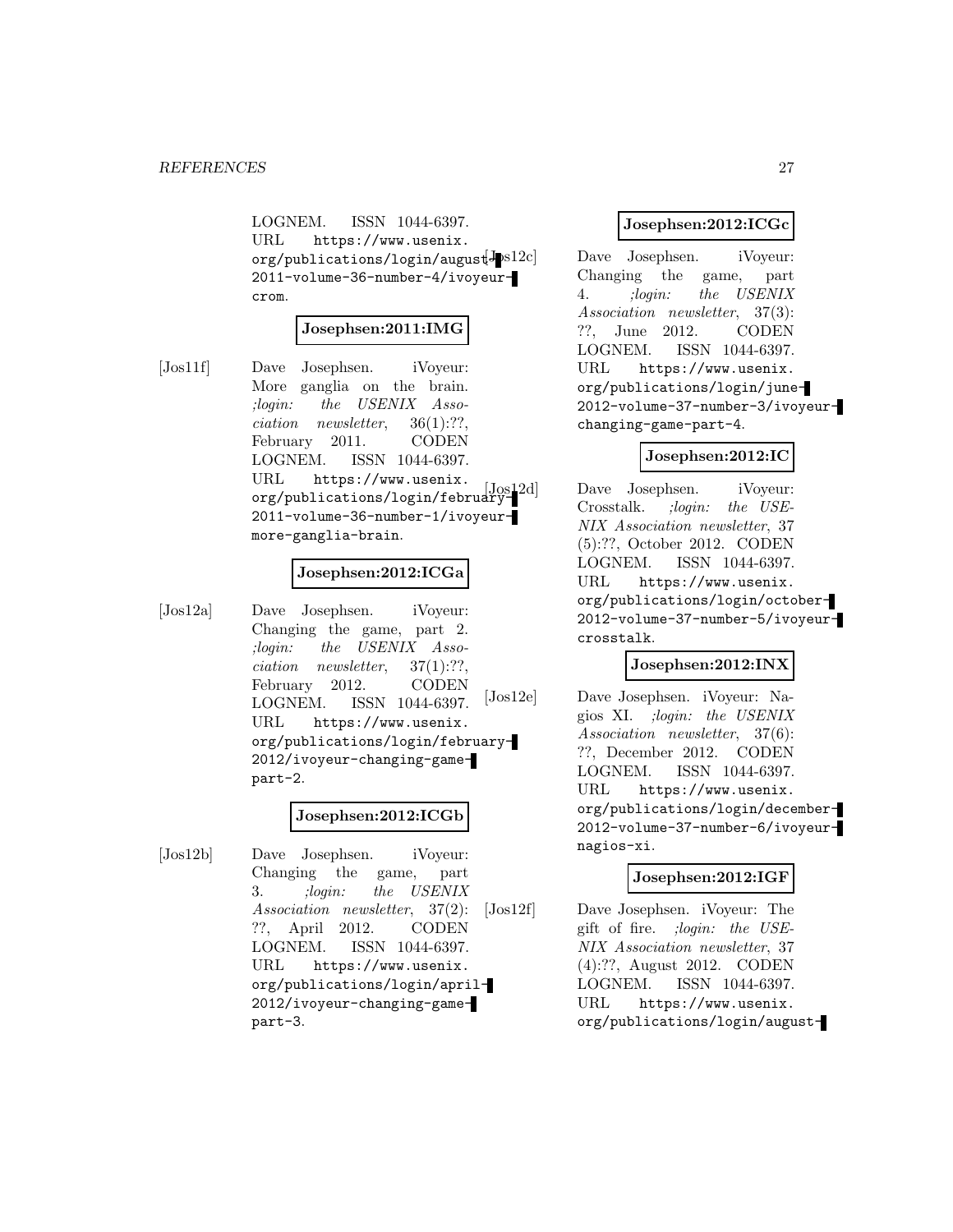2012-volume-37-number-4/ivoyeurgift-fire.

**Jang:2012:RFU**

[JWB12] Jiyong Jang, Maverick Woo, and David Brumley. ReDe-Bug: Finding unpatched code clones in entire OS distributions. ;login: the USENIX Association newsletter, 37(6): ??, December 2012. CODEN LOGNEM. ISSN 1044-6397. URL https://www.usenix. org/publications/login/december- $2012$ -volume-37-number-6/redeb $\mathfrak{g}_{2a}$ finding-unpatched-code-clonesentire-os.

# **Kamath:2010:WL**

[Kam10] Sean Kamath. Whither LISA? ;login: the USENIX Association newsletter, 35(1):??, February 2010. CODEN LOGNEM. ISSN 1044-6397. URL https://www.usenix. org/publications/login/february-12bl 2010-volume-35-number-1/whitherlisa.

#### **Knauerhase:2012:EPY**

[KCT12] Rob Knauerhase, Romain Cledat, and Justin Teller. For extreme parallelism, your OS is sooooo last-millennium. ;login: the USENIX Association newsletter, 37(5):??, October 2012. CODEN LOGNEM. ISSN 1044-6397. URL https://www. usenix.org/publications/login/ october-2012-volume-37-number-5/extreme-parallelism-youros-sooooo-last.

# **Kendrick:2011:TTS**

[Ken11] Stuart Kendrick. Testing the transport side of highly available hosts. ;login: the USE-NIX Association newsletter, 36 (3):??, June 2011. CODEN LOGNEM. ISSN 1044-6397. URL https://www.usenix. org/publications/login/june-2011-volume-36-number-3/testingtransport-side-highly-availablehosts.

# **Kendrick:2012:TCN**

Stuart Kendrick. Tasting client/ network/server pie. ;login: the USENIX Association newsletter, 37(1):??, February 2012. CODEN LOGNEM. ISSN 1044-6397. URL https://www. usenix.org/publications/login/ february-2012/tasting-clientnetworkserverpie.

# **Kendrick:2012:WTU**

Stuart Kendrick. What takes us down? ;login: the USE-NIX Association newsletter, 37 (5):??, October 2012. CODEN LOGNEM. ISSN 1044-6397. URL https://www.usenix. org/publications/login/october-2012-volume-37-number-5/whattakes-us-down.

#### **Keromytis:2010:LVV**

[Ker10] Angelos D. Keromytis. A look at VoIP vulnerabilities. ;login: the USENIX Association newsletter, 35(1):??, February 2010. CODEN LOGNEM. ISSN 1044-6397.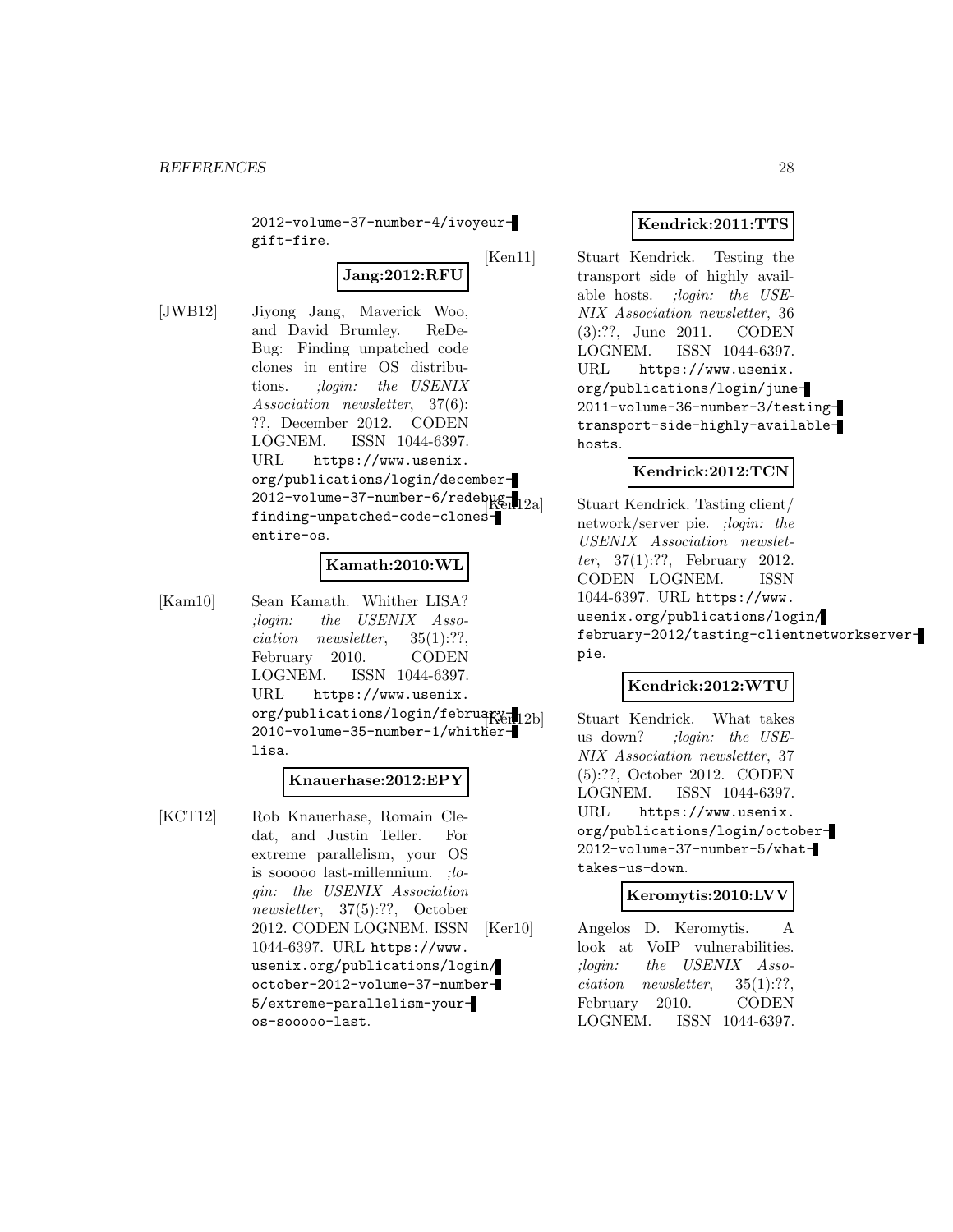URL https://www.usenix. org/publications/login/february-2010-volume-35-number-1/lookvoip-vulnerabilities.

## **Khurana:2012:IHS**

[Khu12] Amandeep Khurana. Introduction to HBase schema design. ;*login:* the USENIX Association newsletter, 37(5): ??, October 2012. CODEN LOGNEM. ISSN 1044-6397. URL https://www.usenix. org/publications/login/october-2012-volume-37-number-5/introductionhbase-schema-design.

#### **Kirouac:2010:SEM**

[Kir10] Brian Kirouac. Secure email for mobile devices. ;login: the USE-NIX Association newsletter, 35 (5):??, October 2010. CODEN LOGNEM. ISSN 1044-6397. URL https://www.usenix. org/publications/login/october-2010-volume-35-number-5/secureemail-mobile-devices.

# **Kolstad:2010:UWW**

[Kol10] Rob Kolstad. USA wins World High School Programming Championships — snaps extended China winning streak. ;login: the USENIX Association newsletter, 35(5):??, October 2010. CODEN LOGNEM. ISSN 1044-6397. URL https://www.usenix.  $org/publications/login/octob4E+10]$ 2010-volume-35-number-5/usawins-world-high-school-programming.

## **Kemerlis:2012:KLK**

Vasileios Kemerlis, Georgios Portokalidis, Elias Athanasopoulos, and Angelos D. Keromytis. kGuard: Lightweight kernel protection. ;login: the USENIX Association newsletter, 37(6):??, December 2012. CODEN LOGNEM. ISSN 1044-6397. URL https://www. usenix.org/publications/login/ december-2012-volume-37-number-6/kguard-lightweight-kernelprotection.

#### **Katz:2010:MLL**

[KS10] Lou Katz and Peter H. Salus. In memoriam: Lewis A. Law, 1932–2010. ;login: the USE-NIX Association newsletter, 35 (2):??, April 2010. CODEN LOGNEM. ISSN 1044-6397. URL https://www.usenix. org/publications/login/april-2010-volume-35-number-2/memoriamlewis-law-1932%E2%80%932010.

# **Langley:2011:BBH**

[Lan11] Adam Langley. Beyond the basics of HTTPS serving. ;login: the USENIX Association newsletter, 36(6): ??, December 2011. CODEN LOGNEM. ISSN 1044-6397. URL https://www.usenix. org/publications/login/december-2011-volume-36-number-6/beyondbasics-https-serving.

#### **Leidner:2010:BIH**

Jochen L. Leidner and Gary Berosik. Building and installing a Hadoop/MapReduce cluster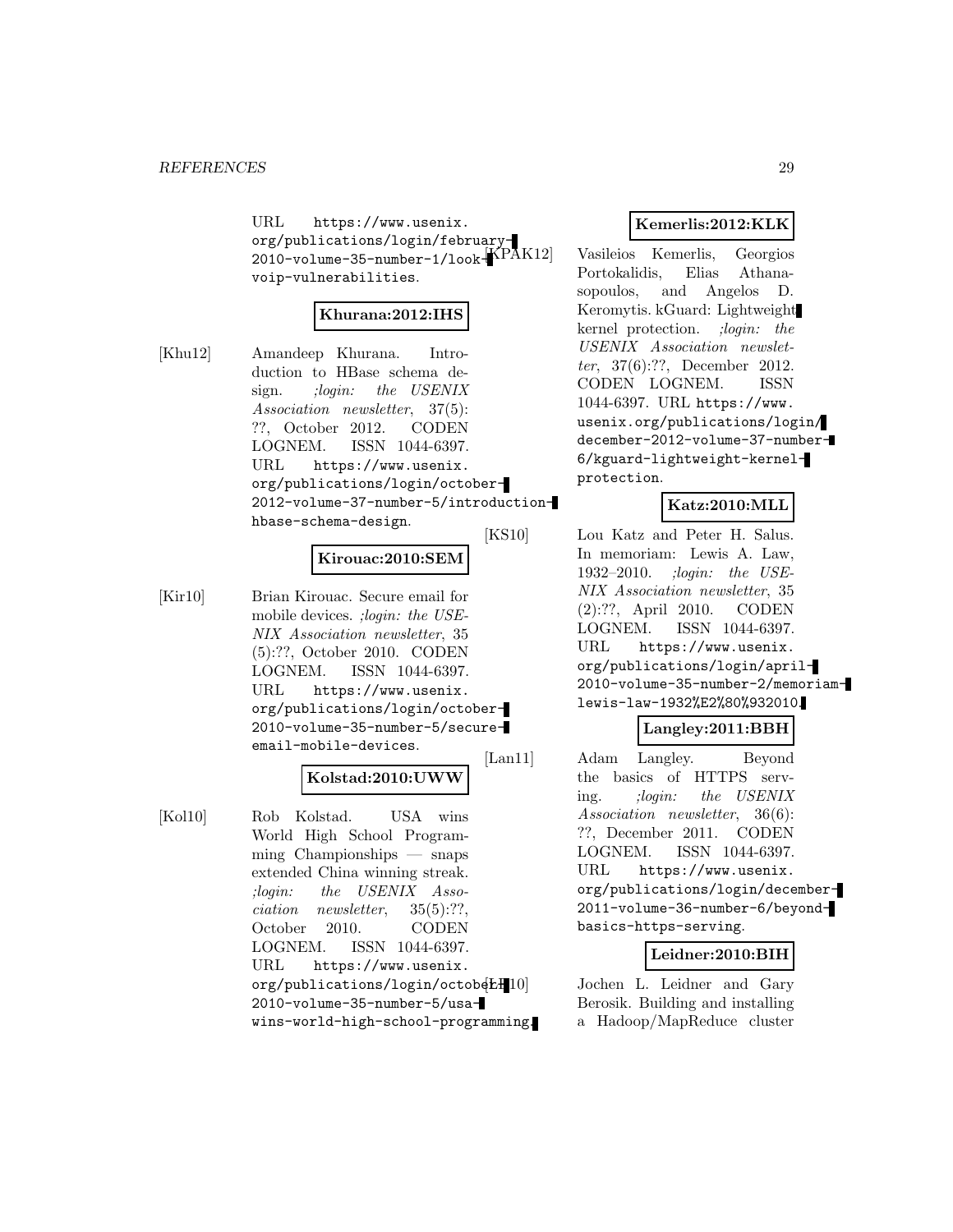from commodity components: a case study. ;login: the USE-NIX Association newsletter, 35 (1):??, February 2010. CODEN LOGNEM. ISSN 1044-6397. URL https://www.usenix. org/publications/login/february-2010-volume-35-number-1/buildingand-installing-hadoopmapreducecluster.

# **Lamourine:2012:BR**

[LCS<sup>+</sup>12] Mark Lamourine, Brandon Ching, Peter H. Salus, Jeff Berg, Evan Teran, and Rik Farrow. Book reviews. ;login: the USE-NIX Association newsletter, 37 (3):??, June 2012. CODEN LOGNEM. ISSN 1044-6397. URL https://www.usenix. org/publications/login/june-2012-volume-37-number-3/bookreviews.

**Limoncelli:2011:LTD**

[LH11] Thomas A. Limoncelli and Doug Hughes. LISA '11: Theme — 'DevOps: New challenges and proven values'. ;login: the USE-NIX Association newsletter, 36 (4):??, August 2011. CODEN LOGNEM. ISSN 1044-6397. URL https://www.usenix. org/publications/login/august-2011-volume-36-number-4/lisa-11-theme%E2%80%94devops-newchallenges-proven-values.

#### **Limoncelli:2010:SAP**

[Lim10] Thomas A. Limoncelli. A system administration parable: The waitress and the water glass. ;login: the USENIX Association newsletter, 35(5):

??, October 2010. CODEN LOGNEM. ISSN 1044-6397. URL https://www.usenix. org/publications/login/october-2010-volume-35-number-5/systemadministration-parable-waitressand-water.

# **Li:2010:SPS**

[LRA10] Bo Li, Elena Reshetova, and Tuomas Aura. Symbian OS platform security model. ;login: the USENIX Association newsletter, 35(4): ??, August 2010. CODEN LOGNEM. ISSN 1044-6397. URL https://www.usenix. org/publications/login/august-2010-volume-35-number-4/symbianos-platform-security-model.

# **Lueninghoener:2011:GSC**

[Lue11] Cory Lueninghoener. Getting started with configuration management. ; login: the USE-NIX Association newsletter, 36 (2):??, April 2011. CODEN LOGNEM. ISSN 1044-6397. URL https://www.usenix. org/publications/login/april-2011-volume-36-number-2/gettingstarted-configuration-management.

# **McDonald:2012:N**

[McD12] Alex McDonald. NFSv4. ;login: the USENIX Association newsletter, 37(1):??, February 2012. CODEN LOGNEM. ISSN 1044-6397. URL https://www.usenix. org/publications/login/february-2012/nfsv4.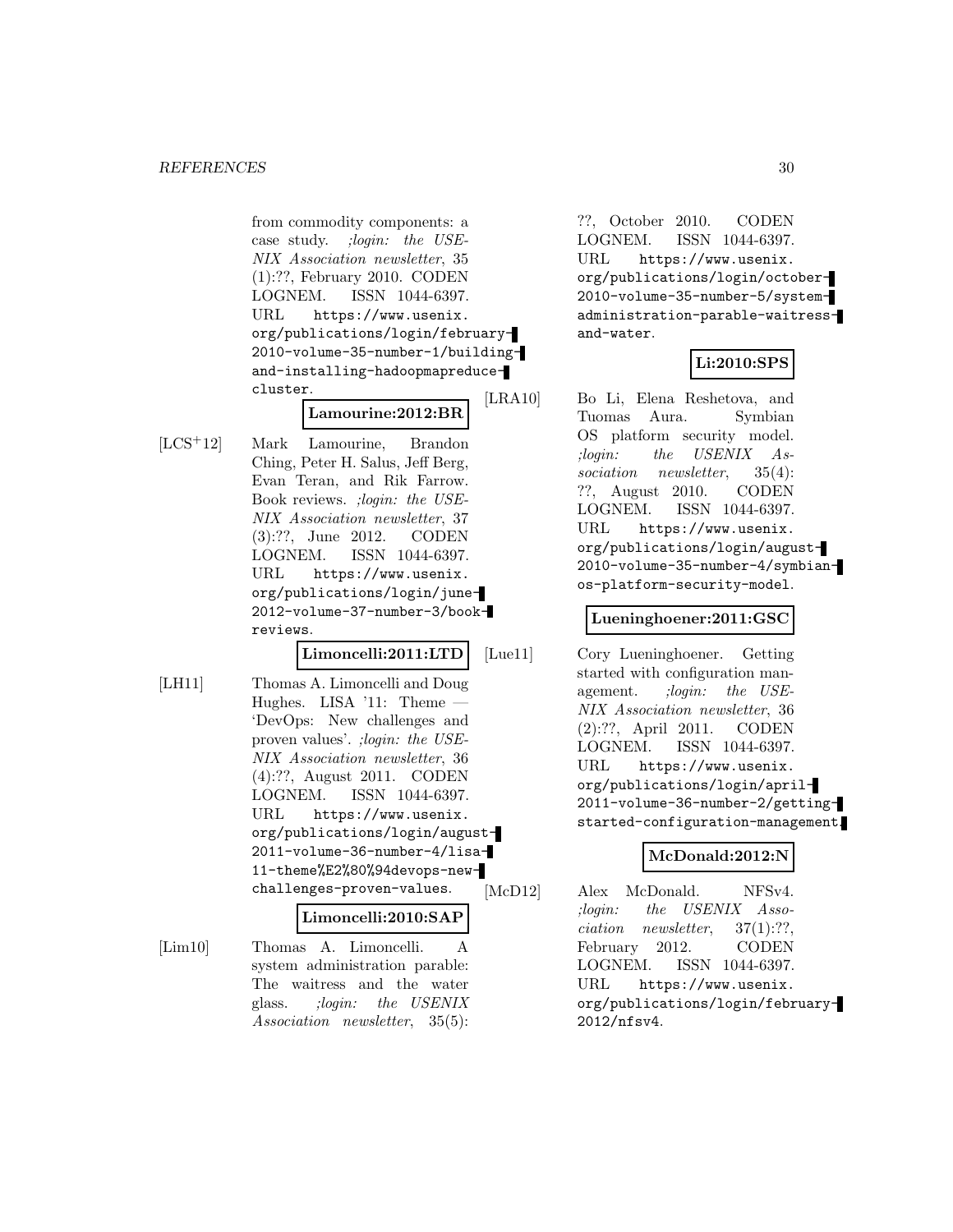#### **McKee:2010:MHE**

[McK10] Troy McKee. Migrating from hosted Exchange. *;login: the* USENIX Association newsletter, 35(5):??, October 2010. CO-DEN LOGNEM. ISSN 1044- 6397. URL https://www. usenix.org/publications/login/ october-2010-volume-35-number-5/migrating-hosted-exchange.

# **Murray:2011:SCP**

[MH11] Derek G. Murray and Steven Hand. Skywriting on CIEL: Programming the data center. ;login: the USENIX Association newsletter, 36(2): ??, April 2011. CODEN LOGNEM. ISSN 1044-6397. URL https://www.usenix. org/publications/login/april-2011-volume-36-number-2/skywritingciel-programming-data-center.

# **Maltzahn:2010:CSA**

[MMEK<sup>+</sup>10] Carlos Maltzahn, Esteban Molina-Estolano, Amandeep Khurana, Alex J. Nelson, Scott A. Brandt, and Sage Weil. Ceph as a scalable alternative to the Hadoop distributed file system. ;login: the USENIX Association newsletter, 35(4): ??, August 2010. CODEN LOGNEM. ISSN 1044-6397. URL https://www.usenix. org/publications/login/august-2010-volume-35-number-4/cephscalable-alternative-hadoopdistributed-file.

#### **Madhyastha:2012:SIP**

[MMP<sup>+</sup>12] Harsha V. Madhyastha, John C. Mccullough, George Porter, Rishi Kapoor, Stefan Savage, Alex C. Snoeren, and Amin Vahdat. scc: Informed provisioning of storage for cluster applications. ;login: the USE-NIX Association newsletter, 37 (3):??, June 2012. CODEN LOGNEM. ISSN 1044-6397. URL https://www.usenix. org/publications/login/june-2012-volume-37-number-3/sccinformed-provisioning-storagecluster.

#### **Moran:2011:UAP**

[Mor11] Ned Moran. Understanding advanced persistent threats: a case study. ;login: the USE-NIX Association newsletter, 36 (4):??, August 2011. CODEN LOGNEM. ISSN 1044-6397. URL https://www.usenix. org/publications/login/august-2011-volume-36-number-4/understandingadvanced-persistent-threatscase.

#### **Mudge:2011:NAC**

[Mud11] Raphael Mudge. Network attack collaboration: Sharing the Shell. ;*login:* the USENIX Association newsletter, 36(4): ??, August 2011. CODEN LOGNEM. ISSN 1044-6397. URL https://www.usenix. org/publications/login/august-2011-volume-36-number-4/networkattack-collaboration-sharingshell.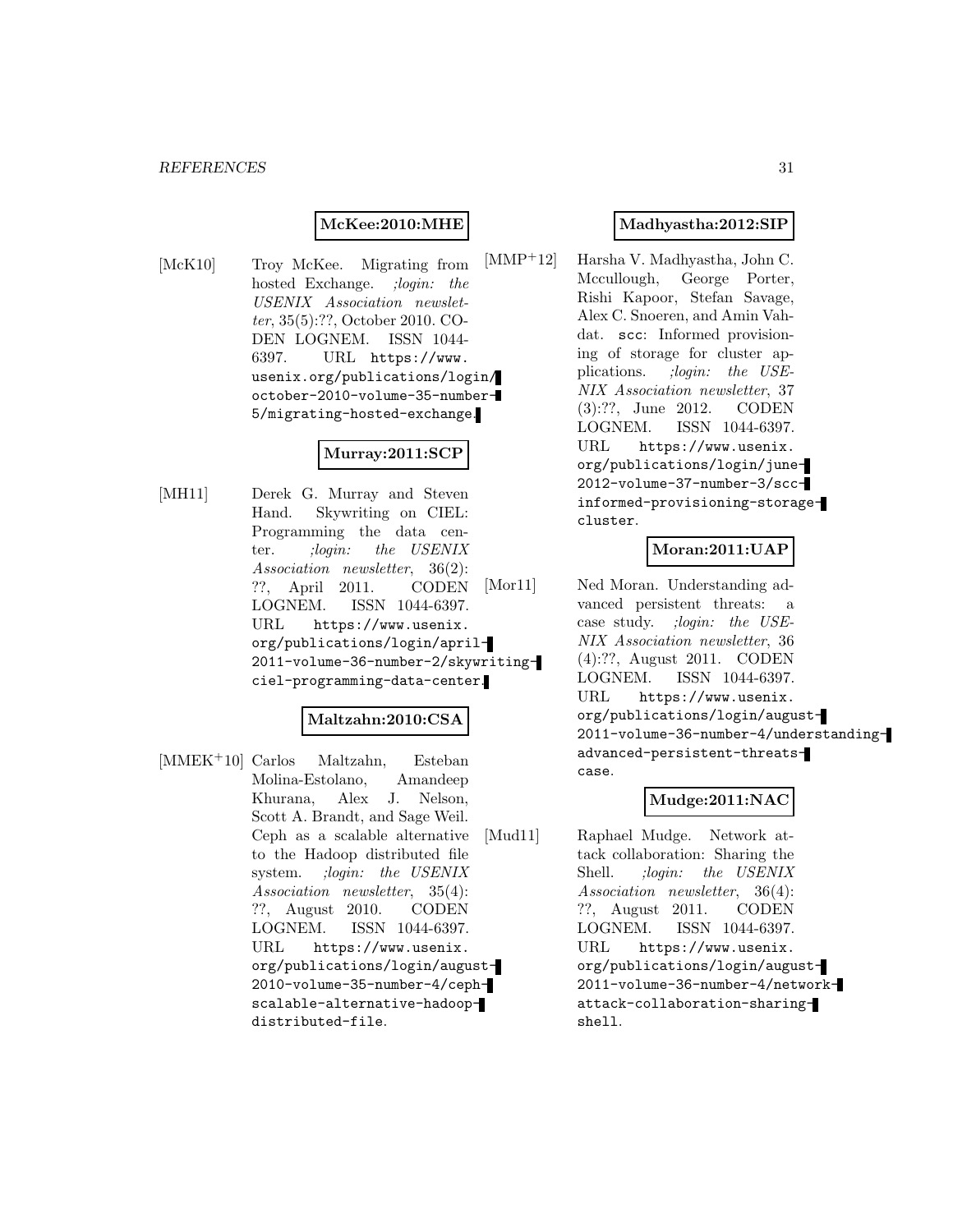#### **Mannan:2012:PBMb**

[MV12a] Mohammad Mannan and P. C. Van Oorschot. Passwords for both mobile and desktop computers appendix. ; login: the USENIX Association newsletter, 37(4):??, August 2012. CO-DEN LOGNEM. ISSN 1044- 6397. URL https://www. usenix.org/publications/login/ august-2012-volume-37-number-4/passwords-both-mobile-anddesktop-computers.

#### **Mannan:2012:PBMa**

[MV12b] Mohammad Mannan and P. C. Van Oorschot. Passwords for both mobile and desktop computers: ObPwd for Firefox and Android. *;login: the USE-*NIX Association newsletter, 37 (4):??, August 2012. CODEN LOGNEM. ISSN 1044-6397. URL https://www.usenix. org/publications/login/august-2012-volume-37-number-4/passwordsboth-mobile-and-desktop-computersobpwd.

# **Meyer:2011:NMV**

[MWHW11] Dutch T. Meyer, Jake Wires, Norman C. Hutchinson, and Andrew Warfield. Namespace management in virtual desktops. ;login: the USENIX Association newsletter, 36(1): ??, February 2011. CODEN LOGNEM. ISSN 1044-6397. URL https://www.usenix. org/publications/login/february-2011-volume-36-number-1/namespacemanagement-virtual-desktops.

## **Newton:2011:RWS**

[NPFS11] Andrew Newton, Dave Piscitello, Benedetto Fiorelli, and Steve Sheng. A RESTful Web service for Internet name and address directory services. ;login: the USENIX Association newsletter, 36(5): ??, October 2011. CODEN LOGNEM. ISSN 1044-6397. URL https://www.usenix. org/publications/login/october-2011-volume-36-number-5/restfulweb-service-internet-nameand-address.

## **Oetiker:2012:HPA**

[Oet12] Tobi Oetiker. How Perl added Unicode support 10 years ago without you noticing it. ;login: the USE-NIX Association newsletter, 37 (2):??, April 2012. CODEN LOGNEM. ISSN 1044-6397. URL https://www.usenix. org/publications/login/april-2012/how-perl-added-unicodesupport-10-years-ago-withoutyou-noticing-it.

# **Piscitello:2010:SSI**

[Pis10] David Piscitello. SSR: Securing the Internet's identifier systems. ;login: the USENIX Association newsletter, 35(1): ??, February 2010. CODEN LOGNEM. ISSN 1044-6397. URL https://www.usenix. org/publications/login/february-2010-volume-35-number-1/ssrsecuring-internets-identifiersystems.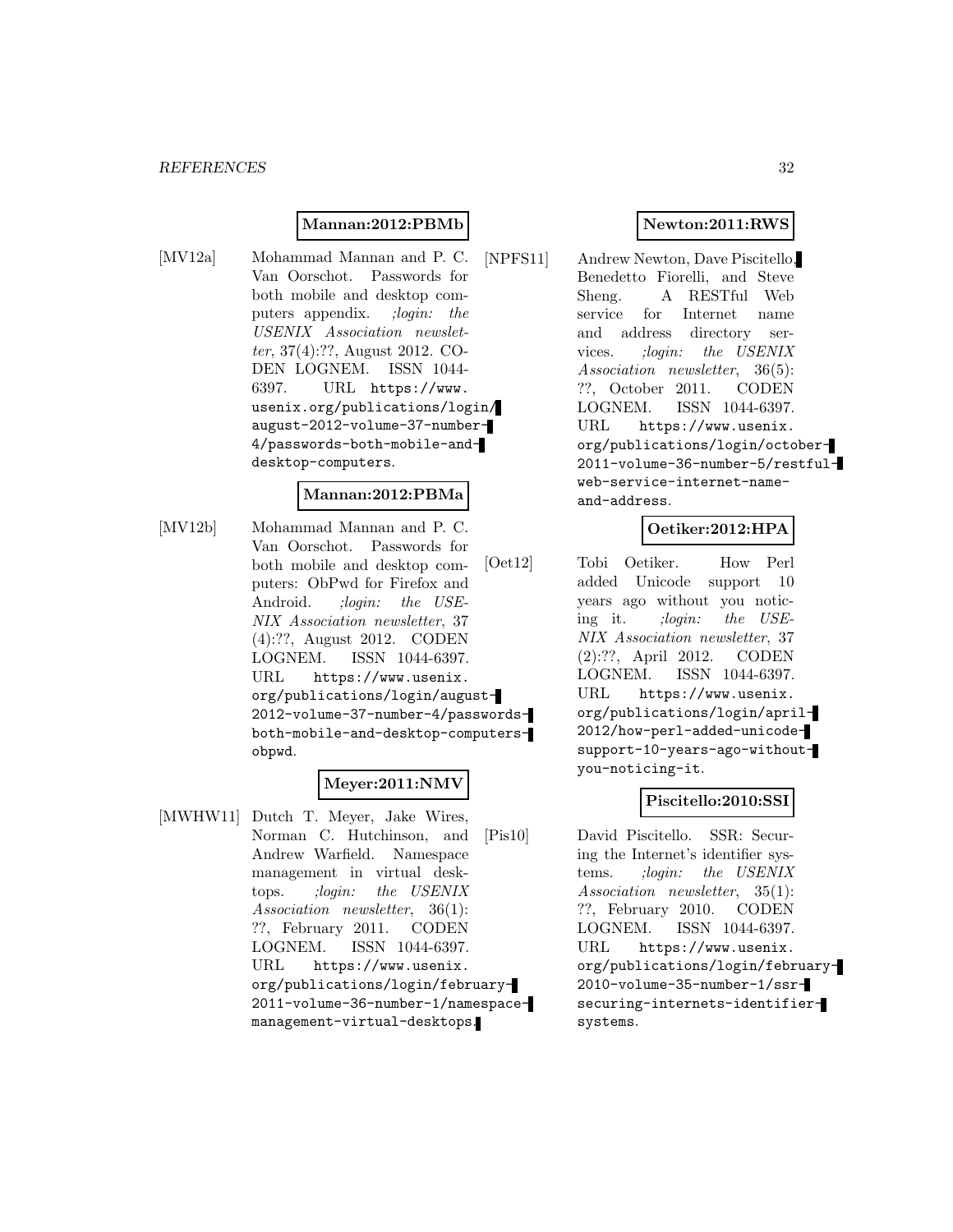# **Piatek:2010:IPR**

[PK10] Michael Piatek and Arvind Krishnamurthy. Improving the performance and robustness of P2P live streaming with contracts. ;login: the USENIX Association newsletter, 35(4): ??, August 2010. CODEN LOGNEM. ISSN 1044-6397. URL https://www.usenix. org/publications/login/august-2010-volume-35-number-4/improvingperformance-and-robustnessp2p-live.

#### **Polisher:2012:SPP**

[Pol12] Charles Polisher. The summer of popping Power supplies. ;login: the USENIX Association newsletter, 37(5): ??, October 2012. CODEN LOGNEM. ISSN 1044-6397. URL https://www.usenix. org/publications/login/october-2012-volume-37-number-5/summerpopping-power-supplies.

# **Rajab:2010:NEW**

[RBM<sup>+</sup>10] Moheeb Abu Rajab, Lucas Ballard, Panayiotis Mavrommatis, Niels Provos, and Xin Zhao. The Nocebo Effect on the Web: An analysis of fake anti-virus distribution. ;login: the USENIX Association newsletter, 35(6): ??, December 2010. CODEN LOGNEM. ISSN 1044-6397. URL https://www.usenix. org/publications/login/december-2010-volume-35-number-6/noceboeffect-web-analysis-fakeanti-virus.

# **Revelle:2011:HVM**

[Rev11] Don Revelle. Hypervisors and virtual machines: Implementation insights on the x86 architecture. ;login: the USENIX Association newsletter, 36(5): 17–22, October 2011. CODEN LOGNEM. ISSN 1044-6397. URL https://www.usenix. org/publications/login/october-2011-volume-36-number-5/hypervisorsand-virtual-machines-implementation.

#### **Roesner:2012:SBP**

[RRKW12] Franziska Roesner, Christopher Rovillos, Tadayoshi Kohno, and David Wetherall. ShareMeNot: Balancing privacy and functionality of third-party social widgets. ; login: the USENIX Association newsletter, 37(4): ??, August 2012. CODEN LOGNEM. ISSN 1044-6397. URL https://www.usenix. org/publications/login/august-2012-volume-37-number-4/sharemenotbalancing-privacy-and-functionality.

#### **Ryanczak:2010:ITW**

[Rya10] Matt Ryanczak. IPv6 transit: What you need to know. ;login: the USENIX Association newsletter, 35(5): ??, October 2010. CODEN LOGNEM. ISSN 1044-6397. URL https://www.usenix. org/publications/login/october-2010-volume-35-number-5/ipv6 transit-what-you-need-know.

#### **Sangwine:2010:WC**

[San10] Jim Sangwine. 3D Web contenders. ;login: the USE-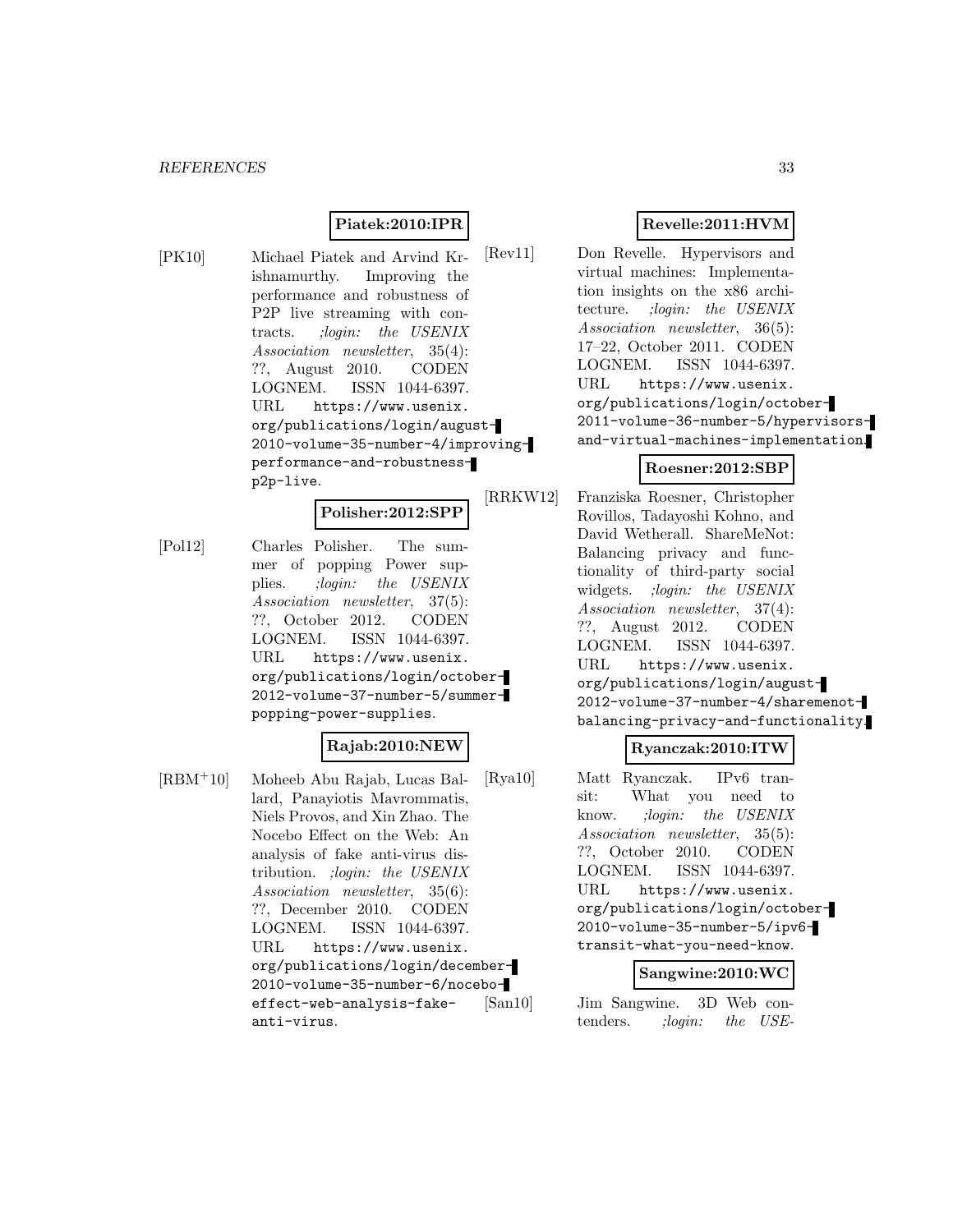NIX Association newsletter, 35 (3):??, June 2010. CODEN LOGNEM. ISSN 1044-6397. URL https://www.usenix. org/publications/login/june-2010-volume-35-number-3/3dweb-contenders.

#### **Schaumann:2010:TSA**

[Sch10] Jan Schaumann. Teaching system administration in the Cloud. ;login: the USENIX Association newsletter, 35(5): ??, October 2010. CODEN LOGNEM. ISSN 1044-6397. URL https://www.usenix.  $org/publications/login/octob4g<sub>ce</sub>10]$ 2010-volume-35-number-5/teachingsystem-administration-cloud.

#### **Schaumann:2011:HUA**

[Sch11a] Jan Schaumann. Of headless user accounts and restricted shells. ;login: the USENIX Association newsletter, 36(6):38– 44, December 2011. CODEN LOGNEM. ISSN 1044-6397. URL https://www.usenix. org/publications/login/december-2011-volume-36-number-6/headlessuser-accounts-and-restricted-bhell shells.

# **Schwartz:2011:DUC**

[Sch11b] Edward J. Schwartz. The danger of unrandomized code. ;login: the USENIX Association newsletter, 36(6):??, December 2011. CODEN LOGNEM. ISSN 1044-6397. URL https://www.usenix. org/publications/login/december-2011-volume-36-number-6/dangerunrandomized-code.

# **Shekhar:2012:ASS**

[SDW12] Shashi Shekhar, Michael Dietz, and Dan S. Wallach. AdSplit: Separating smartphone advertising from applications. ;login: the USENIX Association newsletter, 37(6): ??, December 2012. CODEN LOGNEM. ISSN 1044-6397. URL https://www.usenix. org/publications/login/december-2012-volume-37-number-6/adsplitseparating-smartphone-advertising.

# **Seely:2010:BVD**

Andrew Seely. Building a virtual DNS appliance using Solaris 10, BIND, and VMware. ;login: the USENIX Association newsletter, 35(3):27– 34, June 2010. CODEN LOGNEM. ISSN 1044-6397. URL https://www.usenix. org/publications/login/june-2010-volume-35-number-3/buildingvirtual-dns-appliance-usingsolaris-10-bind.

# **Sherwood:2011:SUY**

Rob Sherwood. Safely using your production network as a testbed. ;login: the USENIX Association newsletter, 36(1): ??, February 2011. CODEN LOGNEM. ISSN 1044-6397. URL https://www.usenix. org/publications/login/february-2011-volume-36-number-1/safelyusing-your-production-networktestbed.

#### **Shvachko:2010:HSL**

[Shv10] Konstantin V. Shvachko. HDFS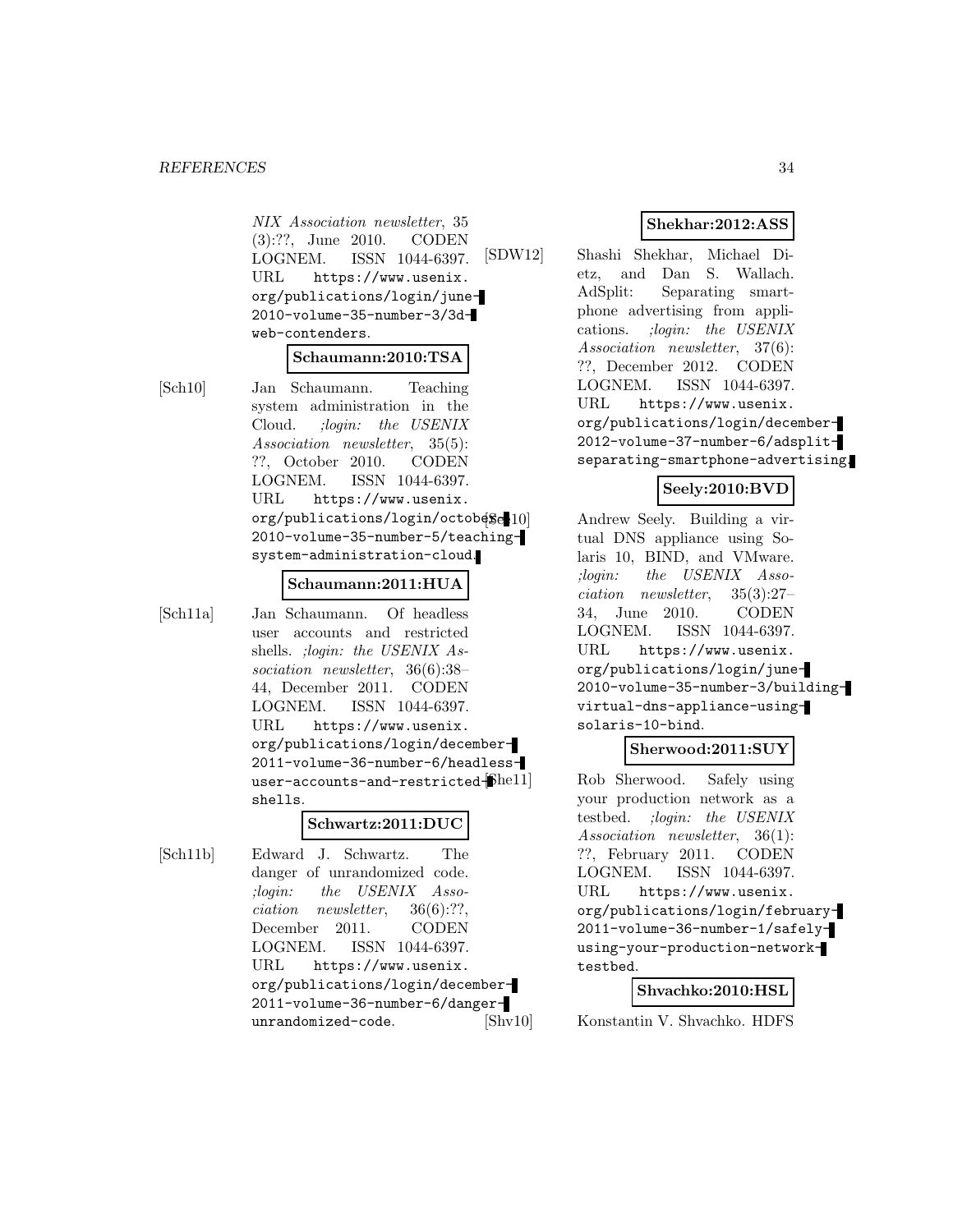scalability: The limits to growth. ;login: the USE-NIX Association newsletter, 35 (2):??, April 2010. CODEN LOGNEM. ISSN 1044-6397. URL https://www.usenix. org/publications/login/april-2010-volume-35-number-2/hdfsscalability-limits-growth.

# **Shvachko:2011:AHS**

[Shv11] Konstantin V. Shvachko. Apache Hadoop: The scalability update. ; *login:* the USENIX Association newsletter, 36(3): ??, June 2011. CODEN LOGNEM. ISSN 1044-6397. URL https://www.usenix. org/publications/login/june-2011-volume-36-number-3/apachehadoop-scalability-update.

#### **Simmons:2010:LBJ**

[Sim10] Matt Simmons. LISA: Beginning the journey. ;login: the USENIX Association newsletter, 35(3):??, June 2010. CO-DEN LOGNEM. ISSN 1044- 6397. URL https://www. usenix.org/publications/login/ june-2010-volume-35-number-3/lisa-beginning-journey.

# **Slik:2012:IC**

[Sli12] David Slik. An introduction to CDMI. ;login: the USE-NIX Association newsletter, 37 (3):??, June 2012. CODEN LOGNEM. ISSN 1044-6397. URL https://www.usenix. org/publications/login/june-2012-volume-37-number-3/introductioncdmi.

#### **Sassaman:2011:HPN**

[SPBS11] Len Sassaman, Meredith L. Patterson, Sergey Bratus, and Anna Shubina. The halting Problems of network stack insecurity. ;login: the USENIX Association newsletter, 36(6): ??, December 2011. CODEN LOGNEM. ISSN 1044-6397. URL https://www.usenix. org/publications/login/december-2011-volume-36-number-6/haltingproblems-network-stack-insecurity.

#### **Tanenbaum:2010:MSR**

[TAB<sup>+</sup>10] Andrew Tanenbaum, Raja Appuswamy, Herbert Bos, Lorenzo Cavallaro, Cristiano Giuffrida, Tomás Hrubý, Jorrit Herder, Erik van der Kouwe, and David van Moolenbroek. MINIX 3: Status report and current research. ;*login:* the USENIX Association newsletter, 35(3): 7–13, June 2010. CODEN LOGNEM. ISSN 1044-6397. URL https://www.usenix. org/publications/login/june-2010-volume-35-number-3/minix-3-status-report-and-currentresearch.

# **Tange:2011:GPC**

[Tan11a] Ole Tange. GNU Parallel: The command-line power tool. ;login: the USENIX Association newsletter, 36(1): ??, February 2011. CODEN LOGNEM. ISSN 1044-6397. URL https://www.usenix. org/publications/login/february-2011-volume-36-number-1/gnu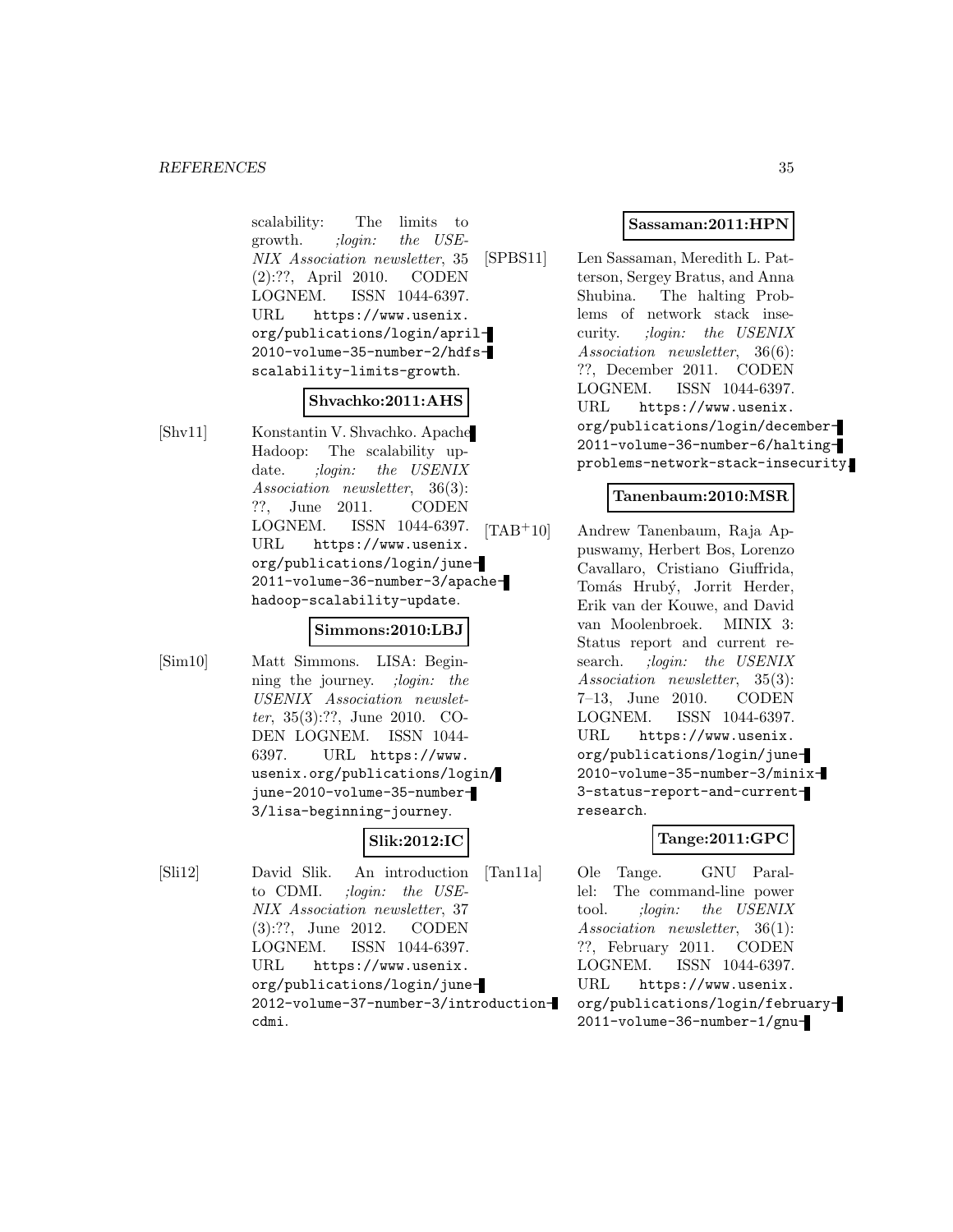parallel-command-line-powertool.

# **Tange:2011:GSC**

[Tan11b] Ole Tange. GNU SQL: a command line tool for accessing different databases using DBURLs. ;login: the USE-NIX Association newsletter, 36 (2):??, April 2011. CODEN LOGNEM. ISSN 1044-6397. URL https://www.usenix. org/publications/login/april-2011-volume-36-number-2/gnusql-command-line-tool-accessingdifferent.

# **Ur:2012:HUC**

[UKK<sup>+</sup>12] Blase Ur, Patrick Gage Kelley, Saranga Komanduri, Joel Lee, Michael Maass, Michelle L. Mazurek, Timothy Passaro, Richard Shay, Timothy Vidas, Lujo Bauer, Nicolas Christin, Lorrie Faith Cranor, Serge Egelman, and Julio López. Helping users create better passwords. ;login: the USENIX Association newsletter, 37(6): ??, December 2012. CODEN LOGNEM. ISSN 1044-6397. URL https://www.usenix. org/publications/login/december-2012-volume-37-number-6/helpingusers-create-better-passwords.

#### **vanDrunen:2010:PRD**

[vD10a] Rudi van Drunen. Peculiarities of radio devices. ;login: the USENIX Association newsletter,  $35(1):64-72$ , February 2010. CODEN LOGNEM. ISSN 1044-6397.

URL https://www.usenix. org/publications/login/february-2010-volume-35-number-1/peculiaritiesradio-devices.

# **vanDrunen:2010:SES**

[vD10b] Rudi van Drunen. Small embedded systems. ; login: the USE-NIX Association newsletter, 35 (3):??, June 2010. CODEN LOGNEM. ISSN 1044-6397. URL https://www.usenix. org/publications/login/june-2010-volume-35-number-3/smallembedded-systems.

# **Vixie:2011:OUS**

[Vix11] Paul Vixie. Other uses for Secure DNS. ;login: the USE-NIX Association newsletter, 36 (5):??, October 2011. CODEN LOGNEM. ISSN 1044-6397. URL https://www.usenix. org/publications/login/october-2011-volume-36-number-5/otheruses-secure-dns.

# **Watson:2010:ICP**

[WALK10] Robert N. M. Watson, Jonathan Anderson, Ben Laurie, and Kris Kennaway. Introducing Capsicum: Practical capabilities for UNIX. ;login: the USENIX Association newsletter, 35(6): ??, December 2010. CODEN LOGNEM. ISSN 1044-6397. URL https://www.usenix. org/publications/login/december-2010-volume-35-number-6/introducingcapsicum-practical-capabilitiesunix.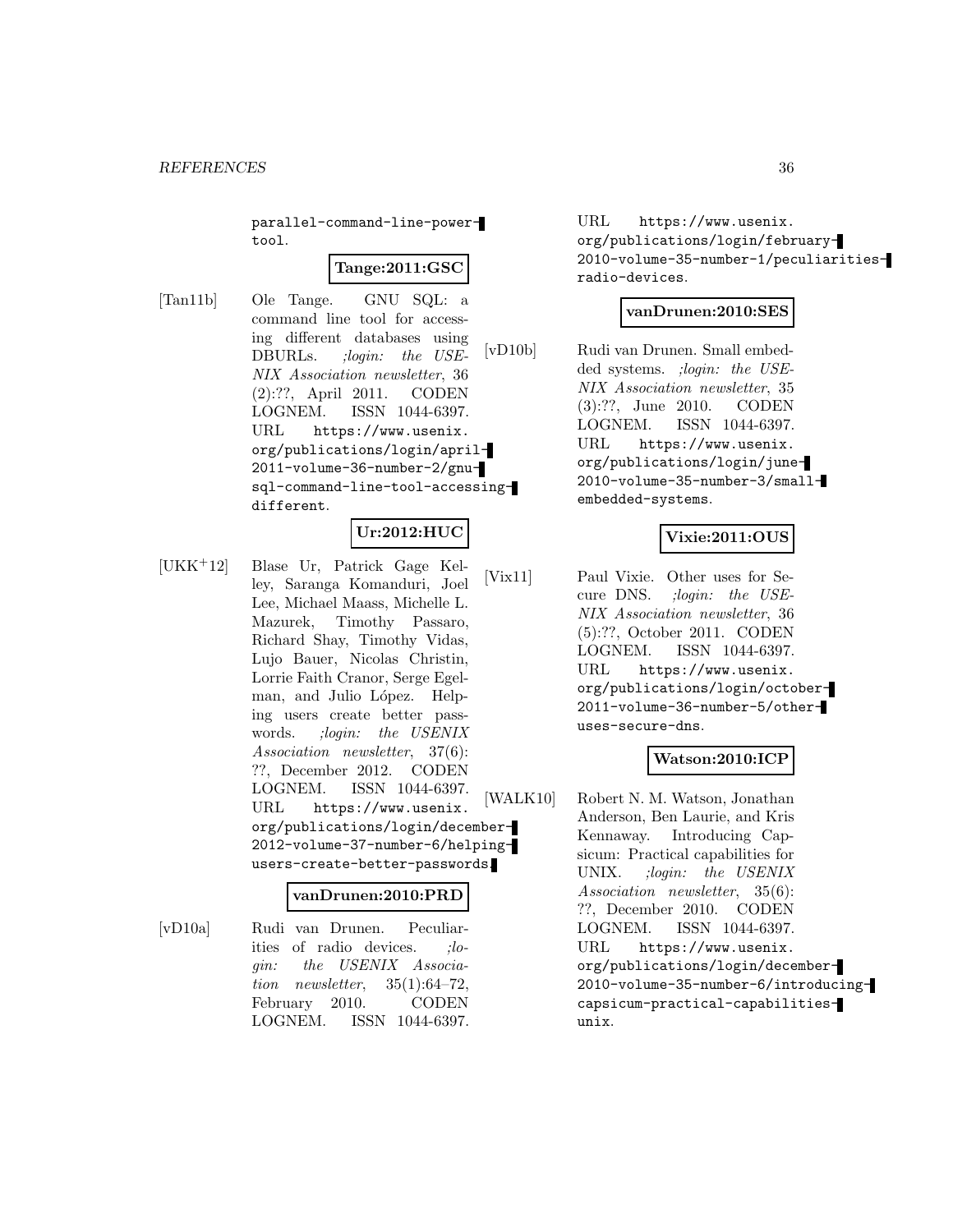#### **Wanguhgu:2012:VEN**

[Wan12] Kamau Wanguhgu. VXLAN: Extending networking to fit the Cloud. ;login: the USENIX Association newsletter, 37(5): ??, October 2012. CODEN LOGNEM. ISSN 1044-6397. URL https://www.usenix. org/publications/login/october-2012-volume-37-number-5/vxlanextending-networking-fitcloud.

#### **Winstein:2012:MSA**

[WB12] Keith Winstein and Hari Balakrishnan. Mosh: a state-ofthe-art good old-fashioned mobile shell. ;login: the USE-NIX Association newsletter, 37 (4):??, August 2012. CODEN LOGNEM. ISSN 1044-6397. URL https://www.usenix. org/publications/login/august $\frac{1}{2}$ 2012-volume-37-number-4/moshstate-art-good-old-fashionedmobile-shell.

#### **Ching:2010:BRa**

[wBC10] Elizabeth Zwicky with Brandon Ching. Book reviews. ;login: the USENIX Association newsletter, 35(2): ??, April 2010. CODEN LOGNEM. ISSN 1044-6397. URL https://www.usenix. org/publications/login/april-2010-volume-35-number-2/bookreviews.

#### **Winter:2012:GFC**

[WC12] Philipp Winter and Jedidiah Crandall. The Great Firewall of China: How it blocks Tor

and why it is hard to pinpoint. ;login: the USENIX Association newsletter, 37(6): ??, December 2012. CODEN LOGNEM. ISSN 1044-6397. URL https://www.usenix. org/publications/login/december-2012-volume-37-number-6/greatfirewall-china-how-it-blockstor-and-why.

#### **Stover:2012:BR**

[wSS12] Elizabeth Zwicky. with Sam Stover. Book reviews. ;login: the USE-NIX Association newsletter, 37 (1):??, February 2012. CODEN LOGNEM. ISSN 1044-6397. URL https://www.usenix. org/publications/login/february-2012/book-reviews.

#### **Wires:2010:BBF**

Jake Wires and Andrew Warfield. Beyond blocks and files. ; login: the USENIX Association newsletter, 35(2):??, April 2010. CODEN LOGNEM. ISSN 1044-6397. URL https://www. usenix.org/publications/login/ april-2010-volume-35-number-2/beyond-blocks-and-files.

#### **Young:2010:TOVa**

[You10a] Ellie Young. Thanks to our volunteers. ;login: the USE-NIX Association newsletter, 35 (1):??, February 2010. CODEN LOGNEM. ISSN 1044-6397. URL https://www.usenix. org/publications/login/february-2010-volume-35-number-1/thanksour-volunteers.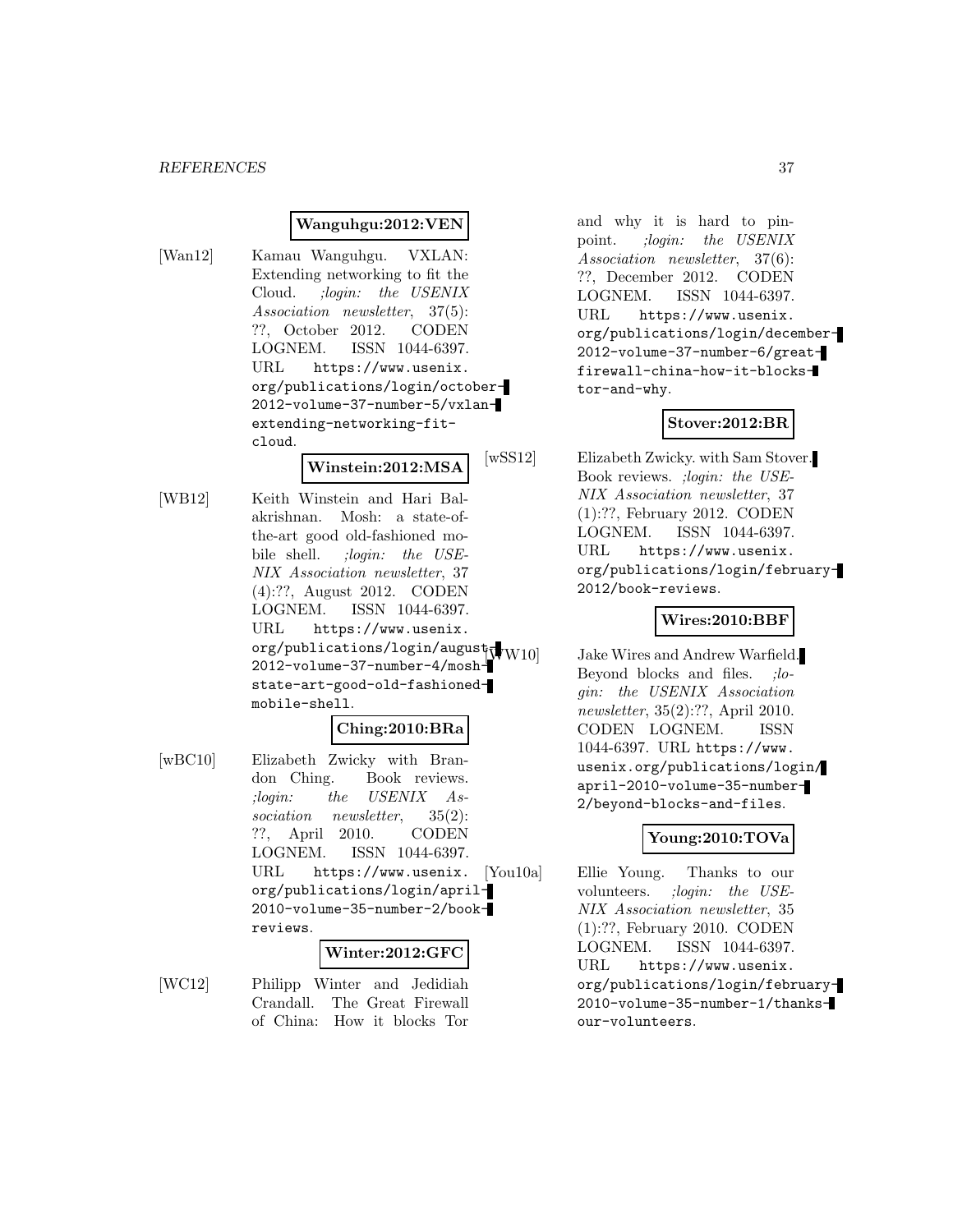#### **Young:2010:TOVb**

[You10b] Ellie Young. Thanks to our volunteers. ;login: the USE-NIX Association newsletter, 35 (6):??, December 2010. CODEN LOGNEM. ISSN 1044-6397. URL https://www.usenix. org/publications/login/december-2010-volume-35-number-6/thanksour-volunteers.

**etal:2010:BR**

 $[Z+10]$  Elizabeth Zwicky et al. Book reviews. ;login: the USENIX Association newsletter, 35(1): ??, February 2010. CODEN LOGNEM. ISSN 1044-6397. URL https://www.usenix. org/publications/login/february-2010-volume-35-number-1/bookreviews.

**Zaharia:2012:FIA**

[ZCD<sup>+</sup>12] Matei Zaharia, Mosharaf Chowdhury, Tathagata Das, Ankur Dave, Justin Ma, Murphy Mccauley, Michael J. Franklin, Scott Shenker, and Ion Stoica. Fast and interactive analytics over Hadoop data with Spark. ;login: the USENIX Association newsletter, 37(4): ??, August 2012. CODEN LOGNEM. ISSN 1044-6397. URL https://www.usenix. org/publications/login/august-2012-volume-37-number-4/fastand-interactive-analyticsover-hadoop-data.

# **Zwicky:2010:BRa**

[ZCS10a] Elizabeth Zwicky, Brandon Ching, and Sam Stover. Book

reviews. ;login: the USENIX Association newsletter, 35(4): ??, August 2010. CODEN LOGNEM. ISSN 1044-6397. URL https://www.usenix. org/publications/login/august-2010-volume-35-number-4/bookreviews.

#### **Zwicky:2010:BRb**

[ZCS10b] Elizabeth Zwicky, Brandon Ching, and Sam Stover. Book reviews. ;login: the USENIX Association newsletter, 35(5): ??, October 2010. CODEN LOGNEM. ISSN 1044-6397. URL https://www.usenix. org/publications/login/october-2010-volume-35-number-5/bookreviews.

### **Zwicky:2011:BRe**

[ZDSG11] Elizabeth Zwicky, Trey Darley, Sam Stover, and Peter Baer Galvin. Book reviews. ;login: the USENIX Association newsletter, 36(5): ??, October 2011. CODEN LOGNEM. ISSN 1044-6397. URL https://www.usenix. org/publications/login/october-2011-volume-36-number-5/bookreviews.

# **Zwicky:2011:BRd**

[ZF11] Elizabeth Zwicky and Rik Farrow. Book reviews. *;login:* the USENIX Association newsletter, 36(4):??, August 2011. CODEN LOGNEM. ISSN 1044-6397. URL https://www. usenix.org/publications/login/ august-2011-volume-36-number-4/book-reviews.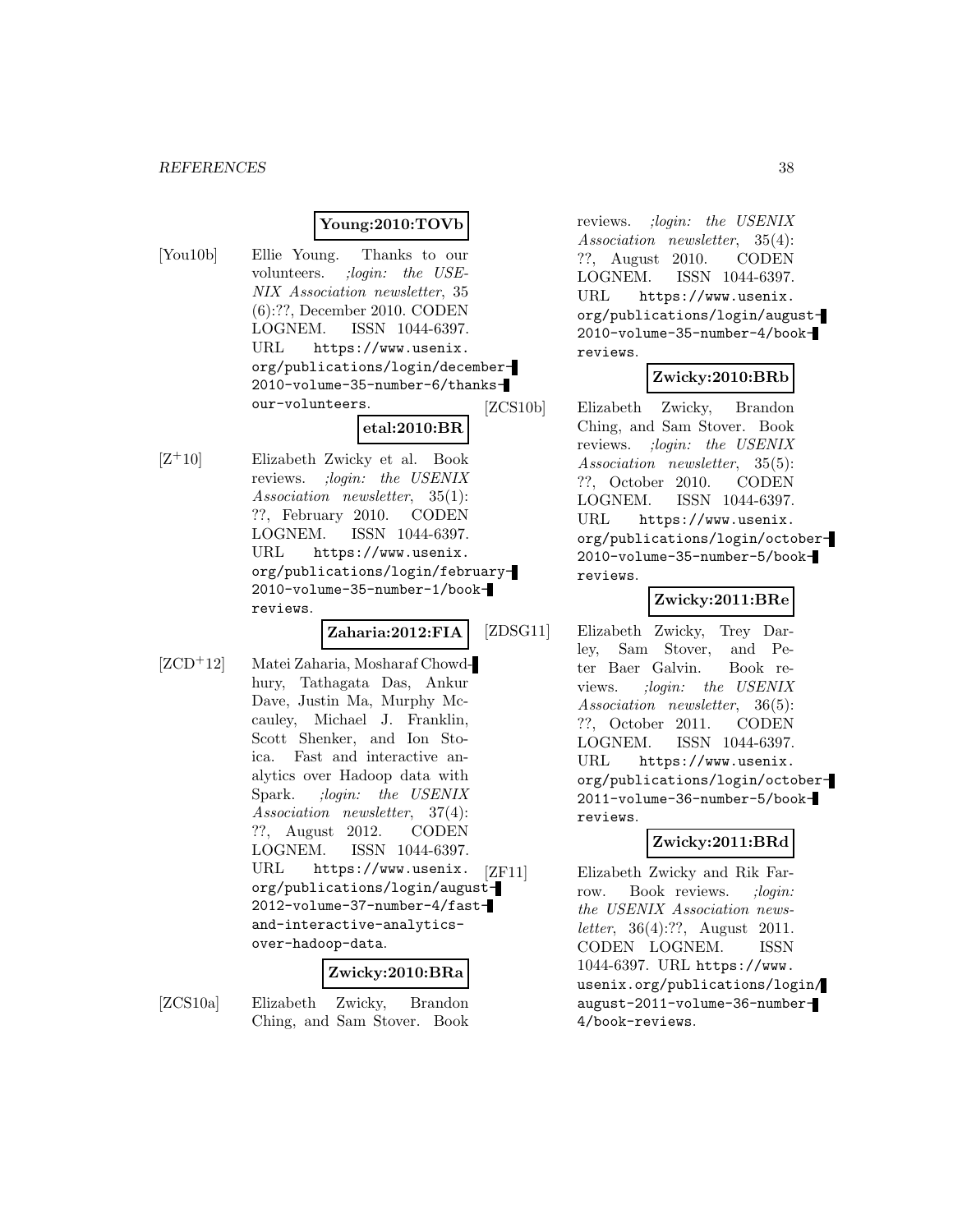# **Zwicky:2012:BRd**

[ZF12] Elizabeth Zwicky and Rik Farrow. Book reviews. *;lo*gin: the USENIX Association newsletter, 37(6):??, December 2012. CODEN LOGNEM. ISSN 1044-6397. URL https://www. usenix.org/publications/login/ december-2012-volume-37-number-6/book-reviews.

# **Zwicky:2010:BRc**

[ZFS10] Elizabeth Zwicky, Rik Farrow, and Sam Stover. Book reviews. ;login: the USENIX Association newsletter, 35(6): ??, December 2010. CODEN LOGNEM. ISSN 1044-6397. URL https://www.usenix. org/publications/login/december-2010-volume-35-number-6/bookreviews.

# **Zwicky:2011:BRa**

[ZFS11] Elizabeth Zwicky, Rik Farrow, and Sam Stover. Book reviews. ;login: the USENIX Association newsletter, 36(1): ??, February 2011. CODEN LOGNEM. ISSN 1044-6397. URL https://www.usenix. org/publications/login/february-2011-volume-36-number-1/bookreviews.

#### **Zwicky:2012:BRb**

[ZGSL12] Elizabeth Zwicky, With Peter Gutmann, Sam Stover, and Mark Lamourine. Book reviews. ;login: the USENIX Association newsletter, 37(4): ??, August 2012. CODEN LOGNEM. ISSN 1044-6397.

URL https://www.usenix. org/publications/login/august-2012-volume-37-number-4/bookreviews.

# **Zwicky:2012:BRc**

[ZL12] Elizabeth Zwicky and Mark Lamourine. Book reviews. ;login: the USENIX Association newsletter, 37(5):??, October 2012. CODEN LOGNEM. ISSN 1044-6397. URL https://www.usenix. org/publications/login/october-2012-volume-37-number-5/bookreviews.

# **Zwicky:2012:BRa**

[ZLDC12] Elizabeth Zwicky, Mark Lamourine, Trey Darley, and Brandon Ching. Book reviews. ;login: the USENIX Association newsletter, 37(2): ??, April 2012. CODEN LOGNEM. ISSN 1044-6397. URL https://www.usenix. org/publications/login/april-2012/book-reviews.

# **Zwicky:2011:BRf**

[ZS11] Elizabeth Zwicky and Sam Stover. Book reviews. *;lo*gin: the USENIX Association newsletter, 36(6):??, December 2011. CODEN LOGNEM. ISSN 1044-6397. URL https://www. usenix.org/publications/login/ december-2011-volume-36-number-6/book-reviews.

# **Zwicky:2011:BRb**

[ZSTF11] Elizabeth Zwicky, Sam Stover, Evan Teran, and Rik Farrow.